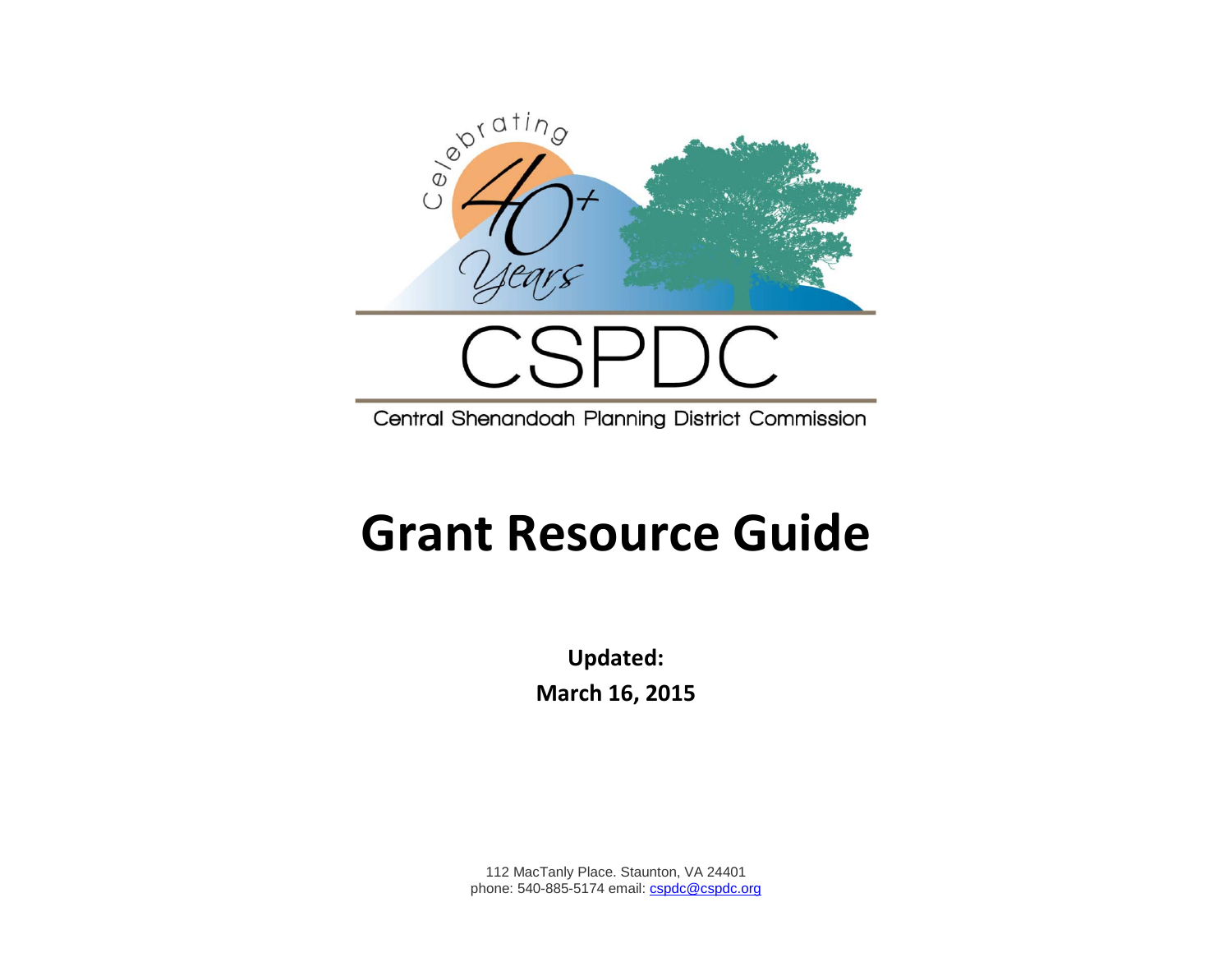| <b>Type of Grant</b>                   | <b>Name of Grant</b>                                                          | <b>Agency</b>                                                                   | <b>Summary</b>                                                                                                                                                                                                                                                                                          | Requirements/Information                                                                                                                                                                                                                                                                                                                                                                                                                                                                                                                                                                                                                                                                                                                                                                                     | Website                                 |
|----------------------------------------|-------------------------------------------------------------------------------|---------------------------------------------------------------------------------|---------------------------------------------------------------------------------------------------------------------------------------------------------------------------------------------------------------------------------------------------------------------------------------------------------|--------------------------------------------------------------------------------------------------------------------------------------------------------------------------------------------------------------------------------------------------------------------------------------------------------------------------------------------------------------------------------------------------------------------------------------------------------------------------------------------------------------------------------------------------------------------------------------------------------------------------------------------------------------------------------------------------------------------------------------------------------------------------------------------------------------|-----------------------------------------|
| <b>Community</b><br><b>Development</b> | <b>Community Enterprise</b><br><b>Innovation Grants</b>                       | Virginia Department of<br><b>Housing and</b><br>Community<br><b>Development</b> | Innovation Grants provideup to \$20,000<br>to micro-enterprise development<br>organizations, local governments,<br>planning district commissions and other<br>non-profit organizations that deliver<br>services to entrepreneurs in new and<br>original ways                                            | The Virginia Department of Housing and Community<br>Development is looking for Innovation Grant<br>applications that:<br>Result in quantifiable community development<br>outcomes<br>Strengthen Virginia's micro-enterprise community<br>through the creation and development of effective<br>networks and partnerships<br>Broaden and deepen the dialogue about micro-<br>enterprise in Virginia; and,<br>Result in additional micro-financing activity in Virginia.                                                                                                                                                                                                                                                                                                                                        | <b>Enterprise Innovation</b><br>Program |
| <b>Community</b><br><b>Development</b> | <b>Community Development</b><br><b>Innovation Fund Grants,</b><br><b>CDBG</b> | Virginia Department of<br><b>Housing and</b><br>Community<br><b>Development</b> | The Community Development Innovation<br>Grant provides resources totaling<br>\$2,750,000 for implementation of new,<br>innovative, and/or timely community<br>components: the Local Innovation<br>Program, the Self-Help Virginia Program,<br>and Supplemental Housing Rehabilitation<br>Loan Programs. | Local Innovation- Total funding reserved will total<br>\$1,000,000. Small scale, innovative pilot projects, such<br>as IDA programs, projects which support local or<br>regional welfare-to-work initiatives, microenterprise,<br>development projects. The fund has three and entrepreneurship development. \$200,000 per<br>project is also available for telecommunications efforts.<br>2. Self-Help Virginia Program- \$1,000,000 will be<br>reserved for Self-Help projects. This program provides<br>funding in support of infrastructure projects,<br>specifically water and sewer projects wherein<br>community residents and stakeholders substantially<br>participate in constructions activities.<br>3. Supplemental Housing Rehabilitation Program- up to<br>\$250,000. Available on open basis. | <b>Local Innovation Program</b>         |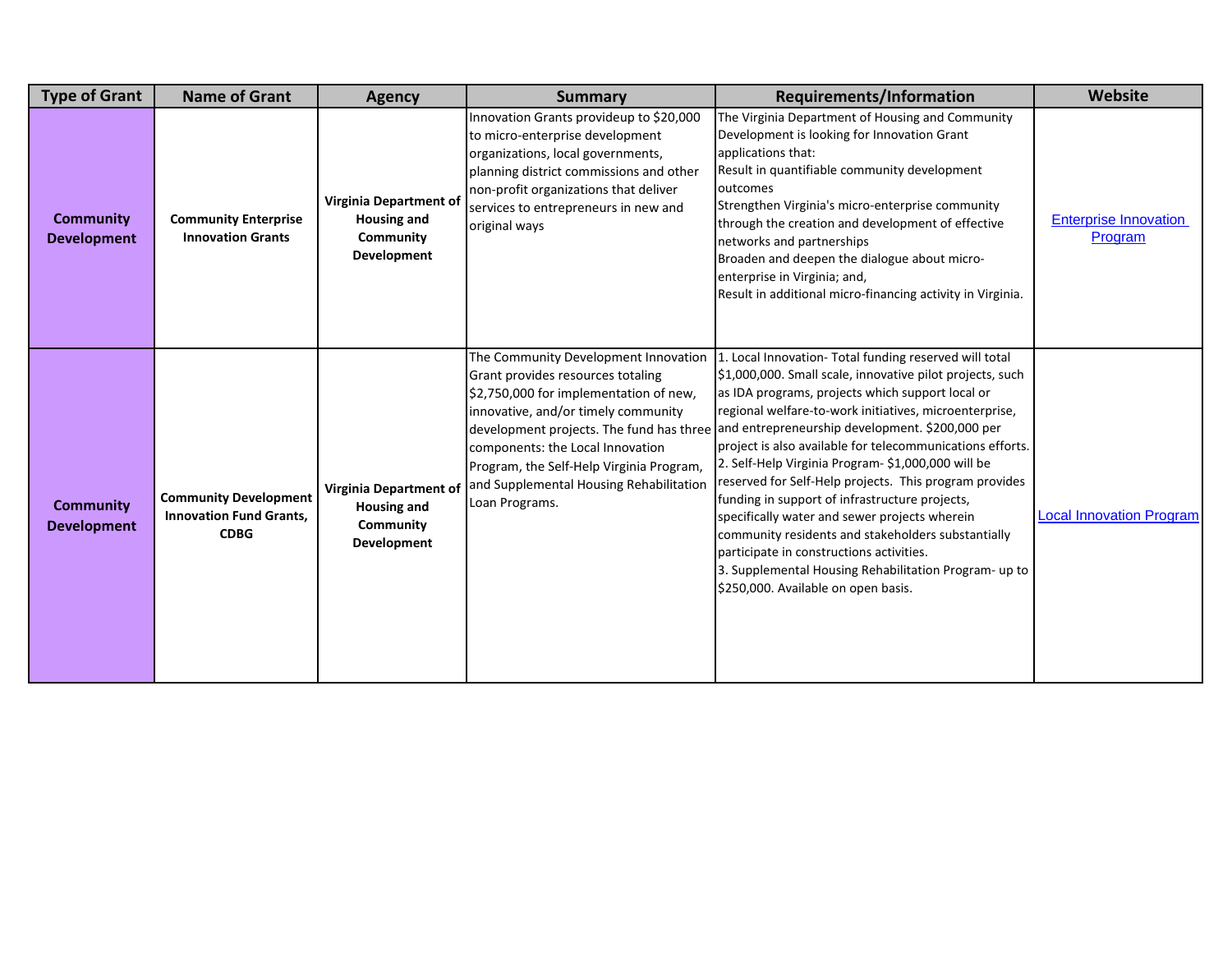| <b>Type of Grant</b>                   | <b>Name of Grant</b>                                                                                   | <b>Agency</b>                                                            | <b>Summary</b>                                                                                                                                                                                                                                                                                                                                                                                                                                                              | <b>Requirements/Information</b>                                                                                                                                                                                                                                                                                                                                                                                                                                                            | <b>Website</b>                                                 |
|----------------------------------------|--------------------------------------------------------------------------------------------------------|--------------------------------------------------------------------------|-----------------------------------------------------------------------------------------------------------------------------------------------------------------------------------------------------------------------------------------------------------------------------------------------------------------------------------------------------------------------------------------------------------------------------------------------------------------------------|--------------------------------------------------------------------------------------------------------------------------------------------------------------------------------------------------------------------------------------------------------------------------------------------------------------------------------------------------------------------------------------------------------------------------------------------------------------------------------------------|----------------------------------------------------------------|
| <b>Community</b><br><b>Development</b> | <b>RD- Community Facilities</b>                                                                        | <b>USDA Rural</b><br>Development                                         | This program is for rural areas and rural<br>towns with populations 20,000 and less.<br>Grants and loans are made to towns,<br>counties, and NGOs for all types of<br>that may be eligible for funding are<br>farmers markets buildings and<br>renovations, community kitchens, school<br>or adult or child care kitchen equipment<br>and renovations, food preparation<br>centers, purchase of land or installation of<br>water for community gardens.                     | Grant funds may be used to assist in the development<br>of essential community facilities. Grant funds can be<br>used to construct, enlarge, or improve community<br>facilities for health care, public safety, and community<br>community facilities. Examples of projects and public services. Grant assistance may be available<br>for up to 75% of project costs. Grant funding<br>limitations are based on population and income,<br>economic feasibility, and availability of funds. | <b>USDA Community</b><br><b>Facilities</b>                     |
| <b>Community</b><br><b>Development</b> | <b>Smart Growth</b><br>Implementation<br>Assistance                                                    | <b>EPA</b> (Environmental<br><b>Protection Agency)</b>                   | Open to local and regional governments<br>who want to incorporate smart growth<br>policies. The SGIA has three main goals in<br>mind.<br>1. Support communities interested in<br>implementing smart growth policies.<br>2. To create regional examples of smart<br>growth that can catalyze similar projects<br>in the area.<br>3. To identify common barriers and<br>opportunities for smart growth<br>development and create new tools that<br>other communities can use. | EPA announces a new request for applications about<br>once a year, depending on budget-solicitation open<br>for 60 days.<br>Grants are competitive<br>Provides around \$75,000 in technical assistance.                                                                                                                                                                                                                                                                                    | <b>EPA Smart Growth</b><br>Implementation<br><b>Assistance</b> |
| <b>Community</b><br><b>Development</b> | <b>Appalachian Regional</b><br>Commission -<br><b>Telecommunications</b><br><b>Development Program</b> | Virginia Department of<br><b>Housing and</b><br>Community<br>Development | The ARC Telecommunications<br>Development Program is designed to<br>stimulate economic growth and improve<br>the standard of living in the region by<br>supporting the use of advanced<br>communications infrastructure                                                                                                                                                                                                                                                     | Appalachian Regional Commission communities;<br>Highland, Bath, Rockbridge, Buena Vista, and<br>Lexington, are eligible for this grant.<br>ARC grants provide up to \$500,000 for construction<br>projects and up to \$100,000 for non-construction<br>projects.<br>Generally, ARC grants are limited to 50% of project<br>costs.                                                                                                                                                          | <b>ARC Program</b>                                             |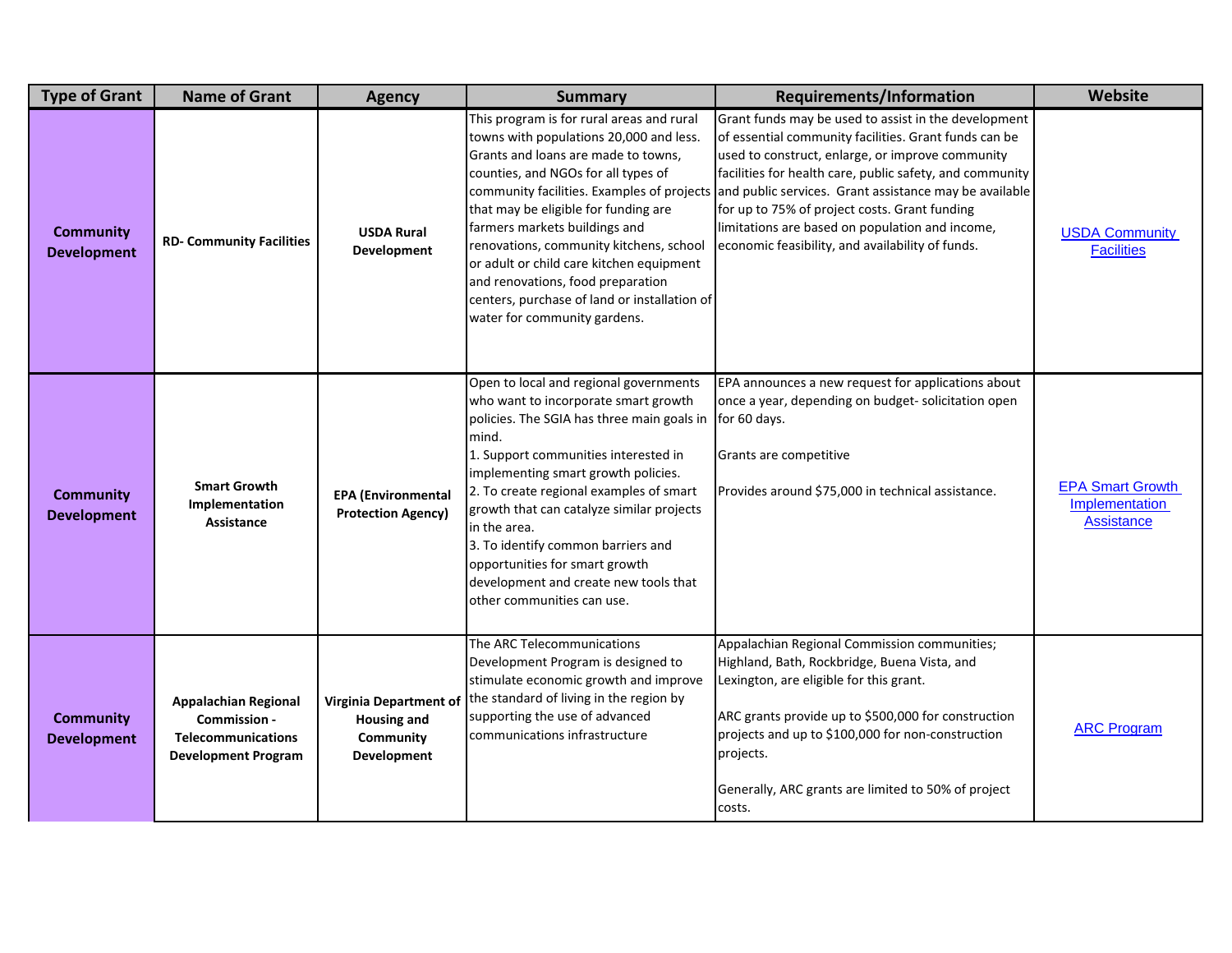| <b>Type of Grant</b>                   | <b>Name of Grant</b>                                     | <b>Agency</b>                                                      | <b>Summary</b>                                                                                                                                                                                                                                                                                                                                                                                                                                                           | Requirements/Information                                                                                                                                                                                                                                                                                                                                                                                                                                                                                                                                                          | Website                                                                               |
|----------------------------------------|----------------------------------------------------------|--------------------------------------------------------------------|--------------------------------------------------------------------------------------------------------------------------------------------------------------------------------------------------------------------------------------------------------------------------------------------------------------------------------------------------------------------------------------------------------------------------------------------------------------------------|-----------------------------------------------------------------------------------------------------------------------------------------------------------------------------------------------------------------------------------------------------------------------------------------------------------------------------------------------------------------------------------------------------------------------------------------------------------------------------------------------------------------------------------------------------------------------------------|---------------------------------------------------------------------------------------|
| <b>Community</b><br><b>Development</b> | <b>Telecommunications</b><br>Program                     | <b>USDA (United States</b><br>Department of<br>Agriculture)        | USDA recognizes that some rural areas<br>have no broadband service. Through the<br>Telecommunications Program, USDA<br>attempts to increase broadband access.                                                                                                                                                                                                                                                                                                            | USDA can offer the following financial assistance<br>through two programs,<br>The Distance Learning and Telemedicine Program, and<br>The Rural Broadband Access Program:<br>• Hardship loans<br>• Cost-of-Money Loans<br>• Rural Telephone Bank Loans<br>· Guaranteed Loans                                                                                                                                                                                                                                                                                                       | <b>USDA</b><br>Telecommunications<br>Program                                          |
| <b>Community</b><br><b>Development</b> | <b>Rural Business and</b><br><b>Cooperative Programs</b> | <b>USDA (United States</b><br><b>Department of</b><br>Agriculture) | Rural Development Business Programs<br>help fund projects that create or preserve   • Business and Industry Guaranteed Loans<br>quality jobs and or promote a clean rural<br>environment. USDA financial resources<br>are often leveraged with those of other<br>meet business and credit needs in under-<br>served areas.                                                                                                                                               | Programs include<br>. B&I Direct Loans Intermediary Relending Program<br>Loans<br>• Rural Business Enterprise Grants<br>public and private credit source lenders to • Rural Economic Development Loans and Grants<br>• Rural Business Opportunity Grants<br>Recipients of these programs may include individuals,<br>corporations, partnerships, cooperatives, public<br>bodies, nonprofits                                                                                                                                                                                       | <b>USDA Rural</b><br><b>Development Business</b><br>and Cooperative<br>Programs       |
| <b>Community</b><br><b>Development</b> | <b>Community Facility Loans</b><br>and Grants            | <b>USDA (United States</b><br>Department of<br>Agriculture)        | Through the Community Facilities Loan<br>Program, USDA Rural Development is<br>striving to ensure that facilities such as<br>health care clinics, police stations, schools<br>and child care centers, are readily<br>available to all rural Americans.<br>Guarantee loans are available to rural<br>areas and towns of up to 20,000 in<br>population. Loans may be used to<br>facilities for health care, public safety, and statutory requirements.<br>public services. | The maximum term for all loans is 40 years. Interest<br>rates for direct loans are based on current market<br>yields for municipal obligations, although loans for<br>facilities impacting prime or unique farmland may<br>require a slightly higher rate. Certain other direct<br>loans may qualify for a lower interest rate, depending<br>upon the median household income of the residents<br>of the community to be served.<br>Bonds or notes pledging taxes, assessments, or<br>construct, enlarge, or improve community revenues will be accepted as security if they meet | <b>USDA Rural</b><br><b>Development Community</b><br><b>Facility Loans and Grants</b> |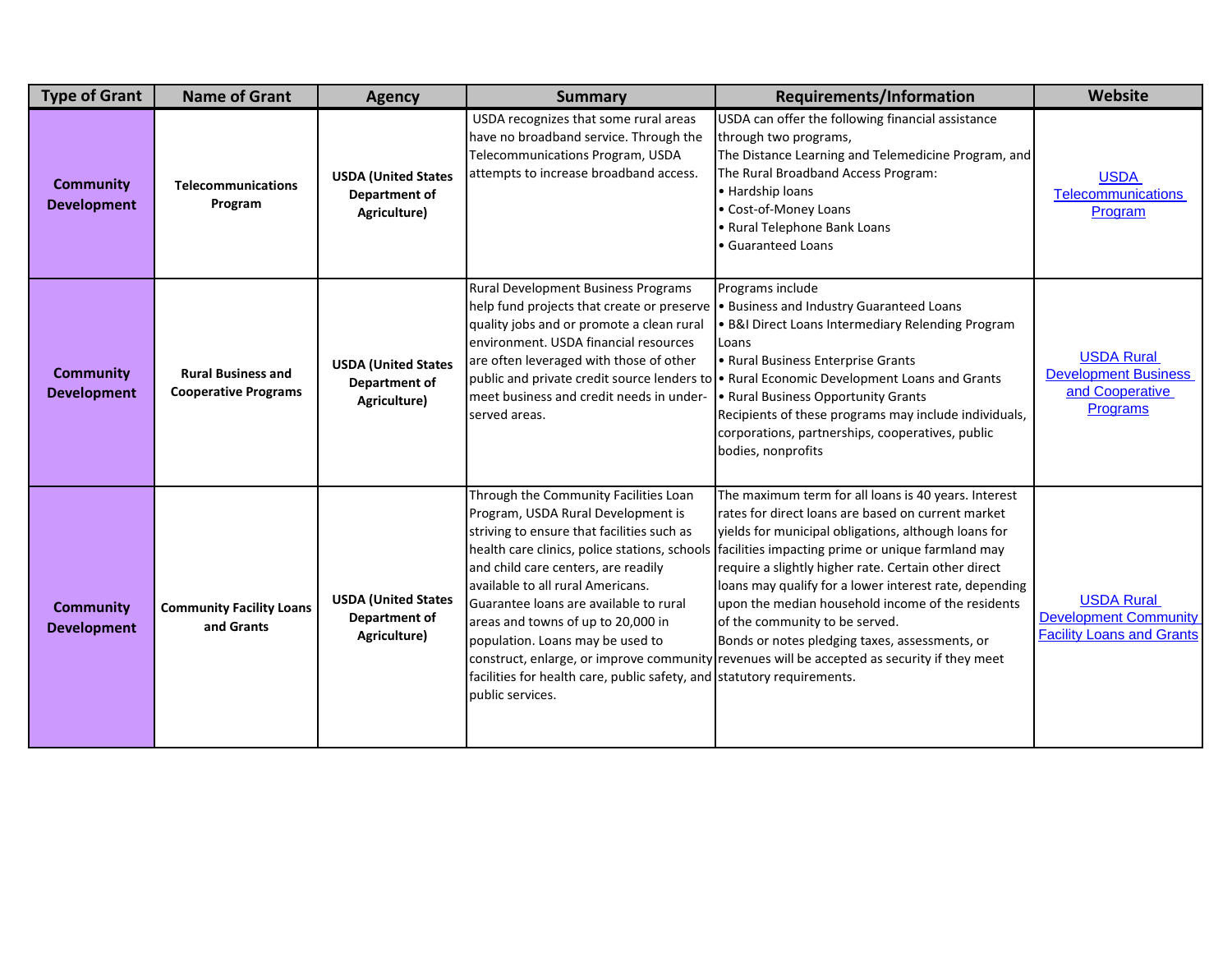| <b>Type of Grant</b>                   | <b>Name of Grant</b>                                | <b>Agency</b>                                                                | <b>Summary</b>                                                                                                                                                                                                                                                                                                                                                                                                                                                                                                  | <b>Requirements/Information</b>                                                                                                                                                                                                                                                                                                                                                                                                                                              | Website                                                                           |
|----------------------------------------|-----------------------------------------------------|------------------------------------------------------------------------------|-----------------------------------------------------------------------------------------------------------------------------------------------------------------------------------------------------------------------------------------------------------------------------------------------------------------------------------------------------------------------------------------------------------------------------------------------------------------------------------------------------------------|------------------------------------------------------------------------------------------------------------------------------------------------------------------------------------------------------------------------------------------------------------------------------------------------------------------------------------------------------------------------------------------------------------------------------------------------------------------------------|-----------------------------------------------------------------------------------|
| <b>Community</b><br><b>Development</b> | <b>Virginia Recreational Trails</b><br>Program      | Virginia Department of<br><b>Conservation and</b><br><b>Recreation (DCR)</b> | The Recreational Trails Program (RTP) is a<br>federal reimbursement grant program<br>established to provide and maintain<br>recreational trails and trails-related<br>facilities. Recreational trail grants ranging<br>nonprofit organizations and government<br>entities. DCR has approximately<br>\$1,400,000 to award in trail grants<br>through the Recreational Trails Program.                                                                                                                            | The grant program provides funding for trail efforts<br>that would not otherwise be possible. The program<br>mandates that 30 percent of the total funds be used<br>for motorized recreational trails, and 30 percent be<br>used for non-motorized recreational trails. The<br>from \$25,000 to \$100,000 are available to remaining 40 percent is for multiple- use trails,<br>including hiking, biking and equestrian use.                                                 | <b>DCR Recreational Trails</b><br>Program                                         |
| <b>Community</b><br><b>Development</b> | <b>Virginia Pooled Financing</b><br>Program         | Virginia Resources<br><b>Authority (VRA)</b>                                 | VRA provides financing to local<br>governments for essential projects. All<br>VRA projects areas are eligible for<br>financing in the Virginia Pooled Financing<br>Program (VPFP).<br>The unique structure of the VPFP provides<br>value added benefits, including: "AAA/AA"<br>interest rates, custom-tailored loans,<br>economies of scale and shared issuance<br>costs, no bond insurance premiums,<br>straightforward process, loan terms up to<br>30 years and access to the best services<br>and results. |                                                                                                                                                                                                                                                                                                                                                                                                                                                                              | <b>VRA Pooled Financing</b><br><b>Information and Grant</b><br><b>Application</b> |
| <b>Community</b><br><b>Development</b> | <b>Building Collaborative</b><br><b>Communities</b> | <b>Department of Housing</b><br>and Community<br>Development                 | The Building Collaborative Communities<br>program is a new effort designed to assist be selected for funding.<br>regions in creating and sustaining new<br>economic opportunities across Virginia.                                                                                                                                                                                                                                                                                                              | It is expected that no more than three proposals will<br>Applicants may request up to \$100,000.<br>Matching funds equivalent to 50 percent must be<br>committed.<br>Eligible applicants may be units of local government,<br>regional partnerships, planning district<br>commissions, and economic development<br>organizations.<br>All submissions must include a unit of local<br>government that has been classified as economically<br>distressed or fiscally stressed. | <b>Building Collaborative</b><br><b>Communities</b>                               |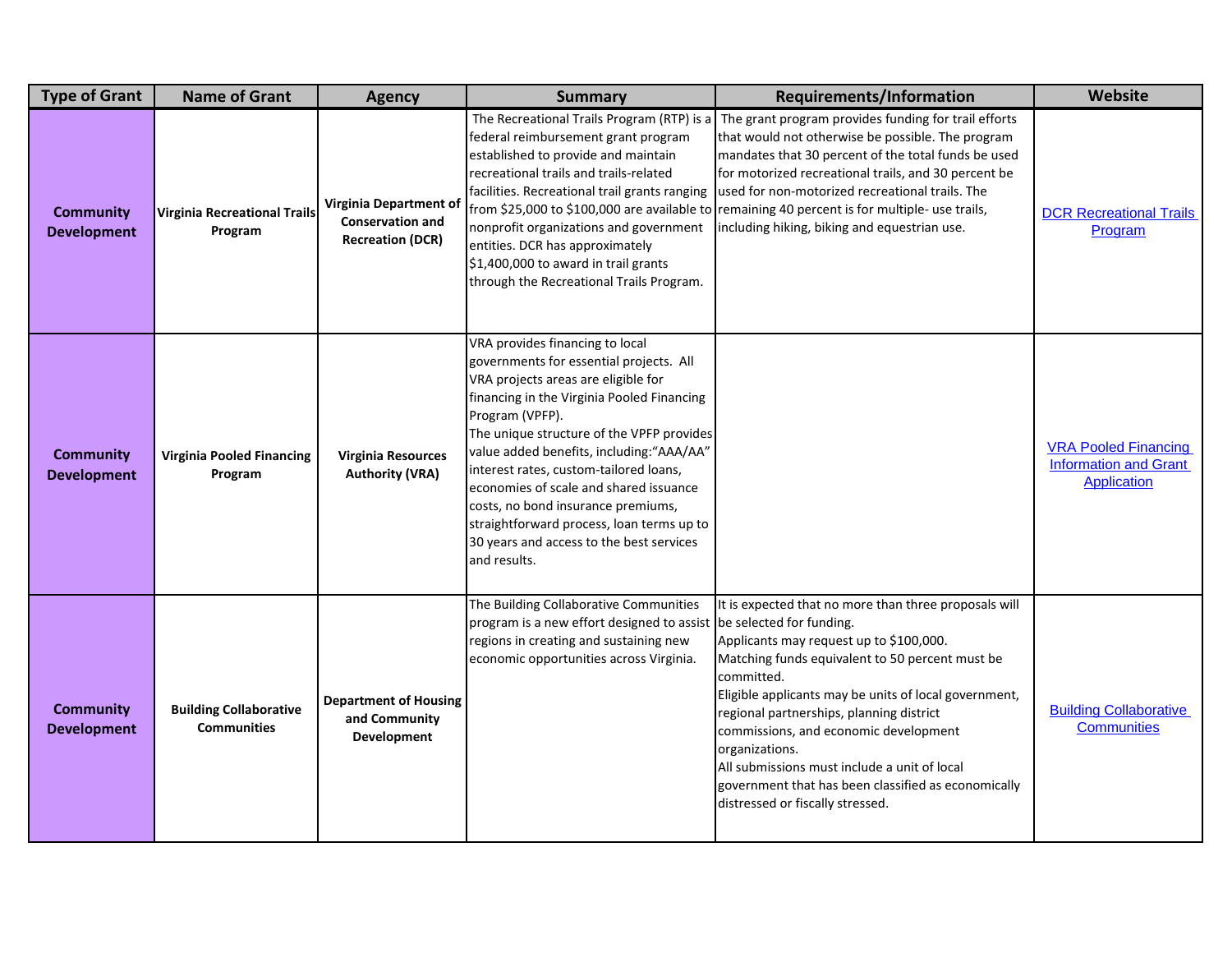| <b>Type of Grant</b>                   | <b>Name of Grant</b>                                                                | <b>Agency</b>                                        | <b>Summary</b>                                                                                                                                                                                                                                                                                                          | Requirements/Information                                                                                                                                                                                                                                                                                                                                                                                                                                                       | <b>Website</b>                                                              |
|----------------------------------------|-------------------------------------------------------------------------------------|------------------------------------------------------|-------------------------------------------------------------------------------------------------------------------------------------------------------------------------------------------------------------------------------------------------------------------------------------------------------------------------|--------------------------------------------------------------------------------------------------------------------------------------------------------------------------------------------------------------------------------------------------------------------------------------------------------------------------------------------------------------------------------------------------------------------------------------------------------------------------------|-----------------------------------------------------------------------------|
| <b>Community</b><br><b>Development</b> | <b>Public Works and</b><br><b>Economic Development</b><br><b>Facilities Funding</b> | <b>Economic Development</b><br>Administration        | This program supports the development<br>of economically distressed areas by<br>fostering job creation and private<br>investment through construction or<br>rehabilitation of essential public<br>infrastructure. Grants made through this<br>program will leverage regional assets to<br>support economic development. | Individuals and for-profits are not eligible for this<br>grant.<br>The region receiving the grant must either have an<br>unemployment rate more than one percent above the<br>national average or a per capita income less than 80%<br>the national average.<br>Grants are typically no more than 50% of total<br>projects costs, but can be allocated up to 80% in<br>special cases.<br>Grants range from \$500,000 to \$2,000,000.                                           | <b>Public Works and</b><br><b>Economic Development</b><br><b>Facilities</b> |
| Community<br><b>Development</b>        | <b>Economic Adjustment</b><br>Assistance                                            | <b>Economic Development</b><br><b>Administration</b> | a wide range of construction and non<br>construction assistance in regions<br>experiencing severe economic<br>dislocations, either immediate or over<br>time.                                                                                                                                                           | Economic Adjustment Assistance provides   Individuals and for-profits are not eligible for this<br>grant.<br>The region receiving the grant must either have an<br>unemployment rate more than one percent above the<br>national average or a per capita income less than 80%<br>the national average.<br>Grants are typically no more than 50% of total<br>projects costs, but can be allocated up to 80% in<br>special cases.<br>Grants range from \$100,000 to \$1,250,000. | <b>Economic Adjustment</b><br><b>Assistance</b>                             |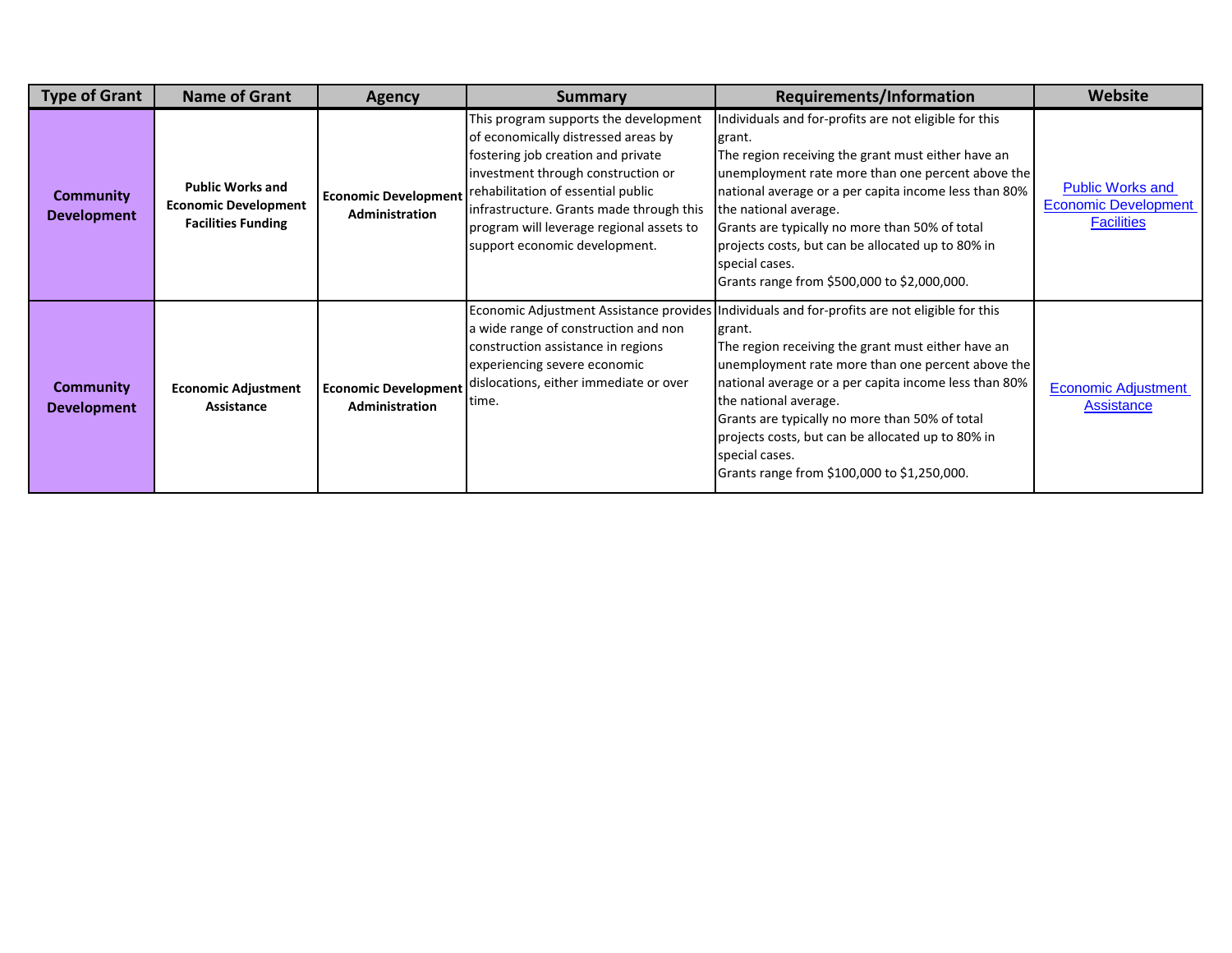| <b>Type of Grant</b>                  | <b>Name of Grant</b>                                                                | <b>Agency</b>                                                                   | <b>Summary</b>                                                                                                                                                                                                                                                                                                                                                                                                                                                                      | <b>Requirements/Information</b>                                                                                                                                                                                                                                                                                                                                                                                                                                                    | Website           |
|---------------------------------------|-------------------------------------------------------------------------------------|---------------------------------------------------------------------------------|-------------------------------------------------------------------------------------------------------------------------------------------------------------------------------------------------------------------------------------------------------------------------------------------------------------------------------------------------------------------------------------------------------------------------------------------------------------------------------------|------------------------------------------------------------------------------------------------------------------------------------------------------------------------------------------------------------------------------------------------------------------------------------------------------------------------------------------------------------------------------------------------------------------------------------------------------------------------------------|-------------------|
| <b>Economic</b><br><b>Development</b> | <b>Economic Development</b><br>(Competitive Grant, CDBG)                            | Virginia Department of<br><b>Housing and</b><br>Community<br>Development        | Economic Development is one of the five<br>categories under the CDBG Competitive<br>Grant Category. This grant creates jobs or<br>business opportunities for low-moderate-<br>income persons to create a better<br>one category are eligible for up to<br>\$700,000 in CDBG assistance. Projects<br>targeting two or more categories are<br>eligible for up to \$1,000,000.                                                                                                         | CDBG assistance is available for economic<br>development activities under the following categories:<br>Job Creation and Retention, Business District<br>Revitalization, Site Redevelopment, and Development<br>Readiness. Grant Proposals are evaluated<br>economic environment. Projects targeting qualitatively and quantitatively scored according to a<br>1000 point scale outlined in the manual, which breaks<br>down individually for each project type.                    | <b>CDBG</b> guide |
| <b>Economic</b><br><b>Development</b> | <b>Community Economic</b><br><b>Development Fund Grant</b><br>(CED), CDBG           | <b>Virginia Department of</b><br><b>Housing and</b><br>Community<br>Development | \$2,500,000 is available under the CED<br>fund. Up to \$700,000 will be available per<br>project.                                                                                                                                                                                                                                                                                                                                                                                   | How to Apply: For all CED's an irrevocable Letter of<br>Credit, bond, or other guaranteed from of security will<br>be required in the amount of the CED grant. The<br>security must remain in place until all program<br>requirements are satisfactorily met. Assistance is<br>limited to projects by private, for-profit basic<br>industries. CDBG- eligible localities, excluding Towns,<br>are placed in one of three categories: Distressed,<br>Transitional, and Competitive. | <b>CDBG</b> guide |
| <b>Economic</b><br><b>Development</b> | <b>Distressed Locality-</b><br><b>Community Economic</b><br><b>Development Fund</b> | Virginia Department of<br><b>Housing and</b><br>Community<br>Development        | economic factors. Thresholds for<br>distressed localities include:<br>• The subject business must create at<br>least 10 full time positions.<br>. The subject business must make a<br>private investment of at least \$100,000.<br>• The subject business must provide a<br>post-probationary wage of at least 1.5<br>times the minimum wage for 90% of all<br>new employees and provide an<br>employment benefits package that<br>include basic medical coverage all<br>employees. | Distressed localities are those with scores Funding will be rewarded on an open, first come first<br>of 5 or more points from the evaluation of serve basis. Letter of credit or bond is also required.                                                                                                                                                                                                                                                                            | <b>CDBG</b> guide |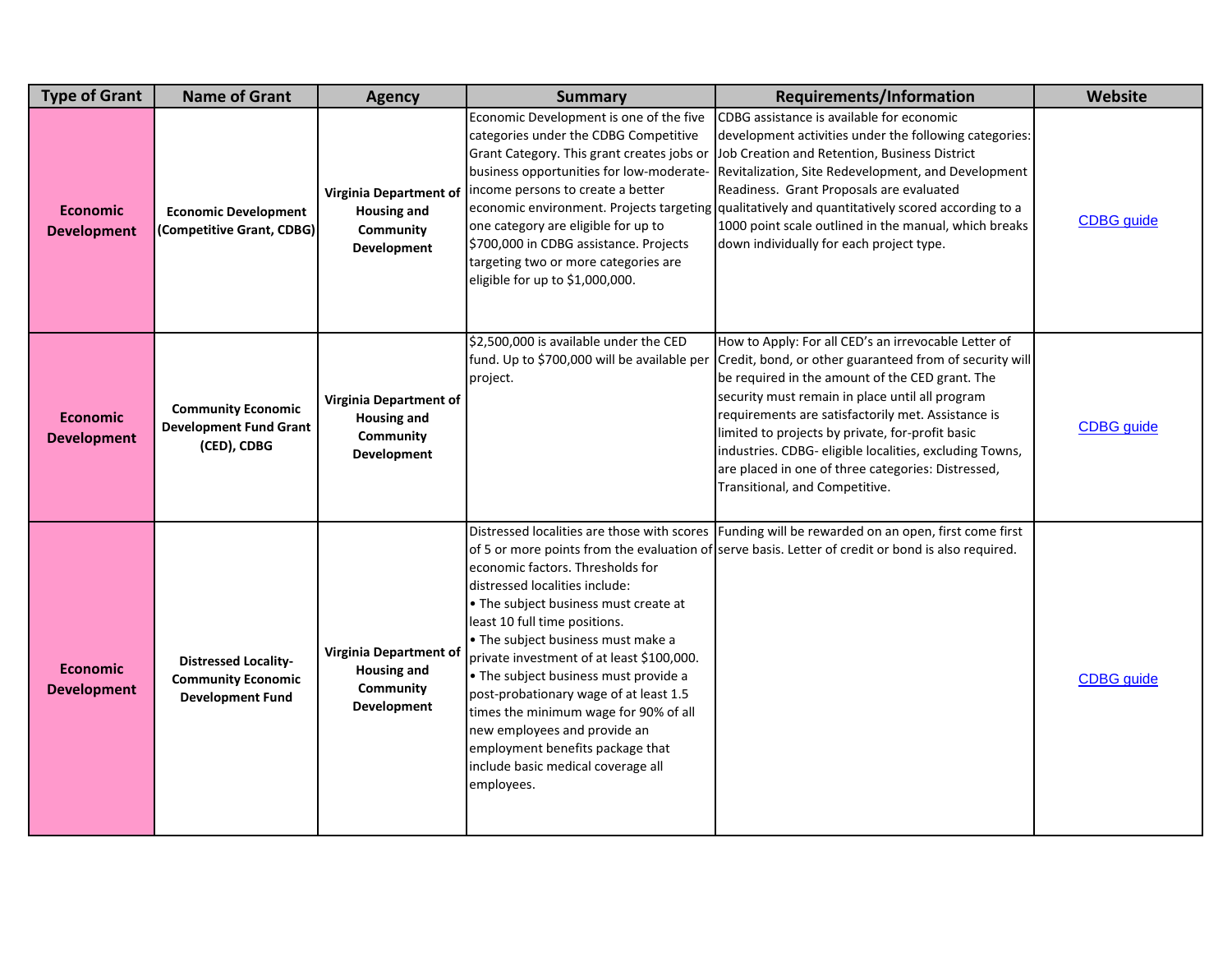| <b>Type of Grant</b>                  | <b>Name of Grant</b>                                                                      | <b>Agency</b>                                                            | <b>Summary</b>                                                                                                                                                                                                                                                                                                                                                                                                                                                                                                                                                                                                   | <b>Requirements/Information</b>                                                                                                                                                                                                                                                                                                                                                                                                                                                                                                                                                                                                                                                          | <b>Website</b>    |
|---------------------------------------|-------------------------------------------------------------------------------------------|--------------------------------------------------------------------------|------------------------------------------------------------------------------------------------------------------------------------------------------------------------------------------------------------------------------------------------------------------------------------------------------------------------------------------------------------------------------------------------------------------------------------------------------------------------------------------------------------------------------------------------------------------------------------------------------------------|------------------------------------------------------------------------------------------------------------------------------------------------------------------------------------------------------------------------------------------------------------------------------------------------------------------------------------------------------------------------------------------------------------------------------------------------------------------------------------------------------------------------------------------------------------------------------------------------------------------------------------------------------------------------------------------|-------------------|
| <b>Economic</b><br><b>Development</b> | <b>Transitional Locality-</b><br><b>Community Economic</b><br><b>Development Fund</b>     | Virginia Department of<br><b>Housing and</b><br>Community<br>Development | Transitional localities are those with<br>scores of 2 to 4 points from the<br>evaluation of economic factors.<br>. The subject business must create at<br>least 20 full-time positions<br>• The subject business must make a<br>private investment of at least \$300,000.<br>• The subject business must provide a<br>post-probationary wage of at least 1.5<br>times the minimum wage for 90% of all<br>new employees and provide an<br>employment benefits package that<br>include basic medical coverage for all<br>employees.<br>• VCDBG assistance is available at up to<br>\$10,000 per job to be created. | For All Businesses:<br>• CDBG assistance for off-site improvements is eligible<br>for no more than 80 percent of project costs.<br>• Local government financial participation must total<br>at least 25 percent of the CDBG eligible costs.<br>• CDBG assistance is available at up to \$10,000 per job<br>to be created if the assisted business meets the<br>criteria cited under the distressed section regarding<br>diversification of the local economy, VDCBG loans for<br>on-site improvements are available through a relaxed<br>underwriting process. Funding will be awarded on a<br>first come first serve basis Jan.1 through Sept. 30.                                      | CDBG_guide        |
| <b>Economic</b><br><b>Development</b> | <b>Competitive Locality Grant</b><br><b>Community Economic</b><br><b>Development Fund</b> | Virginia Department of<br><b>Housing and</b><br>Community<br>Development | Competitive localities are those with<br>scores of 1 or fewer points from the<br>evaluation of economic factors.<br>. The subject business must create at<br>least 50 full-time positions<br>• The subject business must make a<br>private investment of at least \$3,000,000.<br>• The subject business must provide a<br>post-probationary wage of at least 1.5<br>times the minimum wage for 90% of all<br>new employees and provide an<br>employment benefits package that<br>include basic medical coverage all<br>employees.                                                                               | • For all Businesses- VCDBG assistance for off-site<br>improvements is eligible for no more than 50 percent<br>of the total project costs,<br>• Local government financial participation must total<br>at least 50 percent of the VCDBG eligible costs.<br>. Non-local public funding investment must be no<br>more than \$10,000 per job to be created. Loans to<br>local governments from other public sources with<br>specific repayment requirements are regarded as<br>local funds.<br>• No VCDBG assistance is available for on-site<br>improvements.<br>How to Apply: Funding will be rewarded on an open,<br>first come first serve basis between January 1 and<br>September 30. | <b>CDBG</b> guide |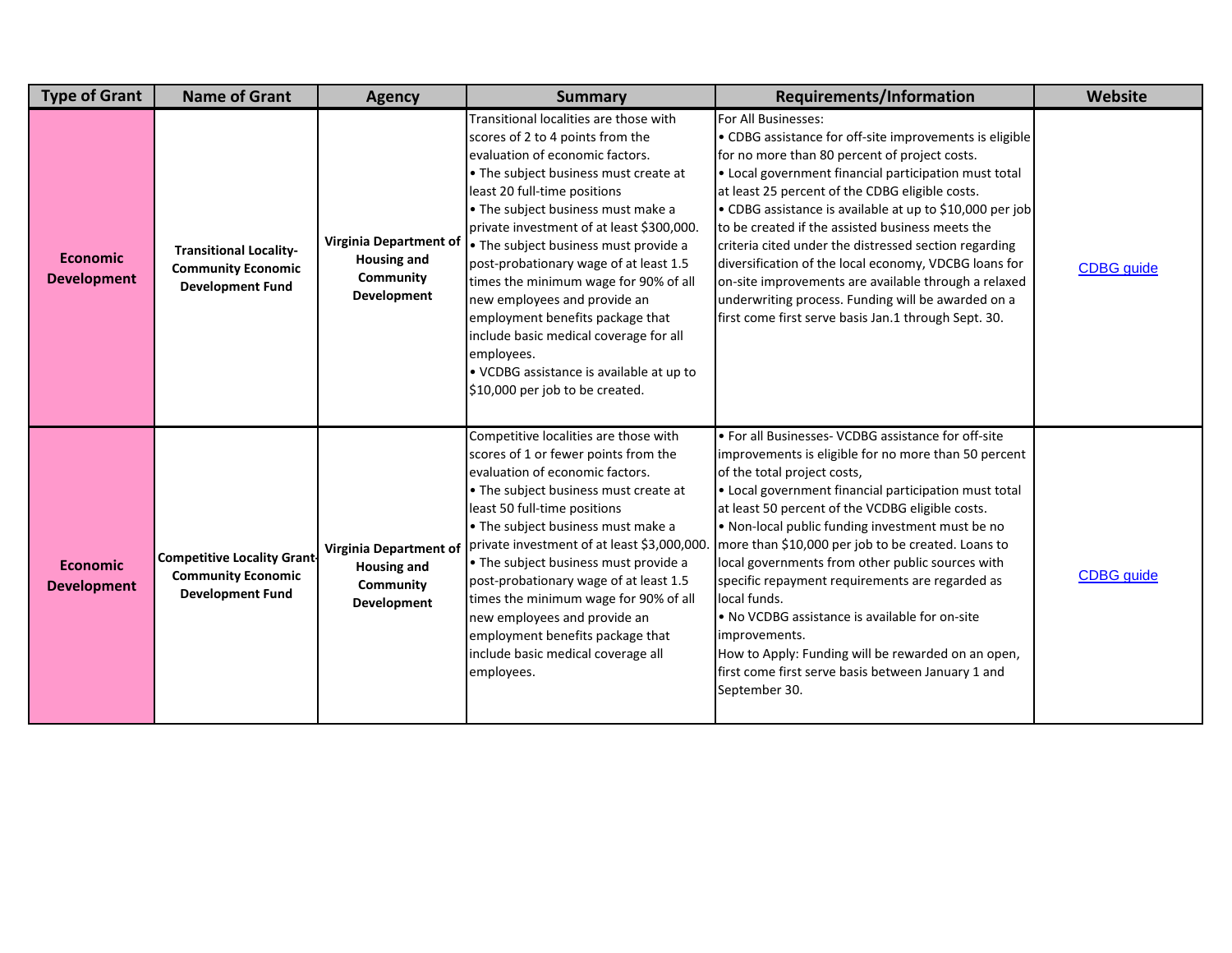| <b>Type of Grant</b>                  | <b>Name of Grant</b>                                                                     | <b>Agency</b>                                                                   | <b>Summary</b>                                                                                                                                                                                                                                                                                                                                                                                                                                              | <b>Requirements/Information</b>                                                                                                                                                                                                                                                                                                                                                           | Website                                             |
|---------------------------------------|------------------------------------------------------------------------------------------|---------------------------------------------------------------------------------|-------------------------------------------------------------------------------------------------------------------------------------------------------------------------------------------------------------------------------------------------------------------------------------------------------------------------------------------------------------------------------------------------------------------------------------------------------------|-------------------------------------------------------------------------------------------------------------------------------------------------------------------------------------------------------------------------------------------------------------------------------------------------------------------------------------------------------------------------------------------|-----------------------------------------------------|
| <b>Economic</b><br><b>Development</b> | <b>Appalachian Regional</b><br><b>Commission - Tourism</b><br><b>Development Program</b> | Virginia Department of<br><b>Housing and</b><br>Community<br>Development        | ARC supports a wide variety of tourism<br>projects, including:<br>building and rehabilitating facilities and<br>infrastructure to make the Region more<br>accessible and attractive to visitors;<br>training artisans and artists to improve<br>their business and marketing skills;<br>developing strategic plans and feasibility<br>potential of their cultural assets; and<br>investing in new technologies that create<br>new experiences for visitors. | Appalachian Regional Commission communities;<br>Highland, Bath, Rockbridge, Buena Vista, and<br>Lexington, are eligible for this grant.<br>ARC grants provide up to \$500,000 for construction<br>projects and up to \$100,000 for non-construction<br>projects.<br>studies to help communities maximize the Generally, ARC grants are limited to 50% of project<br>costs.                | <b>ARC Program</b>                                  |
| <b>Economic</b><br><b>Development</b> | <b>Industrial Revitalization</b><br><b>Fund</b>                                          | Virginia Department of<br><b>Housing and</b><br>Community<br>Development        | The Industrial Revitalization Fund is<br>intended for the redevelopment of vacant governments.<br>industrial sites.<br>Redevelopment purposes must be market<br>driven. IRF projects are meant to be a<br>catalyst for economic revitalization in<br>surrounding region.                                                                                                                                                                                    | IRF Funds Require a 1:1 match from local<br>The maximum grant award is \$600,000.<br>Grants applications become available mid-year and<br>are due in the early fall.<br>Only local governments, or economic development<br>authorities may apply for the loan. However, local<br>governments can provide the IRF funds to a private<br>entity as a loan on term subject to DHCD approval. | <b>IRF Program</b>                                  |
| <b>Economic</b><br><b>Development</b> | <b>Building Entrepreneurial</b><br><b>Economies</b>                                      | <b>Virginia Department of</b><br><b>Housing and</b><br>Community<br>Development | Innovation Grants provide resources to<br>micro-business development<br>organizations, local governments,<br>planning district commissions, and other<br>nonprofit organizations that deliver<br>services to entrepreneurs in new and<br>original ways.                                                                                                                                                                                                     | 2013 Innovation Grants of up to \$35,000.<br>BEE is looking for Innovation Grant applications that:<br>· Focus on Community Development Outcomes<br>· Develop effective Micro-Business Networks<br>and Partnerships<br>• Allow for effective knowledge sharing<br>• Increase Micro-Financing Activity in Virginia                                                                         | <b>Building Entrepreneurial</b><br><b>Economies</b> |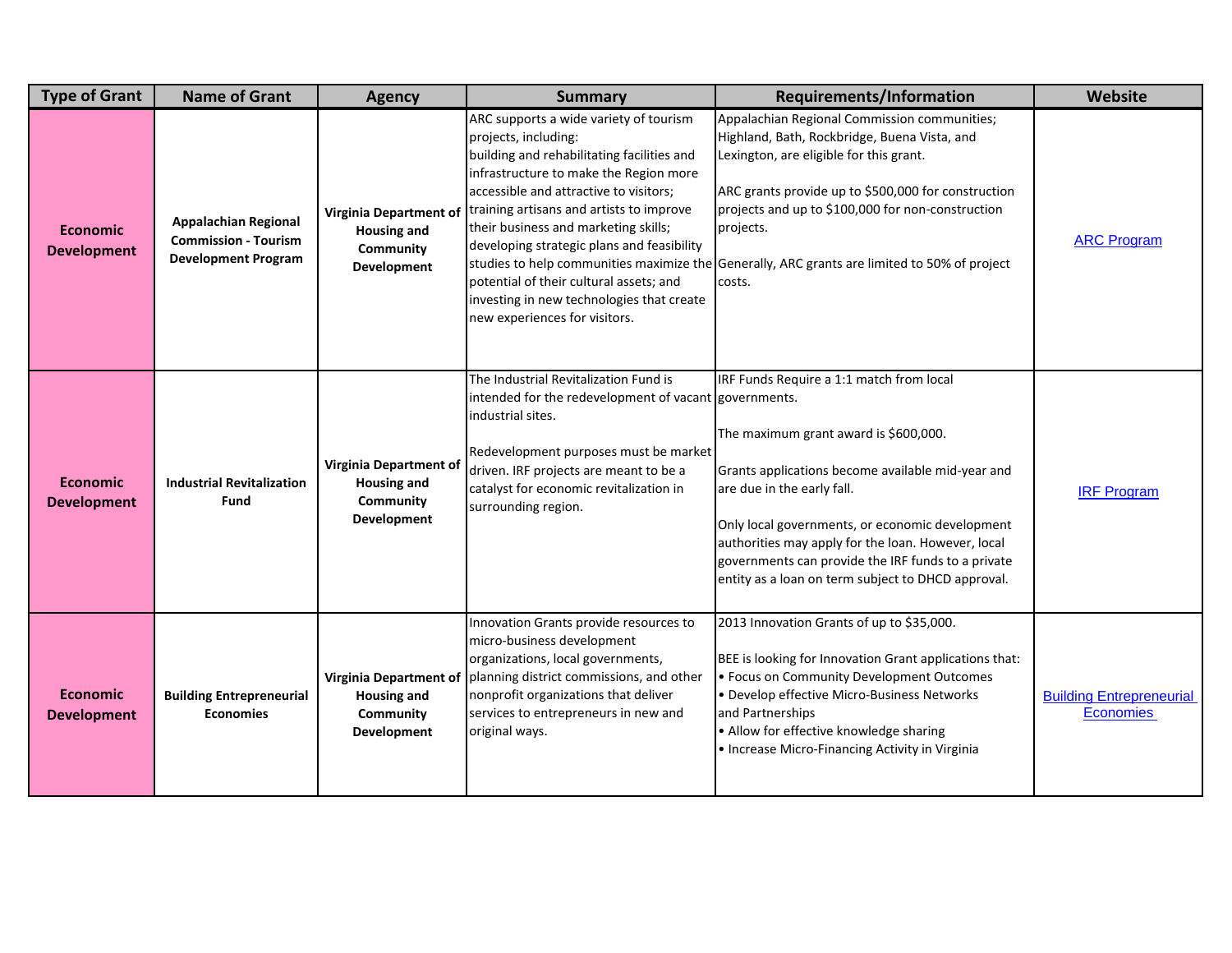| <b>Type of Grant</b>                  | <b>Name of Grant</b>                                                                 | <b>Agency</b>                                                                    | <b>Summary</b>                                                                                                                                                                                                                                                                                                                                                                                                                                                                                       | <b>Requirements/Information</b>                                                                                                                                                                                                                                                                                                                                                                                                                                                                                                                                                                                                                                                                                                                                                  | Website                                                                              |
|---------------------------------------|--------------------------------------------------------------------------------------|----------------------------------------------------------------------------------|------------------------------------------------------------------------------------------------------------------------------------------------------------------------------------------------------------------------------------------------------------------------------------------------------------------------------------------------------------------------------------------------------------------------------------------------------------------------------------------------------|----------------------------------------------------------------------------------------------------------------------------------------------------------------------------------------------------------------------------------------------------------------------------------------------------------------------------------------------------------------------------------------------------------------------------------------------------------------------------------------------------------------------------------------------------------------------------------------------------------------------------------------------------------------------------------------------------------------------------------------------------------------------------------|--------------------------------------------------------------------------------------|
| <b>Economic</b><br><b>Development</b> | <b>Governor's Agricultural</b><br>and Forestry Industries<br><b>Development Fund</b> | <b>Agricultural and</b><br><b>Forestry Development</b><br><b>Services (AFDS)</b> | Funding to encourage localities to think<br>strategically about how they better<br>support and intergrate agriculture and<br>forest-based industries into their<br>community's overall economic<br>develompent efforts.<br>These AFID grants give local governments<br>the flexibility to undertake the kind of<br>planning, study, or local initiative they<br>think best grow and agriculture and forest-that better support these industries.<br>based business in their community and<br>region. | The competitive grant program allows political<br>subdivisions to apply for up to \$20,000 in matching<br>funds, or up to \$35,000 for multi-jurisdicitional<br>applications, to undertake efforts that support local<br>agriculture and forest-based businesses. These efforts<br>include:<br>• Developing a strategic plan for agriculture and<br>forestry economic development<br>• Creating new local policies and zoning ordinances<br>• Funding feasibility studies and predevelopment<br>work for new facilities that bring significant and<br>lasting benefits to the local agriculture and forestry<br>sectors.                                                                                                                                                         | <b>Governor's Agricultural</b><br>and Forestry Industries<br><b>Development Fund</b> |
| <b>Economic</b><br><b>Development</b> | Virginia Enterprise Zone<br>(VEZ)                                                    | <b>Virginia Department of</b><br><b>Housing and</b><br>Community<br>Development  | The Virginia Enterprise Zone program is a<br>parntership between state and local<br>governments that encourage job creation<br>and private investment. VEZ<br>accomplishes this by designating<br>Enterprise Zones throughout the state<br>and providing two grant-based incentives:<br>• the Job Creation Grant (JCG)<br>. the Real Property Investment Grant<br>(RPIG)                                                                                                                             | Job Creation Grant: Qualification is based on<br>permanent full-time job creation over a four job<br>threshold, wage rates of at least 175 percent of the<br>Federal minimum wage (150 percent in High<br>Unemployment Areas), and the availibility of health<br>insurance. Personal service, retail, food, and beverage<br>positions are not eligible to receive job creation<br>grants.<br>Real Property Investment Grant: Qualification is<br>based on qualified investments made to commercial,<br>industrial, and mixed-use buildings or facilities located<br>within the boundaries of an enterprise zone. An<br>individual or entity must invest at least \$100,000 for<br>rehabilitation or expansion projects and at least \$<br>500,000 for new construction projects. | <b>Virginia Enterprise Zone</b>                                                      |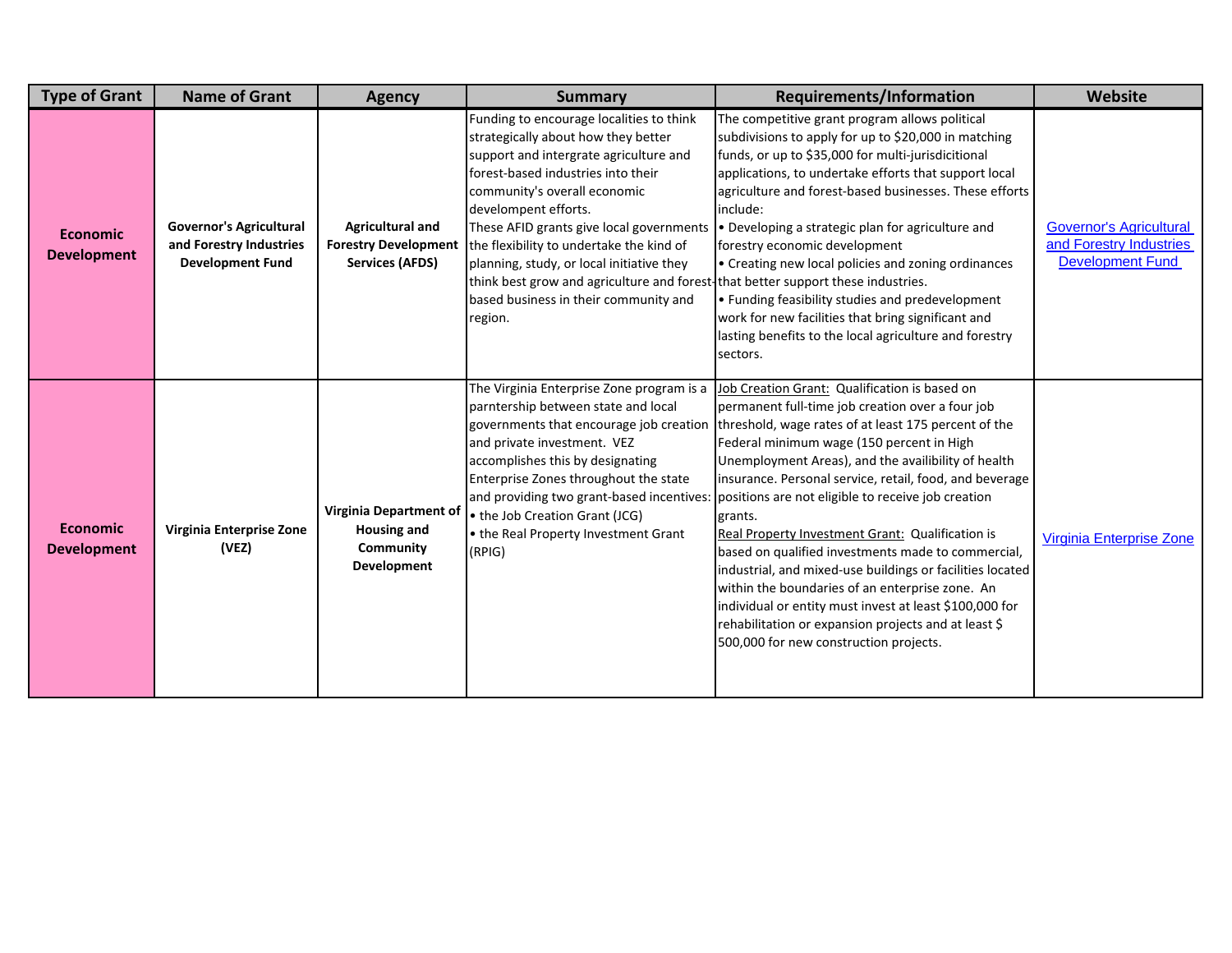| <b>Type of Grant</b>                  | <b>Name of Grant</b>                      | <b>Agency</b>            | <b>Summary</b>                                                                                                                                                                                                                          | Requirements/Information                                                                                                                                                                                                                                                                                                                                                                                                                                                                                           | <b>Website</b>                                                     |
|---------------------------------------|-------------------------------------------|--------------------------|-----------------------------------------------------------------------------------------------------------------------------------------------------------------------------------------------------------------------------------------|--------------------------------------------------------------------------------------------------------------------------------------------------------------------------------------------------------------------------------------------------------------------------------------------------------------------------------------------------------------------------------------------------------------------------------------------------------------------------------------------------------------------|--------------------------------------------------------------------|
| <b>Emergency</b><br><b>Management</b> | <b>Pre-Disaster Mitigation</b><br>Program | <b>VA Emergency/FEMA</b> | The Pre-Disaster Mitigation (PDM)<br>program provides funds to communities<br>and universities for hazard mitigation<br>planning and the implementation of<br>mitigation projects prior to a disaster<br>event.                         | A small low-moderate income community must:<br>. Be a community of 3,000 or fewer individuals<br>identified by the State as a rural community that is not<br>a remote area within the corporate boundaries of a<br>larger city;<br>. Be economically disadvantaged, with residents<br>having an average per capita annual income not<br>exceeding 80 percent of the national per capita<br>income, based on best available data.                                                                                   | <b>Pre-Disaster Mitigation</b><br>Program                          |
| <b>Emergency</b><br><b>Management</b> | <b>Flood Mitigation</b><br>Assistance     | <b>VA Emergency/FEMA</b> | FEMA provides funds to assist<br>communities implement measures that<br>reduce or eliminate the long-term risk of<br>flood damage to structures insurable<br>under the National Flood Insurance<br>Program.                             | Flood Mitigation intends to reduce the number of<br>such repetitive loss properties. In addition, the hazard<br>mitigation plan must describe the State's strategy to<br>ensure that local jurisdictions with severe repetitive<br>loss properties take actions to reduce the number of<br>these properties, including the development of local<br>hazard mitigation plans. Properties included in a<br>project sub application for FEMA funding must be<br>NFIP-insured at the time of the application submittal. | <b>FEMA Flood Mitigation</b><br><b>Assistance (FMA)</b><br>Program |
| <b>Emergency</b><br><b>Management</b> | <b>Repetitive Flood Claims</b>            | <b>VA Emergency/FEMA</b> | Up to \$10 million is available annually for<br>FEMA to provide RFC funds to assist<br>communities reduce flood damages to<br>insured properties that have had one or<br>more claims to the National Flood<br>Insurance Program (NFIP). | Eligible properties include residential or non-<br>residential (commercial) properties that have received<br>one or more NFIP insurance payments are eligible for<br>RFC funds. Properties included in a sub application<br>must be NFIP-insured at the time of the application<br>submittal. Flood insurance must be maintained at<br>least through completion of the mitigation activity.<br>For RFC, FEMA may contribute up to 100 percent of<br>the project cost.                                              | <b>FEMA Repetitive Flood</b><br><b>Claims Program</b>              |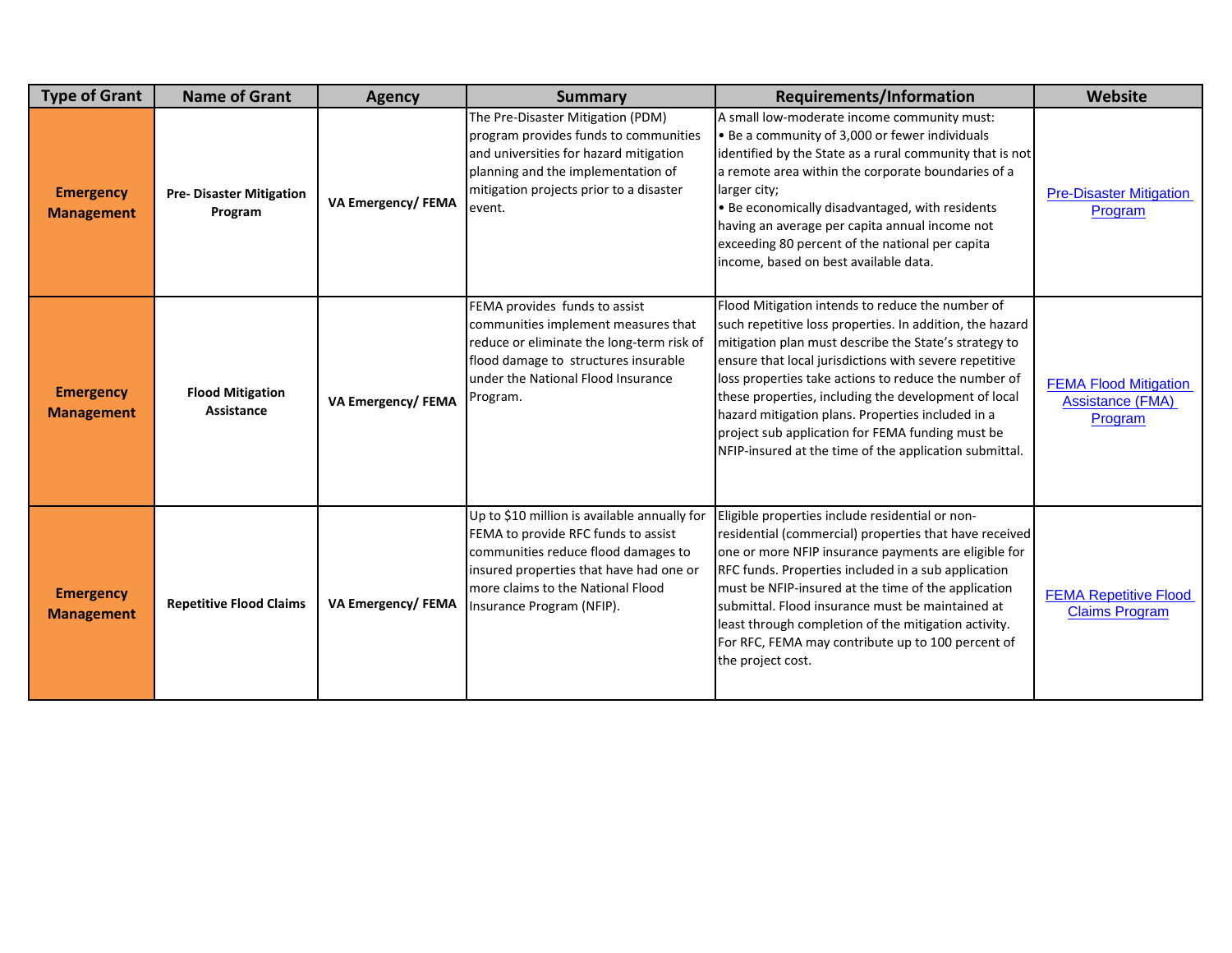| <b>Type of Grant</b>                  | <b>Name of Grant</b>                               | <b>Agency</b>                                                            | <b>Summary</b>                                                                                                                                                                                                                                                                                       | <b>Requirements/Information</b>                                                                                                                                                                                                                                                                                                                                                                                                                                                                                                                                | Website                                                           |
|---------------------------------------|----------------------------------------------------|--------------------------------------------------------------------------|------------------------------------------------------------------------------------------------------------------------------------------------------------------------------------------------------------------------------------------------------------------------------------------------------|----------------------------------------------------------------------------------------------------------------------------------------------------------------------------------------------------------------------------------------------------------------------------------------------------------------------------------------------------------------------------------------------------------------------------------------------------------------------------------------------------------------------------------------------------------------|-------------------------------------------------------------------|
| <b>Emergency</b><br><b>Management</b> | <b>Severe Repetitive Loss</b><br>Program           | <b>VA Emergency/FEMA</b>                                                 | The Severe Repetitive Loss grant program<br>provides funding to reduce or eliminate<br>the long-term risk of flood damage to<br>severe repetitive loss structures insured<br>under the National Flood Insurance<br>Program (NFIP).                                                                   | An SRL property is defined as a residential property<br>that is covered under an NFIP flood insurance policy<br>and: a) That has at least four NFIP claim payments<br>(including building and contents) over \$5,000 each,<br>and the cumulative amount of such claims payments<br>exceeds \$20,000; or(b) For which at least two<br>separate claims payments (building payments only)<br>have been made with the cumulative amount of the<br>building portion of such claims exceeding the market<br>value of the building.                                   | <b>FEMA Severe Repetitive</b><br><b>Loss Program</b>              |
| <b>Emergency</b><br><b>Management</b> | <b>Urgent Need Open</b><br><b>Submission, CDBG</b> | Virginia Department of<br><b>Housing and</b><br>Community<br>Development | CDBG funding is available to eligible<br>localities on an open submission basis to<br>enable prompt response to existing<br>serious and immediate threats to local<br>health and safety. Up to \$700,000 of<br>CDBG funding is available per project.<br>\$1,000,000 is available for UNOS projects. | Eligible Projects: Proposals must meet the following<br>thresholds:<br>• Must alleviate existing conditions which pose a<br>serious and immediate threat to the health and<br>welfare of the community.<br>• The conditions developed or became urgent within<br>18 months of the date the proposal is submitted.<br>• The applicant locality is unable to finance the project<br>on its own, no other funding is available, and the<br>CDBG funding will directly target the threatening<br>conditions.<br>Open submission basis, from January 1- October 31. | <b>CDBG</b> guide                                                 |
| <b>Emergency</b><br><b>Management</b> | <b>Hazard Mitigation</b><br>Assistance             | Virginia Department of<br>Emergency<br><b>Management / FEMA</b>          | FEMA's Hazard Mitigation Assistance<br>(HMA) grant programs provide funding<br>for eligible mitigation activities that<br>property from future disaster damages<br>including the Hazard Mitigation Grant<br>Program (HMGP), Pre-Disaster Mitigation<br>(PDM), Flood Mitigation Assistance (FMA).     | Entities eligible to apply for HMA grants include the<br>emergency management agency or similar office of<br>the 50 States. Indian Tribal governments can apply<br>reduce disaster losses and protect life and through the State as a subapplicant or directly to<br>FEMA as an applicant. See table in Guidance .pdf for<br>cost-sharing allocation depending on project.                                                                                                                                                                                     | <b>Hazard Mitigation</b><br><b>Assistance Unified</b><br>Guidance |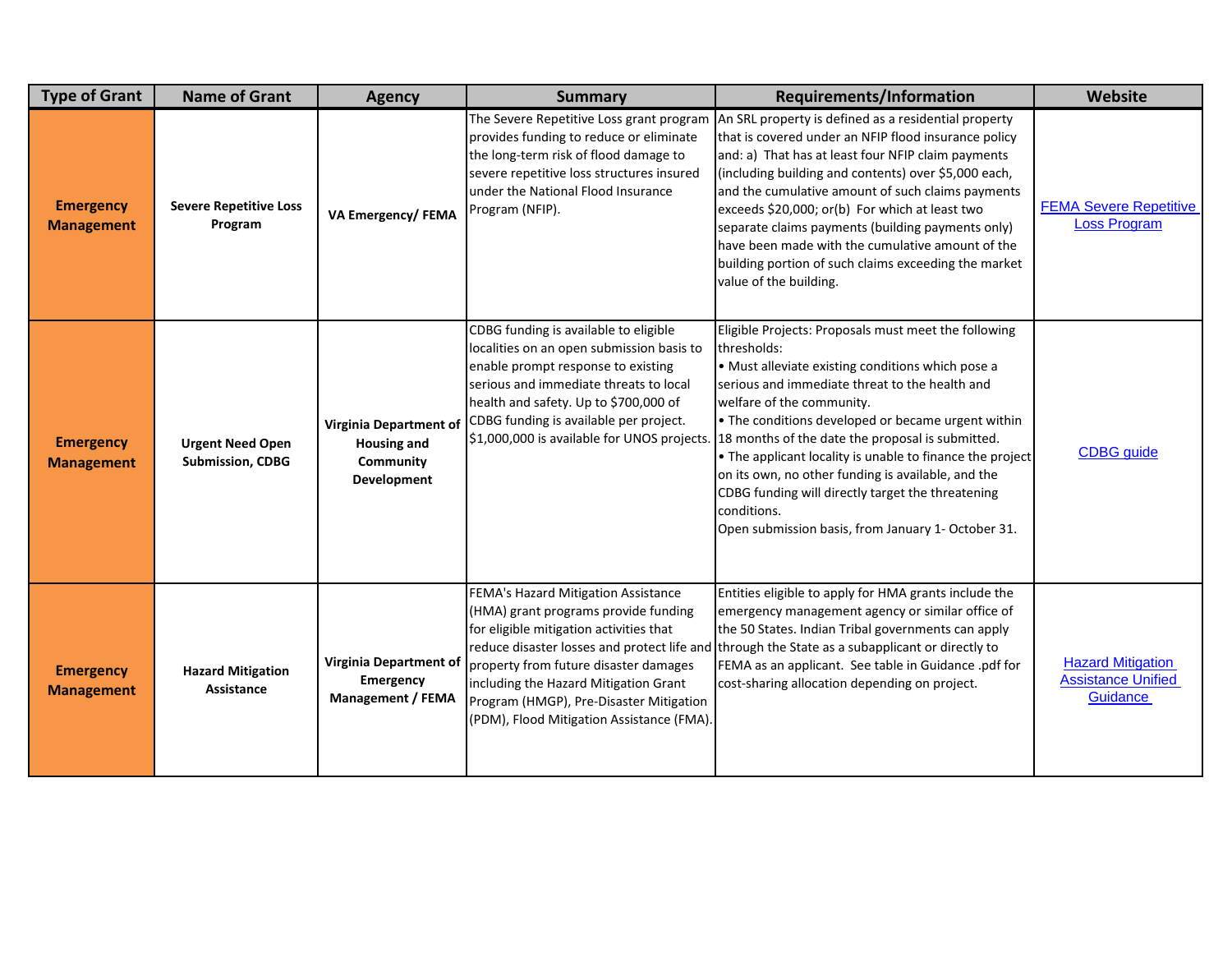| <b>Type of Grant</b>                  | <b>Name of Grant</b>                                                                       | <b>Agency</b>                                                     | Summary                                                                                                                                                                                                                                           | <b>Requirements/Information</b>                                                                                                                                                               | Website                                       |
|---------------------------------------|--------------------------------------------------------------------------------------------|-------------------------------------------------------------------|---------------------------------------------------------------------------------------------------------------------------------------------------------------------------------------------------------------------------------------------------|-----------------------------------------------------------------------------------------------------------------------------------------------------------------------------------------------|-----------------------------------------------|
| <b>Emergency</b><br><b>Management</b> | Virginia Dam Safety,<br><b>Floodplain Prevention,</b><br>and Protection Assistance<br>Fund | <b>VADCR Division of Dam</b><br>Safety & Floodplain<br>Management | The Virginia Department of Conservation<br>and Recreation has made a total of<br>\$305,000 available for grant funding to<br>provide proper and safe design,<br>contstruction, operation, and<br>maintenance of dams to protect public<br>safety. | Following are the eligible project types:<br>• Damn Safety (for government and private entities)<br>• Flood prevention and protection (for government<br>entities)<br>• 50% match requirement | Damn Safety &<br><b>Floodplain Management</b> |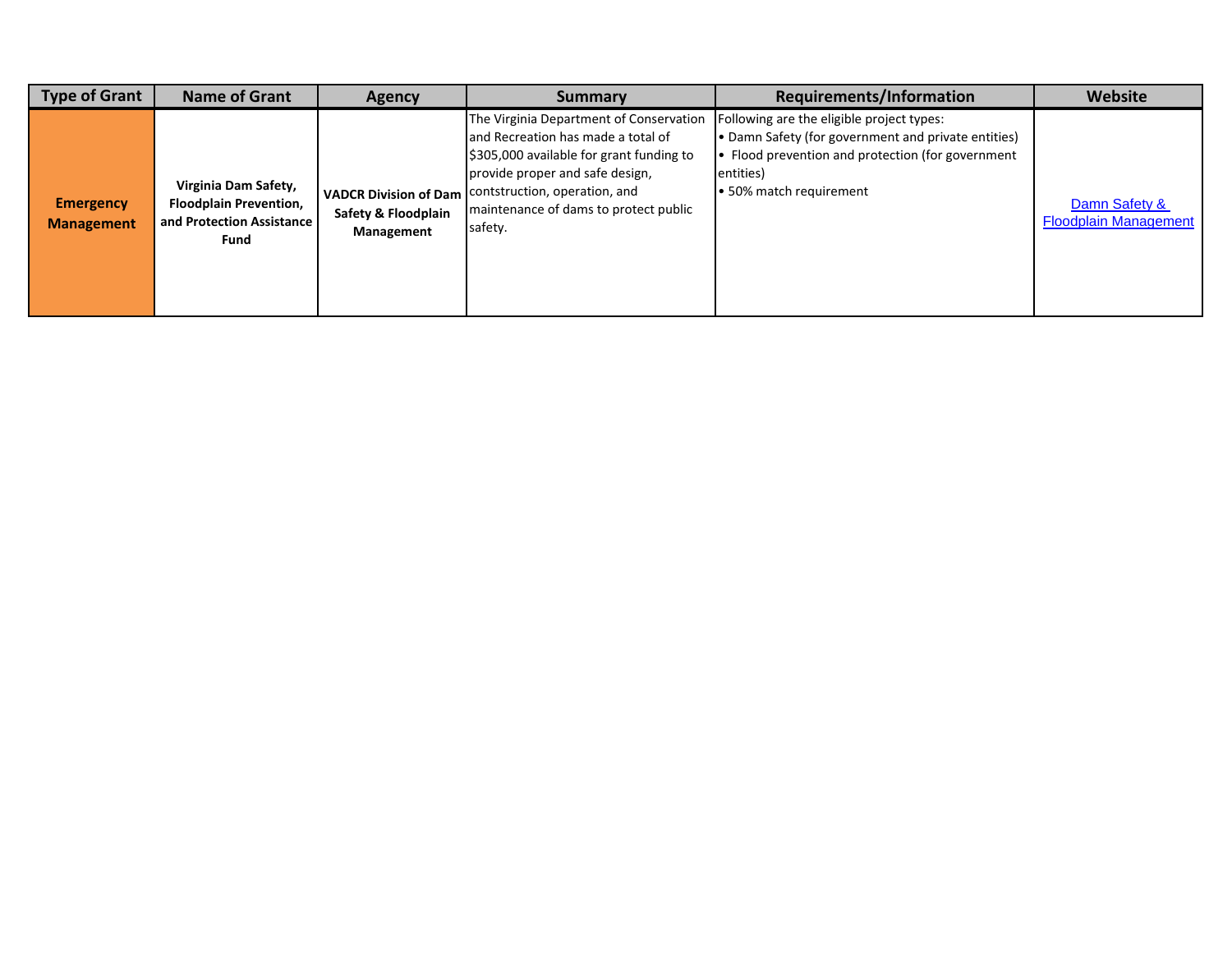| <b>Type of Grant</b> | <b>Name of Grant</b>                                                                                 | <b>Agency</b>                                 | <b>Summary</b>                                                                                                                                                                                                                                                                                                | <b>Requirements/Information</b>                                                                                                                                                                                                                                                                                       | Website                                            |
|----------------------|------------------------------------------------------------------------------------------------------|-----------------------------------------------|---------------------------------------------------------------------------------------------------------------------------------------------------------------------------------------------------------------------------------------------------------------------------------------------------------------|-----------------------------------------------------------------------------------------------------------------------------------------------------------------------------------------------------------------------------------------------------------------------------------------------------------------------|----------------------------------------------------|
| <b>Environment</b>   | Virginia Clean Water<br><b>Revolving Loan Fund:</b><br><b>Wastewater Loan Program</b>                | Department of<br><b>Environmental Quality</b> | The VRLF provides a low interest financing Virginia's program allows for<br>option to Virginia cities, towns and<br>wastewater authorities for the upgrade,<br>expansion, extension, replacement,<br>repair, rehabilitation, and/or additions to<br>public wastewater collection and<br>treatment facilities. | any reasonable and necessary expansion, upgrade,<br>extension, replacement, repair; rehabilitation and/or<br>additions to public wastewater treatment facilities.                                                                                                                                                     | Virginia Clean Water<br><b>Revolving Loan Fund</b> |
| <b>Environment</b>   | Virginia Clean Water<br><b>Revolving Loan Fund:</b><br><b>Agricultural BMP Loan</b><br>Program       | Department of<br><b>Environmental Quality</b> | The DEQ Agricultural Best Management<br>Practices Loan Program provides Virginia<br>agricultural producers with a low interest<br>financing alternative for costs associated<br>with the implementation of specified<br>practices (BMPs) which relate to water<br>quality improvement in the<br>Commonwealth. | Any Virginia agricultural producer wishing to<br>implement eligible Best Management Practices in<br>order to reduce the amount of polluted agricultural<br>runoff entering Virginia waters adjacent to their<br>existing agricultural operation will be considered by<br>DEQ for Ag BMP low interest loan assistance. | Virginia Clean Water<br><b>Revolving Loan Fund</b> |
| <b>Environment</b>   | Virginia Clean Water<br><b>Revolving Loan Fund:</b><br><b>Brownfield Remediation</b><br>Loan Program | Department of<br><b>Environmental Quality</b> | The purpose of this Brownfield<br>remediation financing is to provide a<br>source of low-interest loan financing to<br>encourage the cleanup and reuse of<br>contaminated properties.                                                                                                                         | Loan recipients must be a unit of local government, a<br>public service authority, a partnership, or a<br>corporation chartered to conduct and carry out<br>business in the Commonwealth of Virginia.<br>Properties must suffer some type of water quality<br>contamination.                                          | Virginia Clean Water<br><b>Revolving Loan Fund</b> |
| <b>Environment</b>   | Virginia Clean Water<br><b>Revolving Loan Fund:</b><br><b>Land Conservation Loan</b><br>Program      | Department of<br><b>Environmental Quality</b> | The Land Conservation Loan Program<br>helps a local government or a holder to<br>aquire a permanent conservation or open<br>space easement to protect or improve<br>water quality and prevent the pollution of<br>state waters.                                                                               | Eligible applicants for this grant are limited to local<br>governments, state agencies, and non-profits.                                                                                                                                                                                                              | Virginia Clean Water<br><b>Revolving Loan Fund</b> |
| <b>Environment</b>   | Virginia Clean Water<br><b>Revolving Loan Fund:</b><br><b>Stormwater Loan Program</b>                | Department of<br><b>Environmental Quality</b> | Stormwater loans are made to local<br>governments for the purpose of reducing<br>or preventing population of state<br>waterscaused by stomwater runoff from<br>impervious services.                                                                                                                           | Eligible applicants for this grant are limited to local<br>governments.                                                                                                                                                                                                                                               | Virginia Clean Water<br><b>Revolving Loan Fund</b> |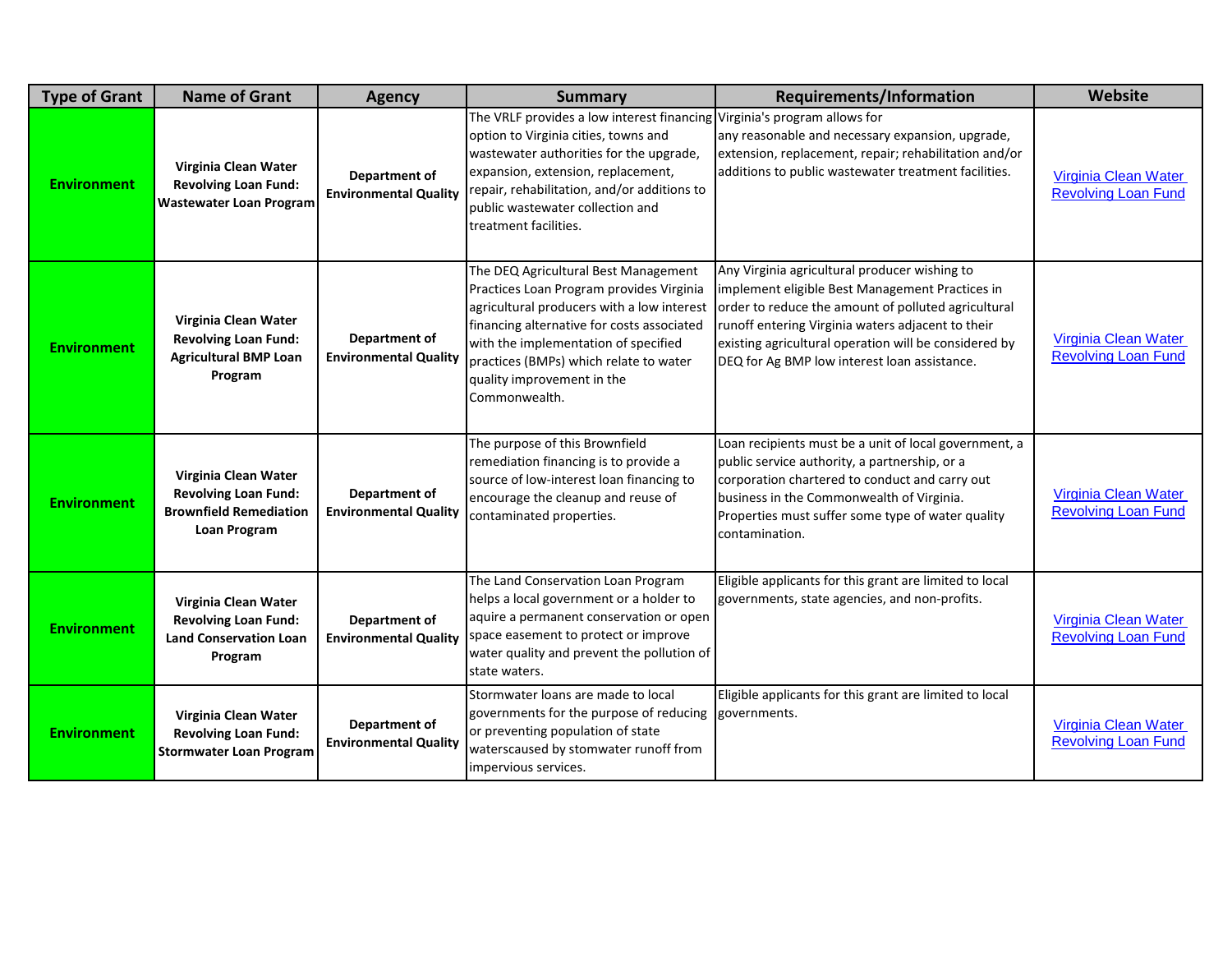| <b>Type of Grant</b> | <b>Name of Grant</b>                           | <b>Agency</b>                                                                          | <b>Summary</b>                                                                                                                                                                                                                                                                                                                                                                                 | Requirements/Information                                                                                                                                                                                                                                                                                                                                                                                                                                                                                                                                                                                                                                                                                     | Website                                                |
|----------------------|------------------------------------------------|----------------------------------------------------------------------------------------|------------------------------------------------------------------------------------------------------------------------------------------------------------------------------------------------------------------------------------------------------------------------------------------------------------------------------------------------------------------------------------------------|--------------------------------------------------------------------------------------------------------------------------------------------------------------------------------------------------------------------------------------------------------------------------------------------------------------------------------------------------------------------------------------------------------------------------------------------------------------------------------------------------------------------------------------------------------------------------------------------------------------------------------------------------------------------------------------------------------------|--------------------------------------------------------|
| <b>Environment</b>   | <b>Green Project Reserve</b>                   | Department of<br><b>Environmental Quality</b>                                          | Green Forest Reserve projects, which<br>receive funding through the Virginia<br>Department of Environmental Quality,<br>generally fall under the four categories of<br>water efficiency, energy efficiency, green<br>infrastructure and environmental<br>innovation.                                                                                                                           | Eligible applicants for this grant are limited to local<br>governments.<br>Up to a maximum of 50% of each loan will be<br>provided as principal fogiveness and at least 50% of<br>each loan will be in the form of a low interest loan<br>that must be repaid.                                                                                                                                                                                                                                                                                                                                                                                                                                               | <b>Green Project Reserve</b><br><b>Information</b>     |
| <b>Environment</b>   | Dam Safety and Flood<br><b>Prevention Fund</b> | <b>Virginia Resources</b><br>Authority (VRA) and<br><b>DCR</b>                         | To provide for proper and safe design,<br>construction, operation and maintenance<br>of dams to protect public safety.                                                                                                                                                                                                                                                                         | Purpose of fund is to promote the proper and safe<br>design, construction, operation and maintenance of<br>dams in the<br>Commonwealth. Grants from the Fund require a<br>minimum 50% match. Loan and grant assistance will<br>be awarded by category on a competitive scoring<br>basis for<br>eligible projects that meet the general conditions of<br>this section and the specific criteria set out in the<br>project category descriptions.                                                                                                                                                                                                                                                              | Dam Safety and<br><b>Floodplains</b>                   |
| <b>Environment</b>   | <b>Water and Environmental</b><br>Programs     | <b>USDA (United States</b><br>Department of<br><b>Agriculture) Housing</b><br>Programs | Direct loans are made to develop drinking<br>water and wastewater systems, including<br>solid waste disposal and storm drainage,<br>in rural areas and in cities and towns with<br>a population of 10,000 or less. Funds are<br>available to public entities. In addition,<br>corporations and cooperatives. Priority is<br>given to public entities, in areas with less<br>than 5,500 people. | This program includes the<br>• Technical Assistance and Training Grants<br>• Solid Waste Management Grant<br>. Rural Water Circuit Rider Technical Assistance Grant<br>. Water and Waste Disposal Grants, Direct and<br><b>Guaranteed Loans</b><br>funds may be made available to nonprofit  How to Apply: Applicants must be unable to obtain<br>funds from commercial sources at reasonable rates<br>and terms. The maximum term for all loans is 40<br>years. Grants are available to applicants where the<br>median household income of the service area is below<br>the State's nonmetropolitan median household<br>income and grant funds are necessary to reduce user<br>rates to a reasonable level. | <b>USDA Water and</b><br><b>Environmental Programs</b> |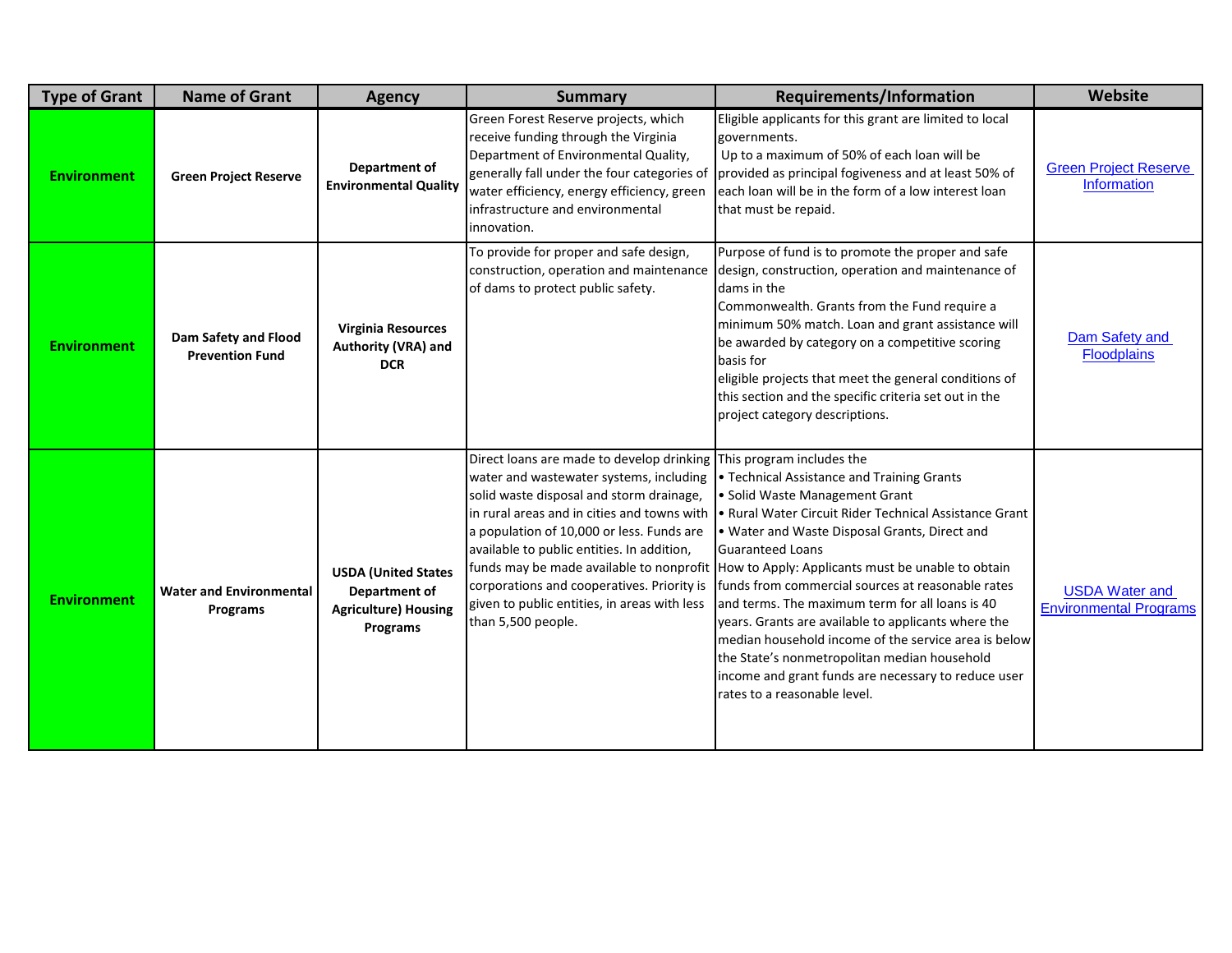| <b>Type of Grant</b> | <b>Name of Grant</b>                                                                                             | <b>Agency</b>       | <b>Summary</b>                                                                                                                                                                                                                                                                                                                                                                                                                                                             | Requirements/Information                                                                                                                                                                                                                                                                                                                                                                                                                                                                                                                                                                                                                        | Website                                                |
|----------------------|------------------------------------------------------------------------------------------------------------------|---------------------|----------------------------------------------------------------------------------------------------------------------------------------------------------------------------------------------------------------------------------------------------------------------------------------------------------------------------------------------------------------------------------------------------------------------------------------------------------------------------|-------------------------------------------------------------------------------------------------------------------------------------------------------------------------------------------------------------------------------------------------------------------------------------------------------------------------------------------------------------------------------------------------------------------------------------------------------------------------------------------------------------------------------------------------------------------------------------------------------------------------------------------------|--------------------------------------------------------|
| <b>Environment</b>   | <b>Litter Prevention and</b><br><b>Recycling Grant</b>                                                           | <b>Virginia DEQ</b> | The Virginia Department of<br>Environmental Quality (DEQ) provides<br>funds for litter prevention and recycling<br>grants to localities under a non-<br>competitive grant program based on<br>population and road miles. These grants<br>have been awarded annually, since 1980,<br>to localities for local litter prevention and<br>recycling program implementation,<br>continuation, and/or expansion. New<br>applications are made available on May 1<br>of each year. | The grant shall be used for litter prevention and<br>recycling program implementation, continuation,<br>and/or expansion. To be eligible to receive this annual<br>grant funding, the application must be postmarked by<br>June 30. The Performance and Accounting Report<br>must be postmarked by August 31. The Performance<br>and Accounting Report documents how each<br>jurisdiction spent the grant funding, provides<br>information on specific project results, and presents<br>an overview of its litter prevention and recycling<br>efforts. The Performance and Accounting Report<br>completes the annual grant application process. | <b>Litter Prevention and</b><br><b>Recycling Grant</b> |
| <b>Environment</b>   | <b>Drinking Water State</b><br><b>Revolving Fund for</b><br>Sustainable Infrastructure   Protection Agency (EPA) | Environmental       | toward meeting the needs of small and<br>States may use a portion of their DWSRF<br>grants for support of state-wide drinking<br>water programs (e.g., capacity<br>systems technical assistance, and source<br>water protection).<br>States may make Drinking Water State<br>Revolving Fund (DWSRF) loans for<br>construction and rehabilitation of public<br>water systems.                                                                                               | The DWSRF program is particularly geared For information on applying for a State Revolving Fund<br>loan, please contact the applicable program manager<br>economically disadvantaged communities. in your state. That office can provide application<br>materials, state specific guidance materials, schedules<br>for submission of applications, and related<br>information. Please note that all decisions regarding<br>development, operator certification, small selection of projects to receive assistance are made by<br>the states.                                                                                                    | <b>Drinking Water Revolving</b><br>Fund                |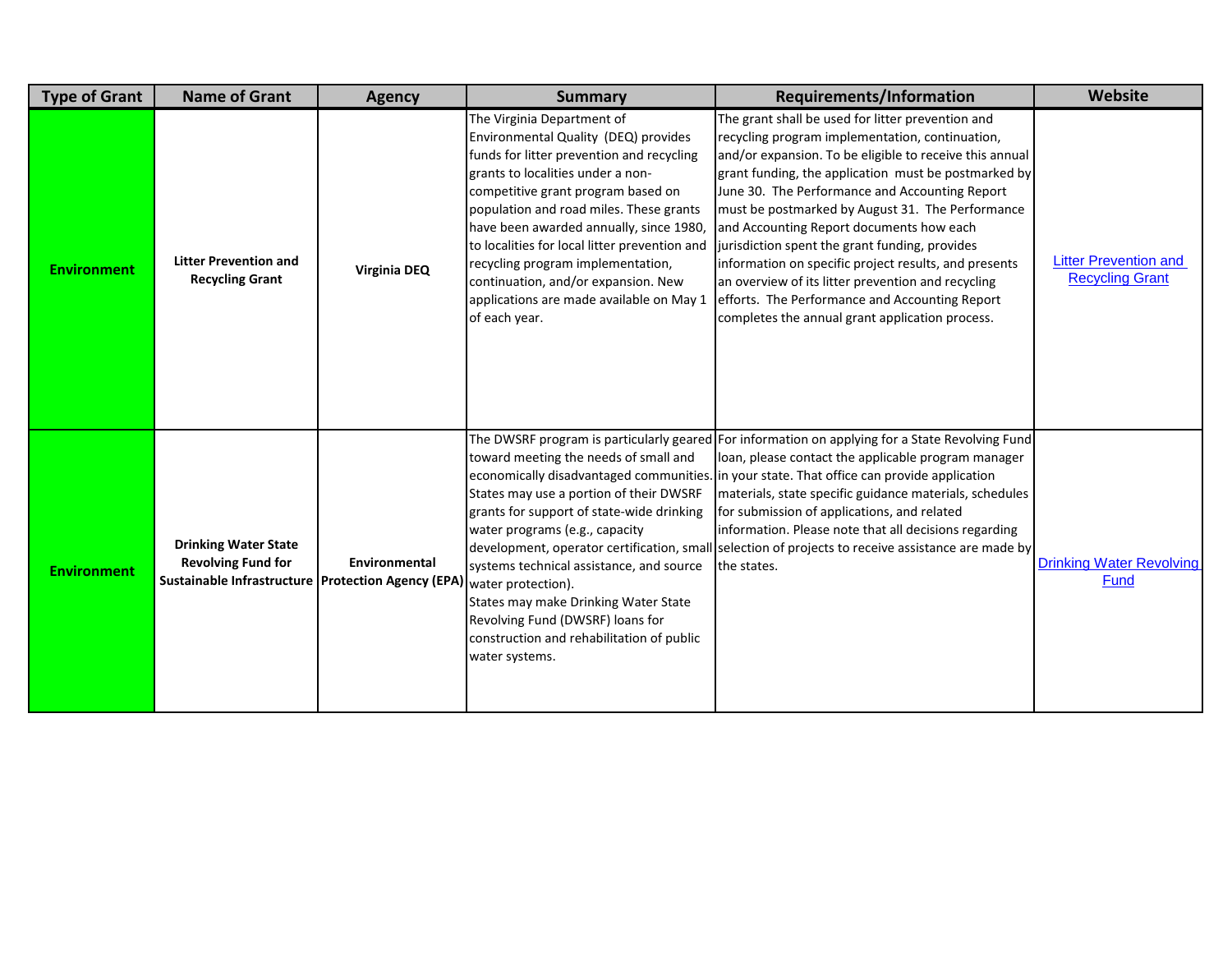| <b>Type of Grant</b> | <b>Name of Grant</b>                                      | <b>Agency</b>                                                       | <b>Summary</b>                                                                                                                                                                                                                                                                                                                                                                                           | <b>Requirements/Information</b>                                                                                                                                                                                                                                                                                                                                                                                                                                          | Website                                 |
|----------------------|-----------------------------------------------------------|---------------------------------------------------------------------|----------------------------------------------------------------------------------------------------------------------------------------------------------------------------------------------------------------------------------------------------------------------------------------------------------------------------------------------------------------------------------------------------------|--------------------------------------------------------------------------------------------------------------------------------------------------------------------------------------------------------------------------------------------------------------------------------------------------------------------------------------------------------------------------------------------------------------------------------------------------------------------------|-----------------------------------------|
| <b>Environment</b>   | <b>Land and Water</b><br><b>Conservation Fund</b>         | Department of<br><b>Conservation and</b><br><b>Recreation (DCR)</b> | The Land and Water Conservation Fund<br>Act of 1965 established a federal<br>reimbursement program for the<br>acquisition and/or development of public<br>outdoor recreation areas.                                                                                                                                                                                                                      | The LWCF is a 50-50 percent matching reimbursement<br>program. The grant recipient must be able to fund<br>100 percent of the project while seeking periodic<br>reimbursements. Counties, Cities, Towns, Tribal<br>Governments, State Agencies, and Park and<br>Recreation authorities are eligible to apply. New Grant<br>Round available, applications due January 4th, 2013.<br>Approximately \$1,00,000 available. See website for<br>grant manual and applications. | <b>DCR LWCF Information</b>             |
| <b>Environment</b>   | Virginia Land Conservation<br><b>Foundation</b>           | Department of<br><b>Conservation and</b><br><b>Recreation (DCR)</b> | The purpose of the foundation is to<br>provide state funding used to conserve<br>certain categories of special land. Those<br>categories are open spaces and parks,<br>and forest preservation., which is<br>managed by the foundation. A portion of<br>the fund may be used for developing<br>properties for public use.                                                                                | Categories: There are four application categories, and<br>each has a particular set of criteria: Open Spaces and<br>Parks, Natural Area Protection, Historic Area<br>Preservation, Farmlands and Forest Preservation<br>natural areas, historic areas, and farmland Eligibility: Applications can be submitted by agencies,<br>localities, public bodies, and registered (tax-exempt)<br>nonprofit organizations in accordance with application<br>procedures.           | <b>DCRLCF Information</b>               |
| <b>Environment</b>   | <b>Water Supply Assistance</b><br><b>Grant - Planning</b> | <b>Virginia Department of</b><br><b>Health</b>                      | The 1999 General Assembly created the<br>Water Supply Asssistance Grant Fund.<br>The purpose of the WSAG is to make<br>grant funds available to localities and<br>owners of waterworks to assist in the<br>provision of drinking water. \$60,000 is<br>available for planning needs. Preference is<br>given to address problems of small,<br>community waterworks with multi-<br>jurisdictional support. | Eligible activities may include: Capacity building<br>activities addressing regionalization or consolidation,<br>performance of source water quality and quantity<br>stuidies, drilling tests wells to determine source of<br>feasibilities, or other similar technical assistance<br>projects.                                                                                                                                                                          | <b>Water Supply Assistance</b><br>Grant |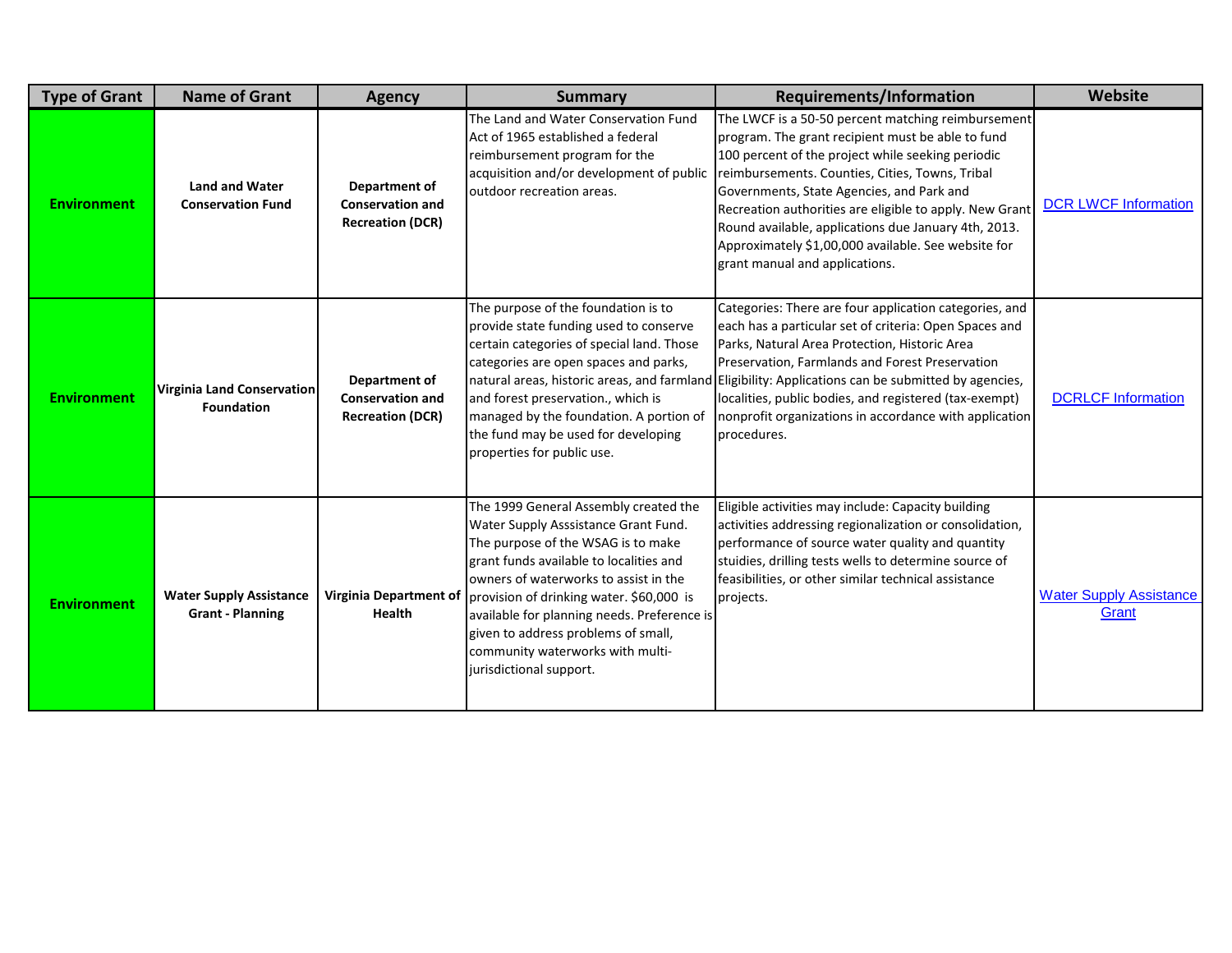| <b>Type of Grant</b> | <b>Name of Grant</b>                                                                                          | <b>Agency</b>                                  | <b>Summary</b>                                                                                                                                                                                                                                                                                                                                                                                            | <b>Requirements/Information</b>                                                                                                                                                                                                                                                 | <b>Website</b>                          |
|----------------------|---------------------------------------------------------------------------------------------------------------|------------------------------------------------|-----------------------------------------------------------------------------------------------------------------------------------------------------------------------------------------------------------------------------------------------------------------------------------------------------------------------------------------------------------------------------------------------------------|---------------------------------------------------------------------------------------------------------------------------------------------------------------------------------------------------------------------------------------------------------------------------------|-----------------------------------------|
| <b>Environment</b>   | <b>Water Supply Assistance</b><br><b>Grant - Surface Water</b><br>Development or<br><b>Improvement Grants</b> | <b>Virginia Department of</b><br><b>Health</b> | The 1999 General Assembly created the<br>Water Supply Asssistance Grant Fund.<br>The purpose is to make grant funds<br>available to localities and owners of<br>waterworks to assist in the provision of<br>drinking water. \$200,000 is available for<br>planning needs. Preference is given to<br>address problems of small, community<br>waterworks with multi-jurisdictional<br>support.              | Eligible activities may include: land purchase, options<br>to purchase land, general site development costs, and<br>dam upgrade and construction.                                                                                                                               | <b>Water Supply Assistance</b><br>Grant |
| <b>Environment</b>   | <b>Water Supply Assistance</b><br><b>Grant - Small Project</b><br><b>Construction Grants</b>                  | Virginia Department of<br>Health               | The 1999 General Assembly created the<br>Water Supply Asssistance Grant Fund.<br>The purpose of the WSAG is to make<br>grant funds available to localities and<br>owners of waterworks to assist in the<br>provision of drinking water. \$100,000 is<br>available for planning needs. Preference is<br>given to address problems of small,<br>community waterworks with multi-<br>jurisdictional support. | Eligible activities may include: upgrade or construction<br>of well or spring souces, waterlines, storage tanks,<br>and treatment.                                                                                                                                              | <b>Water Supply Assistance</b><br>Grant |
| <b>Environment</b>   | <b>Urban and Community</b><br><b>Forestry Assistance Grants</b>                                               | <b>United States Forest</b><br><b>Service</b>  | The purpose of this grant is to improve<br>community forestry planning, enahnce<br>skills and maintenance, promote<br>development of sustainable urban<br>forestry programs.                                                                                                                                                                                                                              | USFS anticipates that approximately \$150,000 is<br>available to fund new projects during the current<br>grant cycle with typical proposals in the \$5,000-<br>volunteerism, promote education and the \$10,000 range. This program requires a 50% match<br>from the applicant. | <b>Department of Forestry</b><br>Grants |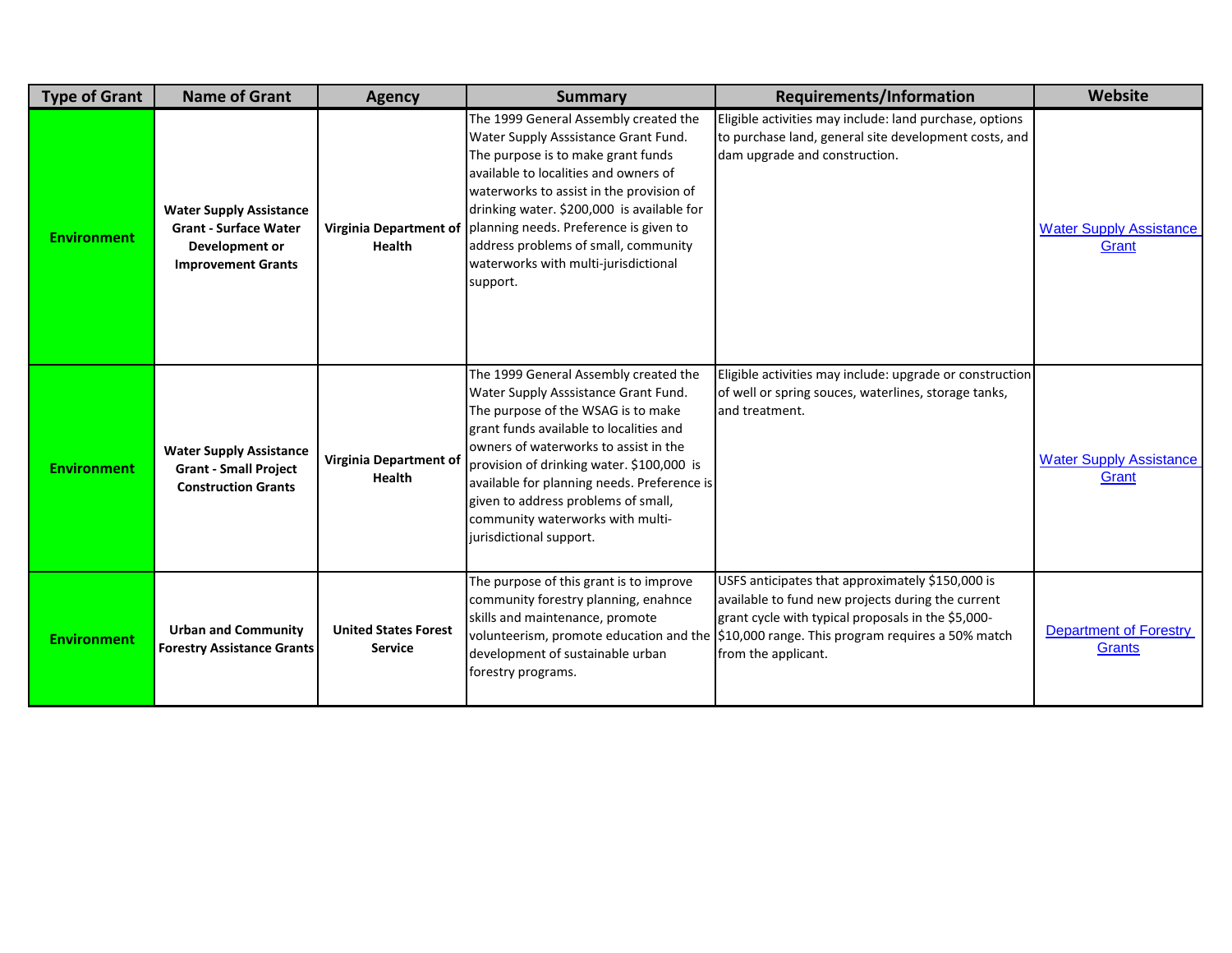| <b>Type of Grant</b> | <b>Name of Grant</b>                                                         | <b>Agency</b>                                          | <b>Summary</b>                                                                                                                                                                                                                                                                                                                                                                                                                                                                                    | <b>Requirements/Information</b>                                                                                                                                                                                                                                                                                                                                                                                        | Website                                                  |
|----------------------|------------------------------------------------------------------------------|--------------------------------------------------------|---------------------------------------------------------------------------------------------------------------------------------------------------------------------------------------------------------------------------------------------------------------------------------------------------------------------------------------------------------------------------------------------------------------------------------------------------------------------------------------------------|------------------------------------------------------------------------------------------------------------------------------------------------------------------------------------------------------------------------------------------------------------------------------------------------------------------------------------------------------------------------------------------------------------------------|----------------------------------------------------------|
| <b>Environment</b>   | <b>Small Watershed Grants</b>                                                | <b>National Fish and</b><br><b>Wildlife Foundation</b> | The National Fish and Wildlife Foundation<br>is soliciting proposals to restore the<br>habitats and water quality of the<br>Chesapeake Bay and its tributary rivers<br>and streams. Small Watershed Grants will<br>be awarded to organizations and local<br>governments working on a local level to<br>implement projects that improve small<br>watersheds in the Chesapeake Bay basin,<br>while building citizen-based resource<br>stewardship.                                                  | Implementation grants of \$20,000 to \$200,000 will be<br>awarded to nonprofit organizations and local<br>governments. These grants require minimum<br>matching contributions valued at 25% of total project<br>costs.                                                                                                                                                                                                 | <b>Small Watershed Grants</b><br>Program                 |
| <b>Environment</b>   | <b>Water Quality</b><br><b>Improvement Fund</b>                              | Department of<br><b>Environmental Quality</b>          | Funds are provided to help stimulate<br>nonpoint source pollution reduction<br>through the Virginia Agricultural Best<br>Management Practices Cost-share<br>Program and water quality improvement<br>projects.                                                                                                                                                                                                                                                                                    | Water Quality Improvement Funds will be allocated<br>for up to 50% of project's costs. If the project<br>demonstrates high cost-effectiveness more than 50%<br>can be provided. Eligible activities include:<br><b>Agriculture Best Management Practices</b><br><b>Conservation Reserve Enhancement</b><br><b>Water Quality Initatives</b><br>Cooperative Nonpoint Source Pollution Projects with<br>Local Governments | <b>Water Quality</b><br><b>Improvement Fund</b>          |
| <b>Environment</b>   | <b>Innovative Nutrient and</b><br><b>Sediment Reduction</b><br><b>Grants</b> | <b>National Fish and</b><br><b>Wildlife Foundation</b> | The National Fish and Wildlife Foundation<br>is soliciting proposals to restore the<br>habitats and water quality of the<br>Chesapeake Bay and its tributary rivers<br>and streams. Innovative Nutrient and<br>Sediment Reduction Grants will be<br>awarded to support the demonstration of<br>innovative approaches to expand the<br>collective knowledge about the most cost<br>effective and sustainable approaches to<br>dramatically reduce or eliminate nutrient<br>and sediment pollution. | Implementation grants of \$200,000 to \$750,000 will<br>be awarded to nonprofit organizations, local<br>governments, universities, and state agencies. These<br>grants encourage non-Federal matching contributions<br>valued at 50% of total project costs (i.e., 1:1 ratio).                                                                                                                                         | <b>Nutrient and Sediment</b><br><b>Reduction Program</b> |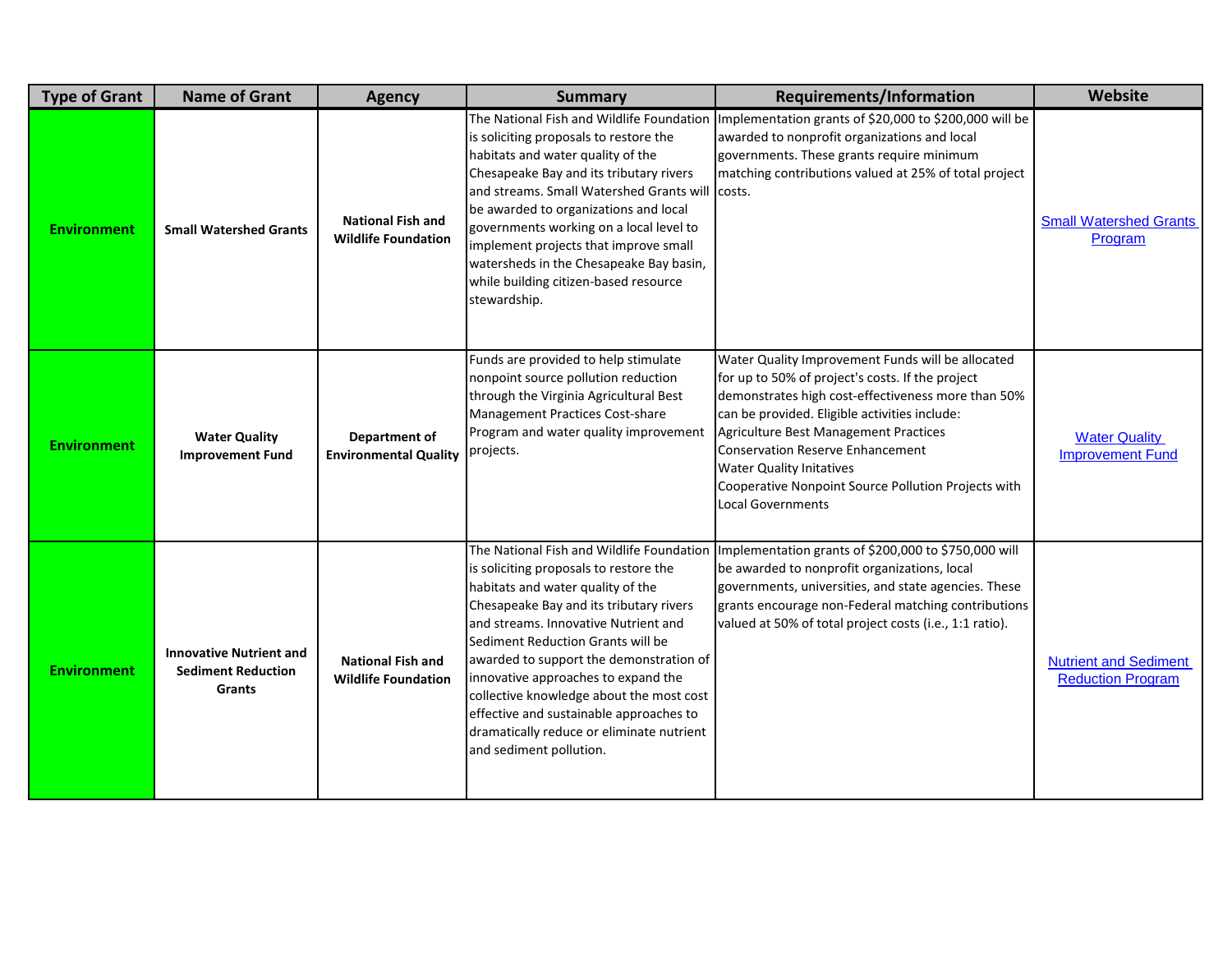| <b>Type of Grant</b> | <b>Name of Grant</b>                          | <b>Agency</b>                                          | <b>Summary</b>                                                                                                                                                                                                                                                                                                                                   | <b>Requirements/Information</b>                                                                                                                                                                                                                                                                                                                                                                                                                                              | Website                                              |
|----------------------|-----------------------------------------------|--------------------------------------------------------|--------------------------------------------------------------------------------------------------------------------------------------------------------------------------------------------------------------------------------------------------------------------------------------------------------------------------------------------------|------------------------------------------------------------------------------------------------------------------------------------------------------------------------------------------------------------------------------------------------------------------------------------------------------------------------------------------------------------------------------------------------------------------------------------------------------------------------------|------------------------------------------------------|
| <b>Environment</b>   | <b>Brownfields and Land</b><br>Revitalization | Environmental<br><b>Protection Agency (EPA)</b>        | empower states, communities, and other<br>stakeholders in economic redevelopment<br>to work together in a timely manner to<br>prevent, assess, safely clean up, and<br>sustainably reuse brownfields.<br>A brownfield is a property impaired by<br>the presence or potential presence of a<br>hazardous substance, pollutant, or<br>contaminant. | EPA's Brownfields Program is designed to EPA's Brownfields Program provides direct funding for<br>brownfields assessment, cleanup, revolving loans, and<br>environmental job training.                                                                                                                                                                                                                                                                                       | <b>Brownfields and Land</b><br><b>Revitalization</b> |
| <b>Environment</b>   | <b>Technical Assistance Grant</b>             | <b>National Fish and</b><br><b>Wildlife Foundation</b> | The Technical Assistance Program is<br>designed to provide contractual support<br>for the kind of activities our<br>implementation grants don't cover:<br>design work, planning, and prioritization,<br>among other similar objectives. All<br>projects should have an ultimate goal of<br>Bay Stewardship Fund Objectives.                      | How to apply:<br>1. Develop a scope of work describing the type of<br>assistance you are looking for.<br>2. Review NVWF's list of approved T.A. providers (see<br>website for list).<br>3. Select a provider and give them a detailed letter of<br>support describing the need.<br>addressing at least one of the Chesapeake 4. TA provider will then submit proposal through<br>NFWF's EasyGrants online application.<br>5. Funding will be awarded on a competitive basis. | <b>Technical Assistance</b><br>Grant                 |
| <b>Environment</b>   | Virginia Program                              | Virginia Environmental<br>Endowment                    | Grant-making priorities in the Virginia<br>Program are focused on water quality,<br>Chesapeake Bay, land conservation and<br>use, environmental education, and public<br>awareness, and other emerging issues.                                                                                                                                   | Applications are accepted biannually, with deadlines<br>of June 15th and December 1st. See the proposal<br>submission page for detailed information and<br>requirements. NOTE: For 2013, proposals that arrive<br>before December 10th at 5 pm eastern time will be<br>given full consideration.                                                                                                                                                                             | Virginia Program Grant<br><b>Opportunities</b>       |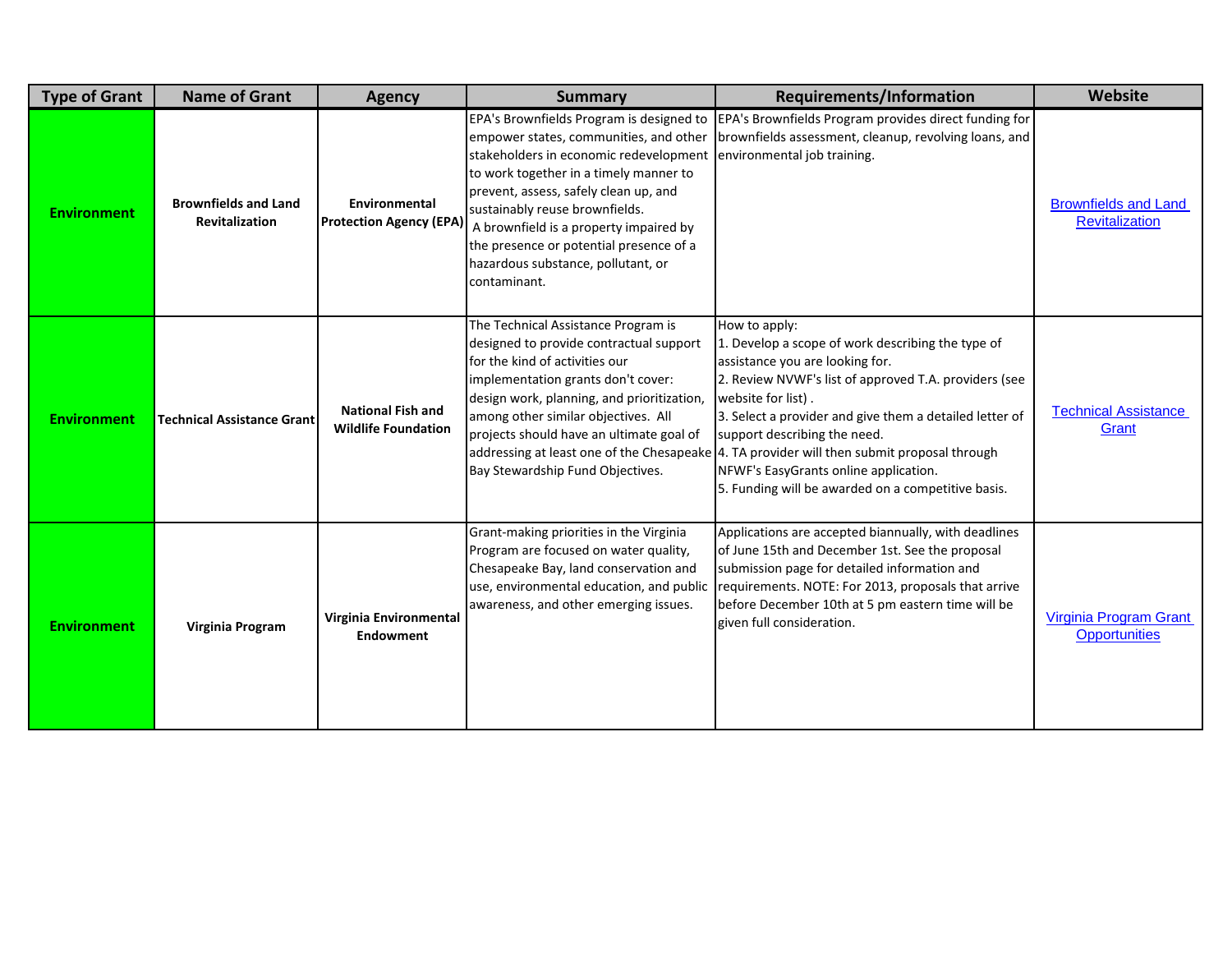| <b>Type of Grant</b> | <b>Name of Grant</b>                      | <b>Agency</b>                                                                          | <b>Summary</b>                                                                                                                                                                                                                                                                                                                                                                                                                                                                                                      | <b>Requirements/Information</b>                                                                                                                                                                                                                                                                                                                                                                                                                                                                                                                                                                                                                      | <b>Website</b>                |
|----------------------|-------------------------------------------|----------------------------------------------------------------------------------------|---------------------------------------------------------------------------------------------------------------------------------------------------------------------------------------------------------------------------------------------------------------------------------------------------------------------------------------------------------------------------------------------------------------------------------------------------------------------------------------------------------------------|------------------------------------------------------------------------------------------------------------------------------------------------------------------------------------------------------------------------------------------------------------------------------------------------------------------------------------------------------------------------------------------------------------------------------------------------------------------------------------------------------------------------------------------------------------------------------------------------------------------------------------------------------|-------------------------------|
| <b>Housing</b>       | <b>Housing Competitive</b><br>Grant, CDBG | Virginia Department of<br><b>Housing and</b><br>Community<br>Development               | This program brings homes to HQS or<br>supports development for new housing<br>units. There are two categories of<br>assistance under the housing project type,<br>Housing Rehabilitation and Housing<br>Production. Housing Rehabilitation<br>projects are eligible for up to \$1,000,000<br>in CDBG assistance. They must target<br>housing rehabilitation needs within a<br>single, well-defined project area. Housing<br>Production Assistance projects are eligible<br>for up to \$700,000 in CDBG assistance. | Not open submission. Proposals are due March 30.<br>Grant Proposals are evaluated qualitatively and<br>quantitatively scored according to a 1000 point scale<br>outlined in the manual, which breaks down<br>individually for each project type. They are scored<br>based on composite fiscal stress, regional priorities,<br>project needs and outcomes, costs and commitment,<br>readiness and capacity, and impact.                                                                                                                                                                                                                               | <b>CDBG Guide.pdf</b>         |
| <b>Housing</b>       | <b>Mutual Self-Help Loans</b>             | <b>USDA (United States</b><br>Department of<br><b>Agriculture) Housing</b><br>Programs | 10 low income families build their own<br>homes by providing materials and the<br>skilled labor they cannot furnish<br>themselves. The families must agree to<br>work together.                                                                                                                                                                                                                                                                                                                                     | Self help housing loans help groups of 6 to Applicants must have very low or low incomes. Very<br>low income is defined as below 50 percent of the area<br>median income (AMI); low income is between 50 and<br>80 percent of AMI. Families must be without<br>adequate housing; however, they must be able to<br>afford the mortgage payments including principal,<br>interest, taxes and insurance.                                                                                                                                                                                                                                                | <b>Self-Help Housing Loan</b> |
| <b>Housing</b>       | <b>Homeownership Loans</b>                | <b>USDA (United States</b><br>Department of<br><b>Agriculture) Housing</b><br>Programs | Rural Development's housing programs<br>low-to moderate-income families and<br>individuals who wish to live in rural areas<br>or rural cities and towns. The purpose of<br>this program is to provide financing with<br>no down payments at favorable rates and<br>terms. These loans are for the purchase,<br>construction, rehabilitation, or relocation<br>for a dwelling and related facilities.<br>Guaranteed and direct loans are offered.                                                                    | Home ownership loans are offered to help families or<br>finance new or improved housing for very   persons with low and moderate income. They must:<br>1. Be without decent, safe and sanitary housing.<br>2. Be unable to obtain a loan from other sources on<br>terms and conditions they can reasonably be<br>expected to meet.<br>3. Have sufficient income to pay house payments,<br>insurance premiums and taxes and necessary living<br>expenses.<br>4. Possess the legal capacity to incur the loan<br>obligation.<br>5. Possess the legal ability to carry out the<br>undertakings and obligations required in connection<br>with the loan. | <b>Homeownership Loans</b>    |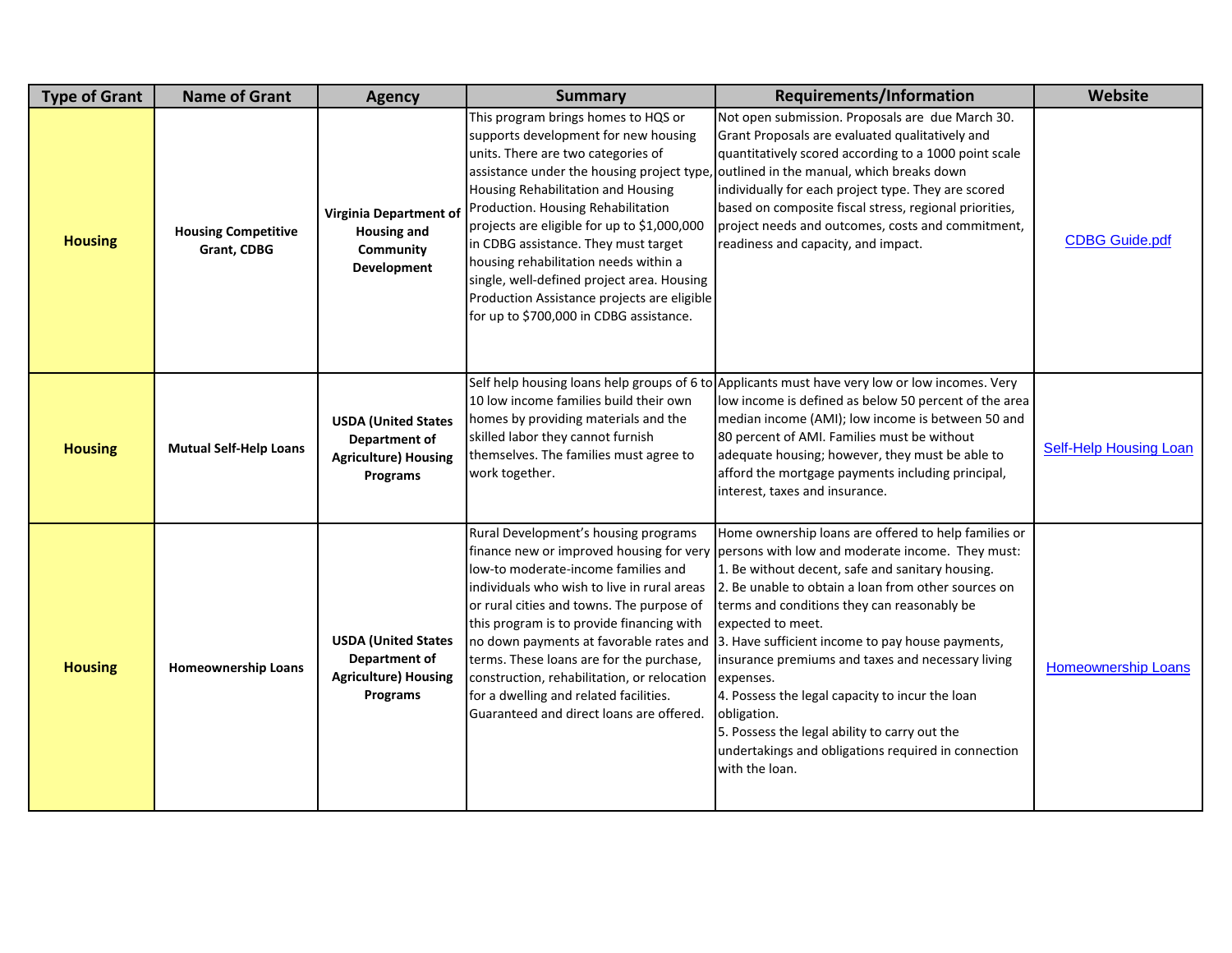| <b>Type of Grant</b> | <b>Name of Grant</b>                          | <b>Agency</b>                                                                                 | <b>Summary</b>                                                                                                                                                                                                                                                                                                                                                                                                                         | <b>Requirements/Information</b>                                                                                                                                                                                                                                                                                                                                                                                                                                                                                                                                                                                                                                  | <b>Website</b>                       |
|----------------------|-----------------------------------------------|-----------------------------------------------------------------------------------------------|----------------------------------------------------------------------------------------------------------------------------------------------------------------------------------------------------------------------------------------------------------------------------------------------------------------------------------------------------------------------------------------------------------------------------------------|------------------------------------------------------------------------------------------------------------------------------------------------------------------------------------------------------------------------------------------------------------------------------------------------------------------------------------------------------------------------------------------------------------------------------------------------------------------------------------------------------------------------------------------------------------------------------------------------------------------------------------------------------------------|--------------------------------------|
| <b>Housing</b>       | <b>Rural Renter Housing</b><br>Loans          | <b>USDA (United States</b><br><b>Department of</b><br><b>Agriculture) Housing</b><br>Programs | Rural Rental Housing Loans are made to<br>finance building construction and site<br>development of multi-family living<br>quarter for people with low, and<br>moderate incomes. Loans can be made in<br>this program to construct housing that<br>will be operated in cooperative form, but<br>loan funds may not be used to finance<br>individual units within the project.                                                           | Loans of up to \$1,500,000 must be approved by State<br>Directors. All requests for loans above \$1,500,000<br>must be reviewed by the HCFP National Office. The<br>National Office publishes a Notice of Funds Availability<br>in the Federal Register as soon after the start of the<br>Fiscal Year as possible. Generally, the NOFA should be<br>published around November 1. The program is<br>adaptable for participation by a wide variety of<br>owners. Loans can be made to individuals, trusts,<br>associations, partnerships, limited partnerships, State<br>or local public agencies, consumer cooperatives, and<br>profit or nonprofit corporations. | <b>Rural Rental Housing</b><br>Loans |
| <b>Housing</b>       | <b>Home Improvement</b><br>Loans/ Site Grants | <b>USDA (United States</b><br>Department of<br><b>Agriculture) Housing</b><br>Programs        | approval of the National Office.Section<br>523 loans are limited to private or public<br>nonprofit organizations that will provide<br>sites solely for self-help housing. Section<br>524 loans are made to private or public<br>nonprofit organizations. Section 524 sites<br>may be sold to low- or moderate-income<br>families utilizing HCFP or any other<br>mortgage financing program which serves<br>the same eligible families. | State Directors may approve site loans for Home Improvement and Repair Loans and Grants<br>up to \$200,000. Larger loans require prior enable very low-income rural homeowners to remove<br>health and safety hazards from their homes and to<br>make homes decent, safe, sanitary, and accessible for<br>people with disabilities. Loans are available to very<br>low-income rural homeowners to make substantial<br>home repairs when other loan options are not<br>available. Site Loans buy adequate building sites for<br>development of a desirable community by private or<br>public nonprofit organizations.                                             | <b>Rural Housing Site Loans</b>      |
| <b>Housing</b>       | <b>Farm Labor Housing</b>                     | <b>USDA (United States</b><br>Department of<br><b>Agriculture) Housing</b><br>Programs        | Farm Labor Housing Loans and Grants<br>enable farmers, public or private<br>and local governments to build, buy, or<br>repair farm labor housing in either<br>dormitory or multifamily apartment style.<br>They will also help pay for facilities, such<br>as on site child care centers.                                                                                                                                              | The District Director has the authority to approve<br>loans to individuals of up to \$100,000, and the State<br>nonprofit organizations, and units of State Director can approve loans of up to \$400,000. Larger<br>loans must receive prior approval from the National<br>Office. Loans are made to farmers, associations of<br>farmers, family farm corporations, nonprofit<br>organizations, public agencies, and associations of<br>farm workers.                                                                                                                                                                                                           | <b>Farm Labor Housing</b>            |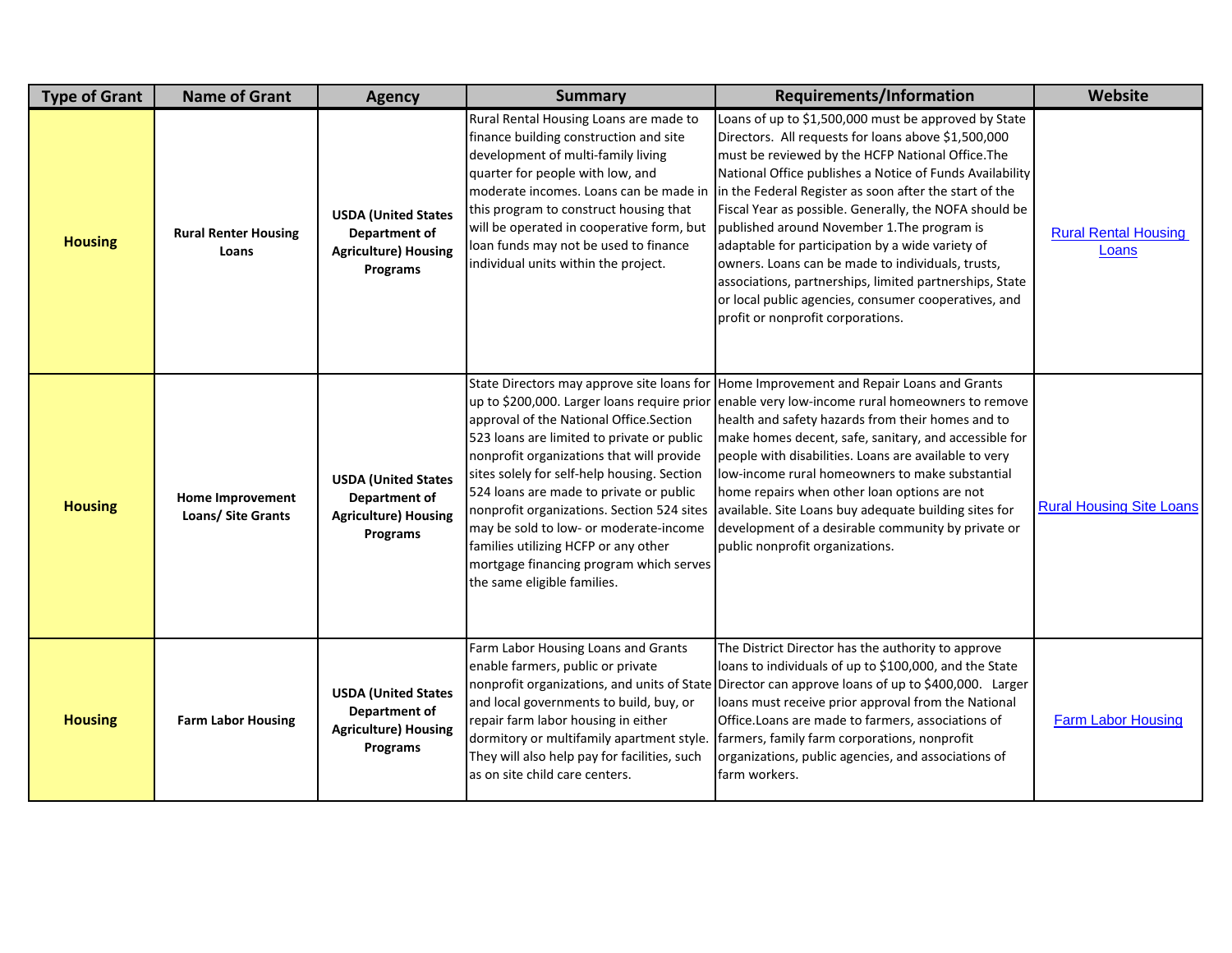| <b>Type of Grant</b> | <b>Name of Grant</b>                     | <b>Agency</b>                                                                          | <b>Summary</b>                                                                                                                                                                                                                                                                                                                                                                        | Requirements/Information                                                                                                                                                                                                                                                                                                                                                                                             | Website                                                  |
|----------------------|------------------------------------------|----------------------------------------------------------------------------------------|---------------------------------------------------------------------------------------------------------------------------------------------------------------------------------------------------------------------------------------------------------------------------------------------------------------------------------------------------------------------------------------|----------------------------------------------------------------------------------------------------------------------------------------------------------------------------------------------------------------------------------------------------------------------------------------------------------------------------------------------------------------------------------------------------------------------|----------------------------------------------------------|
| <b>Housing</b>       | <b>Housing Preservation</b><br>Grants    | <b>USDA (United States</b><br>Department of<br><b>Agriculture) Housing</b><br>Programs | Housing Preservation Grants are used to<br>renovate deteriorating homes and rental<br>properties occupied by families whose<br>incomes fall into the low and very low<br>categories. Grants can be provided to<br>to code. These grants are almost always<br>used in conjunction with other sources,<br>including local and State governments and<br>grants from privates businesses. | Those assisted must own very low- or low-income<br>housing, either as homeowners, landlords, or<br>members of a cooperative. Very low income is defined<br>as below 50 percent of the area median income<br>(AMI); low income is between 50 and 80 percent of<br>repair these properties and bring them up AMI. Eligible sponsors include state agencies, units of<br>local government, and nonprofit organizations. | <b>Housing Preservation</b><br>Grants                    |
| <b>Housing</b>       | <b>Housing Assistance</b>                | <b>USDA (United States</b><br>Department of<br><b>Agriculture) Housing</b><br>Programs | Housing Programs can help subsidize<br>monthly mortgage and rental payments,<br>limiting these costs to no more than 30<br>percent of the adjusted monthly in<br>income of the applicant.                                                                                                                                                                                             | These subsidies are not available as a separate<br>component but apply only to the direct<br>homeownership, rural rental and farm labor programs<br>described above.                                                                                                                                                                                                                                                 | <b>Housing Assistance</b>                                |
| <b>Housing</b>       | <b>First Time Homebuyer's</b><br>Program | <b>CSPDC</b>                                                                           | Program designed to make<br>homeownership a reality for individuals<br>and families with modest incomes. First-<br>loans with down payment and closing cost information at cspdc@cspdc.org<br>assistance which make monthly payments<br>affordable. Credit counseling and<br>education are also offered. Offered on a<br>first come first serve basis.                                | Eligibility: Several eligibility requirements apply<br>including, borrower must be a US citizen, borrower<br>annual income must be within a certain range, ect.<br>time homebuyers are offered low interest Other Info: Contact the Shenandoah PDC for more                                                                                                                                                          | <b>First Time Homebuyer's</b><br><b>Program Brochure</b> |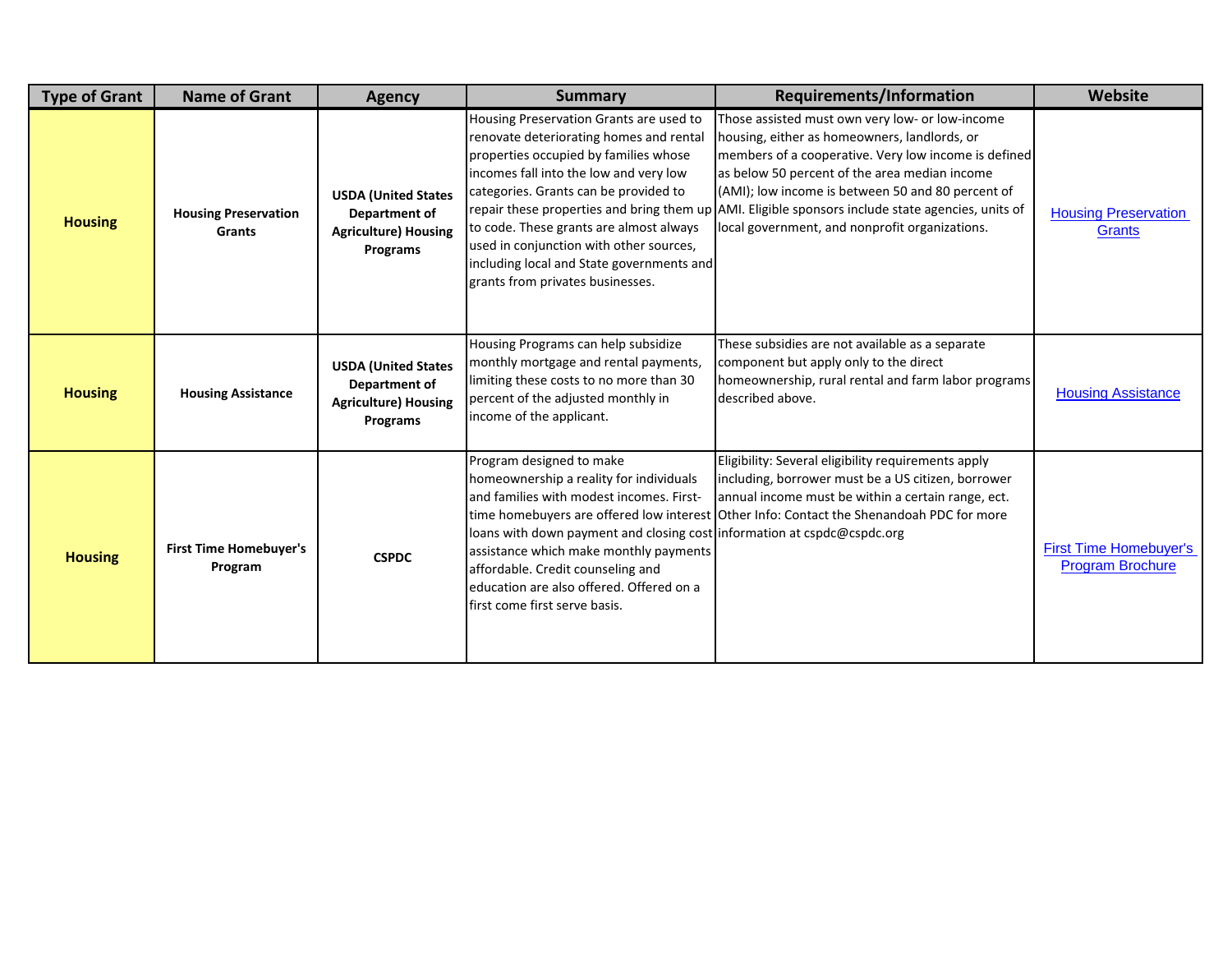| <b>Type of Grant</b> | Name of Grant                                           | <b>Agency</b>                                                                               | <b>Summary</b>                                                                                                                                                                                                                                                                                                                                                                                                                                                                                                                       | <b>Requirements/Information</b>                                                                                                                                                                                                                                                     | Website                       |
|----------------------|---------------------------------------------------------|---------------------------------------------------------------------------------------------|--------------------------------------------------------------------------------------------------------------------------------------------------------------------------------------------------------------------------------------------------------------------------------------------------------------------------------------------------------------------------------------------------------------------------------------------------------------------------------------------------------------------------------------|-------------------------------------------------------------------------------------------------------------------------------------------------------------------------------------------------------------------------------------------------------------------------------------|-------------------------------|
| <b>Housing</b>       | <b>Rural Community</b><br><b>Development Initiative</b> | <b>Rural Housing Service</b><br><b>USDA (United States</b><br>Department of<br>Agriculture) | USDA has announced the availability of<br>the RCDI program through the Rural<br>Housing Service, an agency within the<br>USDA. Applicants must provide matching<br>funds in an amount at least equal to the<br>Federal grant. These grants will be made<br>to qualified intermediary organizations<br>that will provide financial and technical<br>assistance to recipients to develop their<br>capacity and ability to undertake projects<br>related to housing, community facilities,<br>or community and economic<br>development. | This program requires dollar for dollar matching funds<br>\$6,256,000 of competitive grant funds for which must be in the form of cash or confirmed<br>funding commitments and be at least equal to the<br>grant amount. In-kind contributions cannot be used as<br>matching funds. | <b>RCDI Grant Application</b> |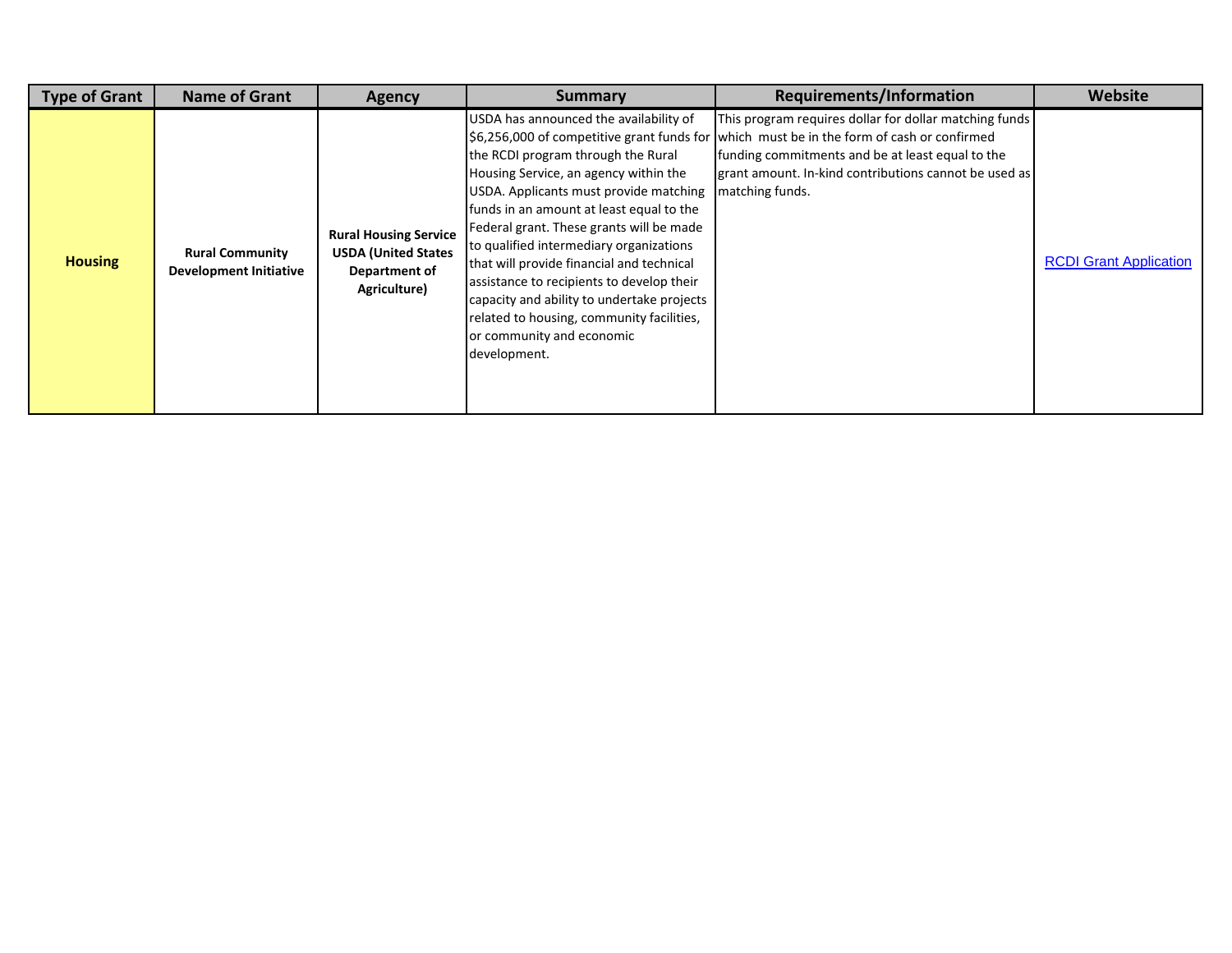| <b>Type of Grant</b>            | <b>Name of Grant</b>                                   | <b>Agency</b>                                                                          | <b>Summary</b>                                                                                                                                                                                                                                                                                                      | <b>Requirements/Information</b>                                                                                                                                                                                                                                                                                                                                                                                                                                                                                                                  | Website                                                                                                            |
|---------------------------------|--------------------------------------------------------|----------------------------------------------------------------------------------------|---------------------------------------------------------------------------------------------------------------------------------------------------------------------------------------------------------------------------------------------------------------------------------------------------------------------|--------------------------------------------------------------------------------------------------------------------------------------------------------------------------------------------------------------------------------------------------------------------------------------------------------------------------------------------------------------------------------------------------------------------------------------------------------------------------------------------------------------------------------------------------|--------------------------------------------------------------------------------------------------------------------|
| <b>Planning Pre-</b><br>Project | <b>Community Organizing,</b><br>Pre Project (CDBG)     | Virginia Department of<br><b>Housing and</b><br>Community<br>Development               | The community should have reached a<br>consensus on a vision for the future.<br>Eligible activities of the community<br>include:<br>1. Conducting assessments of community<br>threats<br>2. Establishing goals and objectives<br>3. Developing work plans and<br>implementation strategies                          | Localities submitting project proposals must develop a<br>methodology to prioritize the localities' highest<br>community development needs. This grant targets<br>activation and organization of community residents to<br>develop general strategies for future improvements.<br>strengths, weaknesses, opportunities, and Construction Proposal not required- Project Planning<br>Grant Expected. Non profit are not eligible, only local<br>government. Up to \$10,000 available per grant on an<br>annual basis, open Jan 1- September 30th. | Virginia Department of<br><b>Housing and Community</b><br>Development - Planning<br><b>Grant Assistance</b>        |
| <b>Planning Pre-</b><br>Project | <b>Community Economic</b><br>Needs, Pre Project (CDBG) | Virginia Department of<br><b>Housing and</b><br>Community<br>Development               | This grant targets activation and<br>organization of community residents to<br>develop general strategies for future<br>improvements. It determines highest<br>priority needs and capacity to address.                                                                                                              | Grants available up to \$15,000 for a single-objective<br>assessment, analysis and prioritization. This category<br>is directed at a single objective needs analysis and is<br>not intended to provide general overall needs<br>analysis. Planning Grants under this category should<br>address one of the applicants' previously identified<br>highest community development needs. Available on<br>open basis, Jan 1- September 30th annually.                                                                                                 | Virginia Department of<br><b>Housing and Community</b><br><b>Development - Planning</b><br><b>Grant Assistance</b> |
| <b>Planning</b>                 | <b>Proposal Planning Grant</b><br>(CDBG)               | <b>Virginia Department of</b><br><b>Housing and</b><br>Community<br><b>Development</b> | Up to \$30,000. Activities range from<br>needs assessments, to surveys and user<br>agreements to development of cost<br>estimates and PER's. All Project Planning<br>Grant activities must be conducted with<br>maximum participation of residents,<br>potential beneficiaries, stakeholders, and<br>local leaders. | Planning Grant activities should be oriented toward<br>the development of projects which directly relate to a<br>future Community Improvement Grant project. These<br>projects should detail community development<br>problems and present realistic solutions for treatment<br>of these problems. Available on an annual basis, open<br>Jan 1- September 30th.                                                                                                                                                                                  | Virginia Department of<br><b>Housing and Community</b><br>Development - Planning<br><b>Grant Assistance</b>        |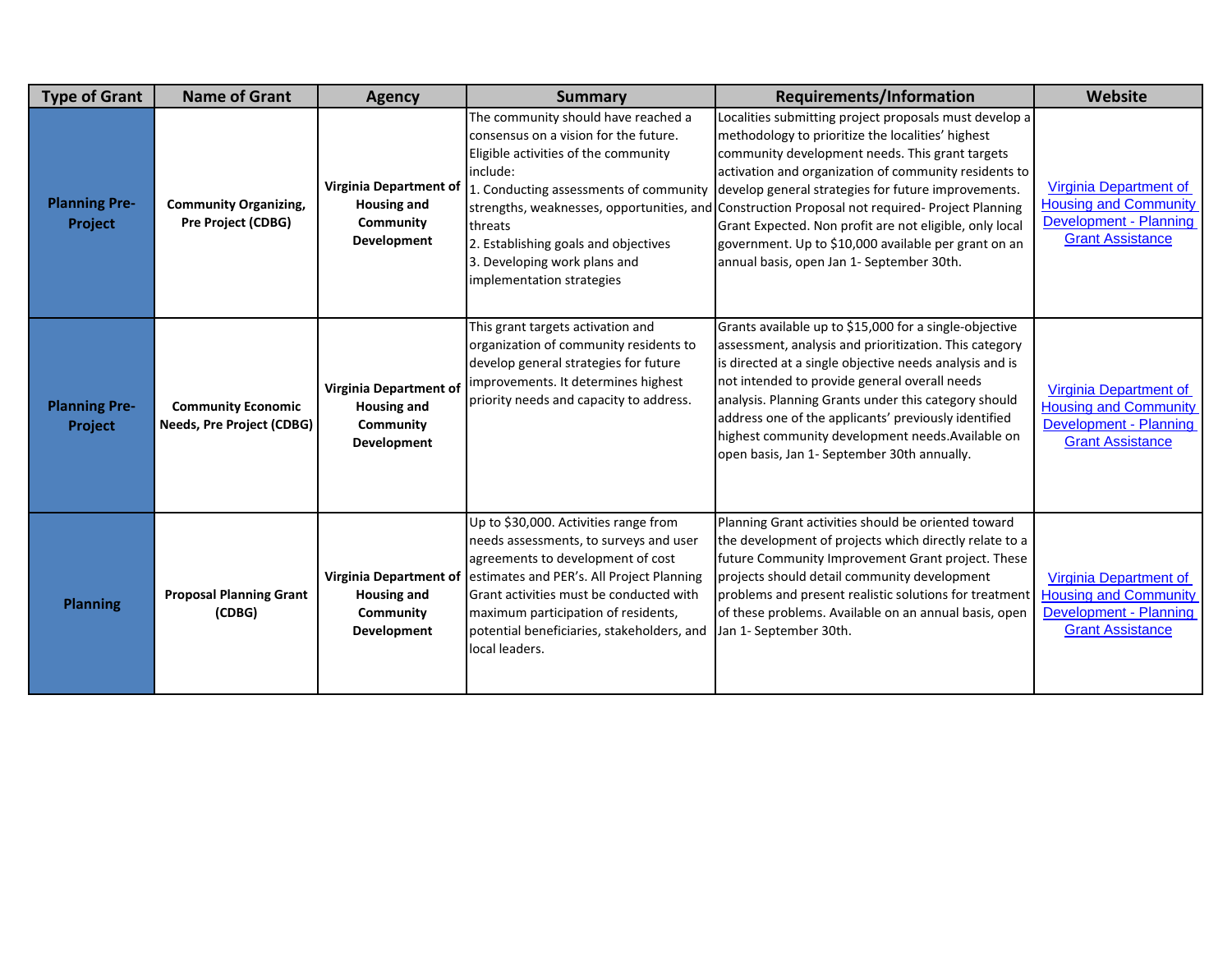| <b>Type of Grant</b> | <b>Name of Grant</b>                                                       | <b>Agency</b>                                                                   | <b>Summary</b>                                                                                                                                                                                                                                                                                                                                                            | <b>Requirements/Information</b>                                                                                                                                                                                                                                                                                                                                                                                                                                                               | <b>Website</b>                                                                                              |
|----------------------|----------------------------------------------------------------------------|---------------------------------------------------------------------------------|---------------------------------------------------------------------------------------------------------------------------------------------------------------------------------------------------------------------------------------------------------------------------------------------------------------------------------------------------------------------------|-----------------------------------------------------------------------------------------------------------------------------------------------------------------------------------------------------------------------------------------------------------------------------------------------------------------------------------------------------------------------------------------------------------------------------------------------------------------------------------------------|-------------------------------------------------------------------------------------------------------------|
| <b>Planning</b>      | <b>Business District</b><br><b>Revitalization Project</b><br>Grants (CDBG) | Virginia Department of<br><b>Housing and</b><br>Community<br>Development        | Business District Revitalization is a phased<br>planning process. Activities include<br>creating inventory of properties in the<br>BDR area, business surveys, determining<br>availability of business assistance<br>providers, community visioning, learning<br>about the Virginia Main Street approach,<br>and identifying opportunities for<br>economic restructuring. | Ranges from \$3,000 to \$35,000; smaller grants<br>available for applicants not meeting defined<br>thresholds. Available on an annual basis, open Jan 1-<br>September 30th.                                                                                                                                                                                                                                                                                                                   | Virginia Department of<br><b>Housing and Community</b><br>Development - Planning<br><b>Grant Assistance</b> |
| <b>Planning</b>      | <b>Regional Planning Grants</b><br>(CDBG)                                  | <b>Virginia Department of</b><br><b>Housing and</b><br>Community<br>Development | Up to \$40,000 available for multi-locality<br>project planning; Activity range same as<br>single-locality project planning but must<br>involve all localities participating.                                                                                                                                                                                             | Eligible activities include:<br>• Community Assessments, needs analyses, and need<br>prioritization<br>• Activation and organization of target area residents<br>and stakeholders<br>• Surveys of residents, users, customers, and<br>potential beneficiaries<br>• Obtaining easements and user agreements<br>• Development of cost estimates and Preliminary<br><b>Engineering Reports</b><br>• Completion of market studies<br>Available on an annual basis, open Jan 1- September<br>30th. | Virginia Department of<br><b>Housing and Community</b><br>Development - Planning<br><b>Grant Assistance</b> |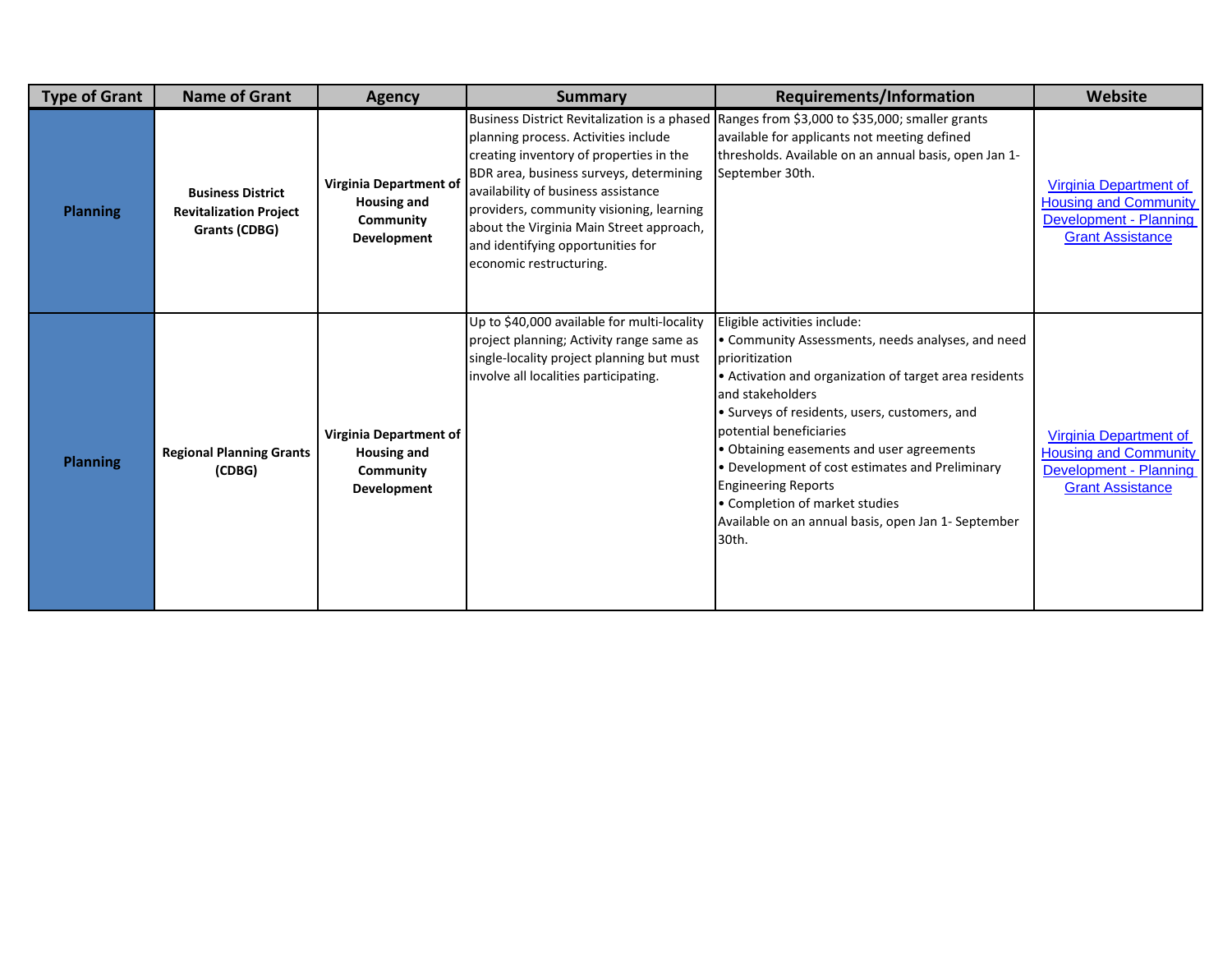| <b>Type of Grant</b> | <b>Name of Grant</b>                                                                | <b>Agency</b>                   | <b>Summary</b>                                                                                                                                                                                                                                                                                                                                                                                                            | <b>Requirements/Information</b>                                                                                                                                     | Website                                                                 |
|----------------------|-------------------------------------------------------------------------------------|---------------------------------|---------------------------------------------------------------------------------------------------------------------------------------------------------------------------------------------------------------------------------------------------------------------------------------------------------------------------------------------------------------------------------------------------------------------------|---------------------------------------------------------------------------------------------------------------------------------------------------------------------|-------------------------------------------------------------------------|
| <b>Planning</b>      | <b>Marketing Leverage</b><br>Program                                                | Virginia Tourism<br>Corporation | Program designed to stimulate new<br>tourism marketing programs through the<br>creation of tourism partnerships and to<br>extend the "Virginia is for Lovers"<br>campaign. The objective of the program is<br>to leverage limited marketing dollars,<br>resulting in increased visitor spending,<br>revenue and jobs. There are two tiers of<br>grants: One up to \$5,000 and another tier<br>from \$5,000 - \$25,000.    | VTC Marketing Leverage Program applications open in<br>the spring. A minimum of three entities must partner<br>financially to apply for funding consideration.      | <b>Virginia Tourism</b><br><b>Corporation - Leverage</b><br>Program     |
| <b>Planning</b>      | <b>HUD-DOT-EPA Interagency</b><br>Partnership for<br><b>Sustainable Communities</b> | HUD, DOT, EPA                   | The Department of Housing and Urban<br>Development is launching a \$100 million<br>Sustainable Communities Regional<br>Planning Grant Program designed to<br>create stronger, more sustainable<br>communities by connecting housing to<br>jobs. Grants will be competitively<br>awarded to multi-sector partnerships,<br>state and local governments, MPO's,<br>educational institutions and non profit<br>organizations. | Grants will be competitively awarded to multi-sector<br>partnerships, state and local governments, MPO's,<br>educational institutions and non profit organizations. | <b>Interagency Partnership</b><br>for Sustainable<br><b>Communities</b> |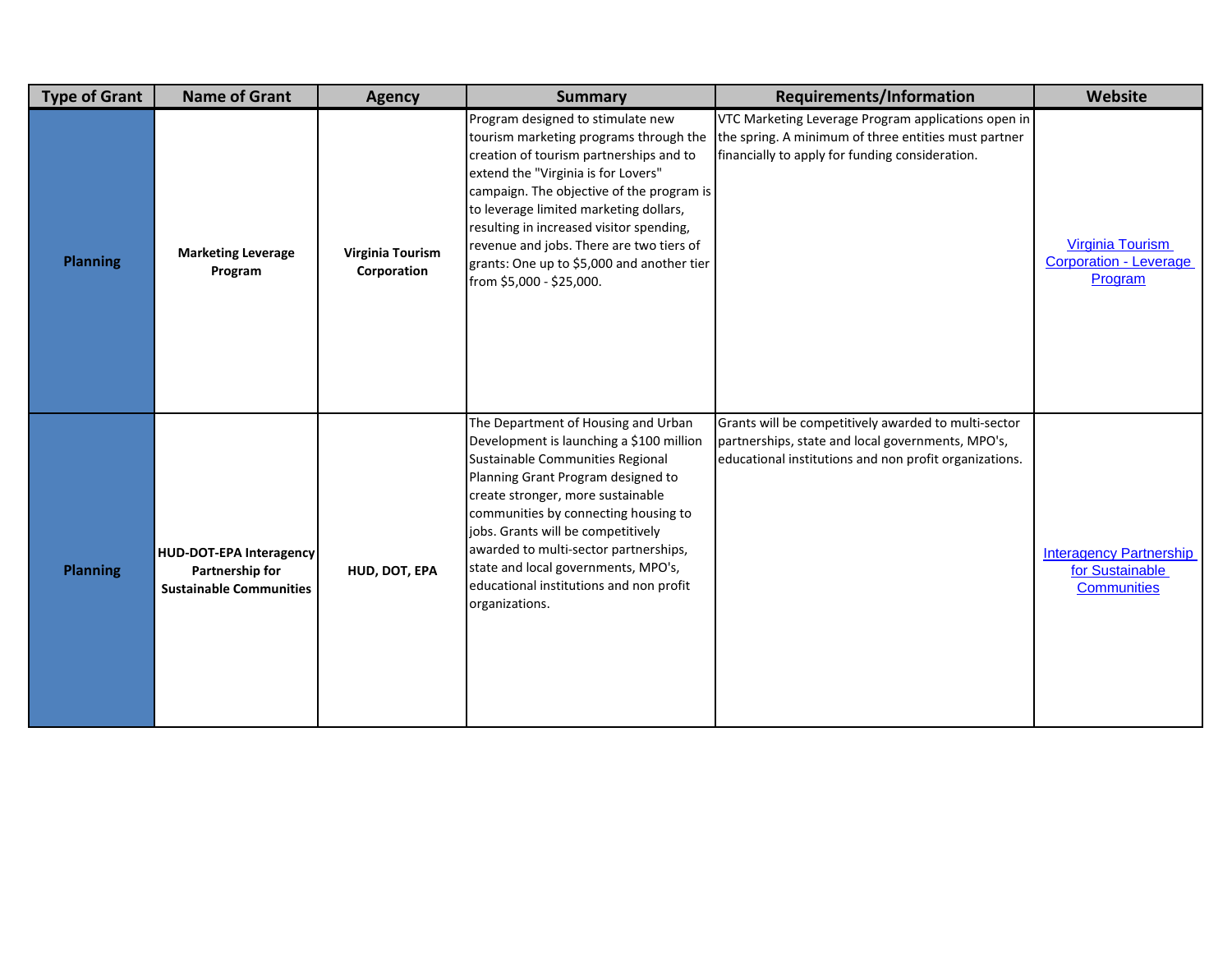| <b>Type of Grant</b> | <b>Name of Grant</b>                                                  | <b>Agency</b>                                                     | <b>Summary</b>                                                                                                                                                                                                                                                                                                                                                                              | <b>Requirements/Information</b>                                                                                                                                                                                                                                                                                                                                                                                                                                                                                                                                                                       | Website                                                                                                     |
|----------------------|-----------------------------------------------------------------------|-------------------------------------------------------------------|---------------------------------------------------------------------------------------------------------------------------------------------------------------------------------------------------------------------------------------------------------------------------------------------------------------------------------------------------------------------------------------------|-------------------------------------------------------------------------------------------------------------------------------------------------------------------------------------------------------------------------------------------------------------------------------------------------------------------------------------------------------------------------------------------------------------------------------------------------------------------------------------------------------------------------------------------------------------------------------------------------------|-------------------------------------------------------------------------------------------------------------|
| <b>Planning</b>      | <b>Planning and Design</b><br><b>Grants</b>                           | Virginia Department of<br>Health (VDH)                            | Grants can be up to \$50,000 per eligible<br>project and may include projects for<br>small, financially stressed, community<br>waterworks serving fewer than 10,000<br>persons. Eligible projects may include<br>preliminary engineering planning, design<br>of plans, performance of source water<br>quality and quantity studies, drilling test<br>wells to determine source feasibility. | Private and public owners of community waterworks<br>are eligible to apply.                                                                                                                                                                                                                                                                                                                                                                                                                                                                                                                           | Virginia Department of<br><b>Health Funding</b><br><b>Opportunities</b>                                     |
| <b>Planning</b>      | <b>Telecommunications</b><br><b>Project Planning Grants</b><br>(CDBG) | Virginia Department of<br>Housing and<br>Community<br>Development | Up to \$25,000 available. Activities that<br>may lead to future CDBG eligible system<br>development and support and/or<br>implementation activities.                                                                                                                                                                                                                                        | Funds may be utilized to:<br>• Assist in promoting awareness of potential CDBG<br>eligible activities and gauging stakeholder interest<br>• Creating a management team of potential user<br>groups to oversee the creation of a<br><b>Telecommunications Plan</b><br>• Conduct surveying efforts to document the eligibility<br>of future telecommunication planning and<br>implementation efforts for CDBG funding<br>• Conduct informational and training programs<br>• Identify and procure professional assistance as<br>necessary<br>Available on open basis, Jan 1- September 30th<br>annually. | Virginia Department of<br><b>Housing and Community</b><br>Development - Planning<br><b>Grant Assistance</b> |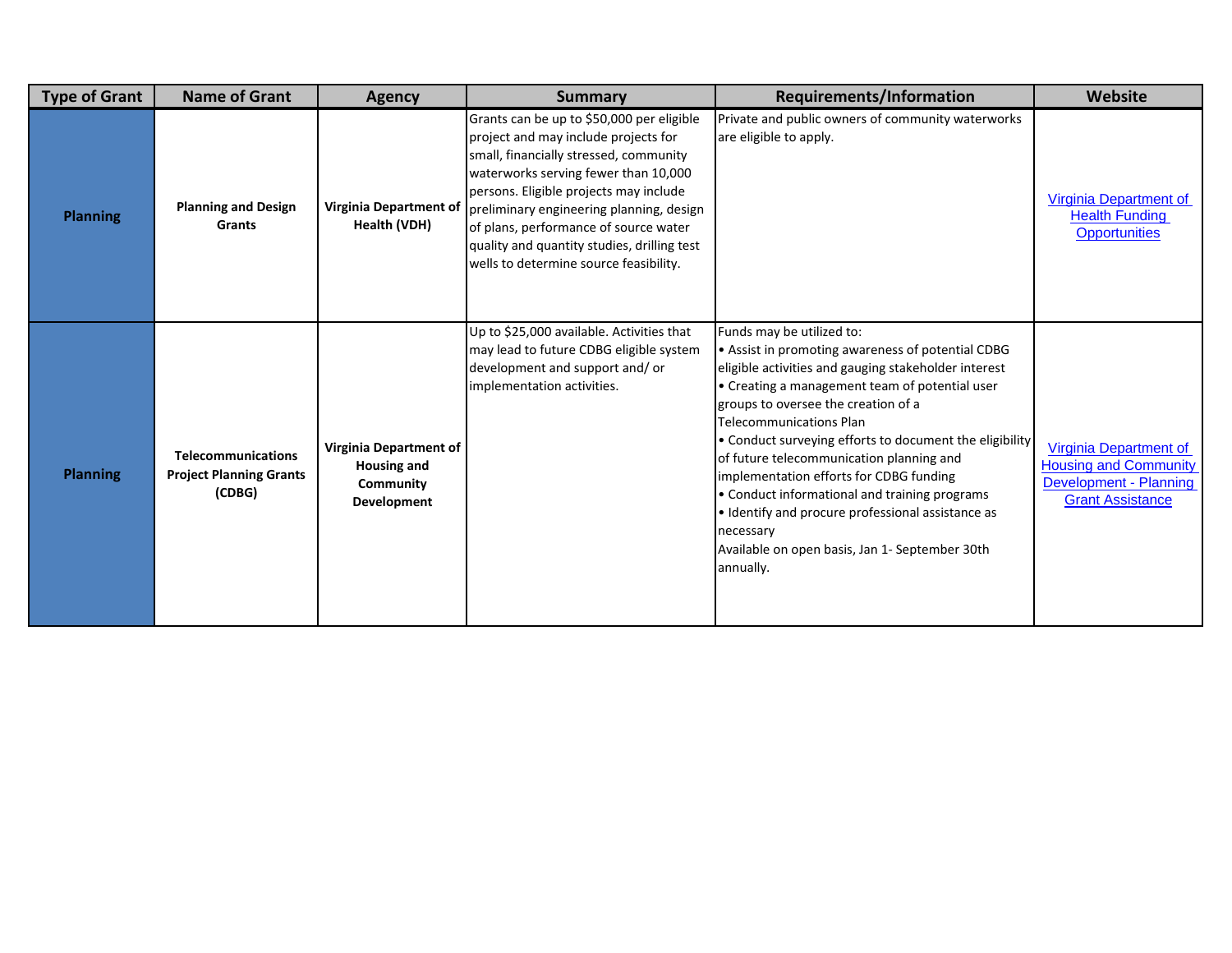| <b>Type of Grant</b>                         | <b>Name of Grant</b>                                                          | <b>Agency</b>                                                                   | <b>Summary</b>                                                                                                                                                                                                                                                                                                               | <b>Requirements/Information</b>                                                                                                                                                                                                                                                                                                                                                                                                                                 | Website                                            |
|----------------------------------------------|-------------------------------------------------------------------------------|---------------------------------------------------------------------------------|------------------------------------------------------------------------------------------------------------------------------------------------------------------------------------------------------------------------------------------------------------------------------------------------------------------------------|-----------------------------------------------------------------------------------------------------------------------------------------------------------------------------------------------------------------------------------------------------------------------------------------------------------------------------------------------------------------------------------------------------------------------------------------------------------------|----------------------------------------------------|
| Trails,<br>Greenways, and<br><b>Bikeways</b> | <b>Appalachian Regional</b><br><b>Commission - Asset-Based</b><br>Development | Housing and<br>Community<br>Development                                         | ARC's Asset-Based Development Initiative<br>seeks to help communities identify and<br>leverage local assets to create jobs and<br>build prosperity while preserving the<br>Virginia Department of character of their community.<br>Development strategies include<br>leveraging ecological assets for outdoor<br>recreation. | Appalachian Regional Commission communities;<br>Highland, Bath, Rockbridge, Buena Vista, and<br>Lexington, are eligible for this grant.<br>ARC grants provide up to \$500,000 for construction<br>projects and up to \$100,000 for non-construction<br>projects.<br>Generally, ARC grants are limited to 50% of project<br>costs.                                                                                                                               | <b>ARC Program</b>                                 |
| Trails,<br>Greenways, and<br><b>Bikeways</b> | <b>Community Development</b><br><b>Block Grant</b>                            | <b>Virginia Department of</b><br><b>Housing and</b><br>Community<br>Development | CDBG provides funding to eligible units of<br>local government for projects that<br>address critical community needs<br>including housing, infrastructure, and<br>economic development.                                                                                                                                      | Trails, Greenways, and Bikeways are eligble for CDBG<br>funds as public facilites, provided they serve low to<br>moderate income areas.                                                                                                                                                                                                                                                                                                                         | <b>Community Development</b><br><b>Block Grant</b> |
| Trails,<br>Greenways, and<br><b>Bikeways</b> | <b>Kodak American</b><br>Greenways                                            | <b>Conservation Fund</b>                                                        | One major element of this Program<br>involves "seed" grant awards to<br>organizations that are growing our<br>nation's network of greenways, blueways,<br>trails and natural areas. These projects<br>connect Americans to the outdoors and<br>their heritage.                                                               | The Program anticipates awarding up to fifty percent<br>of the grants to those greenways projects that<br>demonstrate the convergence of economic prosperity<br>and the environment. Most grants range from \$500 to<br>$$1,000$ . The maximum grant is $$2,500$ .                                                                                                                                                                                              | <b>Kodak American</b><br><b>Greenways Program</b>  |
| Trails,<br>Greenways, and<br><b>Bikeways</b> | <b>Land and Water</b><br><b>Conservation Fund</b>                             | Department of<br><b>Conservation and</b><br><b>Recreation (DCR)</b>             | The Land and Water Conservation Fund<br>Act of 1965 established a federal<br>reimbursement program for the<br>acquisition and/or development of public<br>outdoor recreation areas.                                                                                                                                          | The LWCF is a 50-50 percent matching reimbursement<br>program. The grant recipient must be able to fund<br>100 percent of the project while seeking periodic<br>reimbursements. Counties, Cities, Towns, Tribal<br>Governments, State Agencies, and Park and<br>Recreation authorities are eligible to apply. New Grant<br>Round available, applications due March 19.<br>Approximately \$1,00,000 available. See website for<br>grant manual and applications. | <b>DCR LWCF Information</b>                        |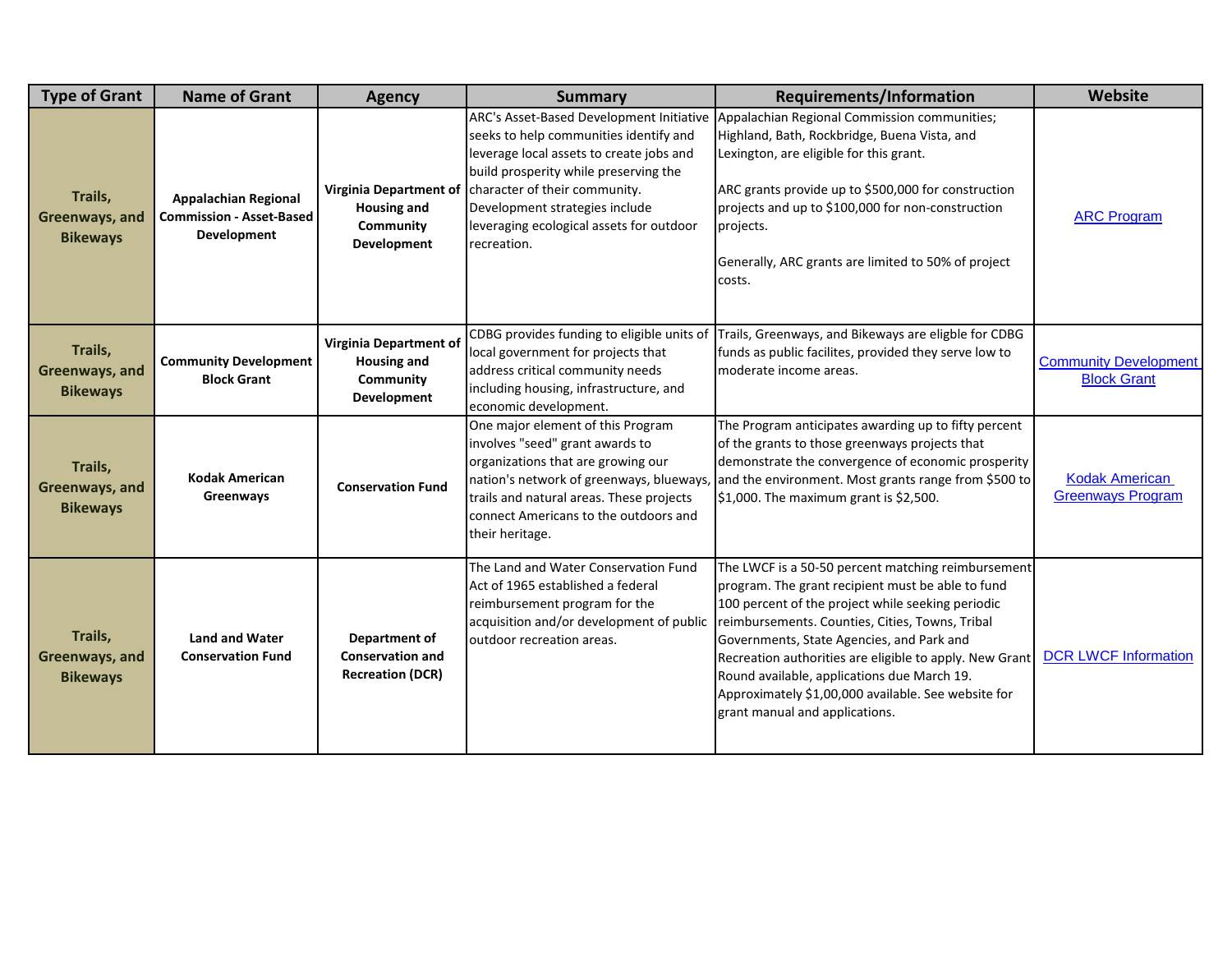| <b>Type of Grant</b>                         | <b>Name of Grant</b>                                          | <b>Agency</b>                                                 | <b>Summary</b>                                                                                                                                                                                                                                                                                                                                                                                                                                                                                                                                                | <b>Requirements/Information</b>                                                                                                                                                                                                                                                                                                                                                                                                                                                                                                                                                                                 | Website                                           |
|----------------------------------------------|---------------------------------------------------------------|---------------------------------------------------------------|---------------------------------------------------------------------------------------------------------------------------------------------------------------------------------------------------------------------------------------------------------------------------------------------------------------------------------------------------------------------------------------------------------------------------------------------------------------------------------------------------------------------------------------------------------------|-----------------------------------------------------------------------------------------------------------------------------------------------------------------------------------------------------------------------------------------------------------------------------------------------------------------------------------------------------------------------------------------------------------------------------------------------------------------------------------------------------------------------------------------------------------------------------------------------------------------|---------------------------------------------------|
| Trails,<br>Greenways, and<br><b>Bikeways</b> | <b>Program for Public Boating</b><br><b>Access Facilities</b> | Virginia Department of<br>Game and Inland<br><b>Fisheries</b> | The Department of Game and Inland<br>Fisherieshas funds to assist localities in<br>providing public opportunities for boating<br>access facilties. Grants are available for<br>new development or the renovation or                                                                                                                                                                                                                                                                                                                                           | Cities, Counties, and Towns are eligible for this<br>competitive grant<br>Up \$100,00 available per project depending on its size<br>improvements to boating access facilities. Reimbursement of to 75% of project costs<br>Applications are due October 1st                                                                                                                                                                                                                                                                                                                                                    | <b>Public Boating Access</b><br><b>Facilities</b> |
| Trails,<br>Greenways, and<br><b>Bikeways</b> | <b>Safe Routes to School</b><br>Programs                      |                                                               | The purpose of the SRTS program is:<br>(1) To enable and encourage children,<br>including those with disabilities, to walk<br>and bicycle to school;<br>(2) To make bicycling and walking to<br>school a safer and more appealing<br>transportation alternative, thereby<br>Virginia Department of encouraging a healthy and active lifestyle<br>Transportation (VDOT) (3) To facilitate the planning,<br>development, and implementation of<br>projects that will improve safety and<br>reduce traffic, fuel consumption, and air<br>pollution near schools. | The funding limit for an infrastructure project is<br>\$500,000. A locality can submit more than one<br>infrastructure project application up to \$500,000 per<br>locality. A single application can be no less than<br>\$20,000. Funding awards are based on a competitive<br>application process with funding reserved for strong<br>applications that are well-developed - including<br>mapping and budgets, impact large numbers of<br>students, and are at schools that strongly support<br>walking and/or bicycling to school.<br>Starting in 2012, non-infrastructure projects will also<br>be eligible. | <b>Safe Routes to School</b><br>Program           |
| Trails,<br>Greenways, and<br><b>Bikeways</b> | Transportation<br><b>Enhancement Programs</b>                 | Virginia Department of<br><b>Transportation (VDOT)</b>        | This program offers broad opportunities<br>and federal funding for creative projects<br>that integrated transportation into our<br>communities and environment. These<br>federal funds cannot be used for<br>traditional highway projects or roadway<br>go above and beyond common<br>transportation practice.                                                                                                                                                                                                                                                | To qualify for funds a project must meet two federal<br>criteria:<br>1) Relate to surface transportation<br>2) Qualify under at least one of the 12 designated<br>enhancement activities<br>Applications are accepted on an annual basis. To be<br>improvements. They are for activities that considered for funding, applications must be received<br>in VDOT's Local Assistance Division before December<br>1st of each year. The program is available to all local<br>governments.                                                                                                                           | Transportation<br><b>Enhancement Program</b>      |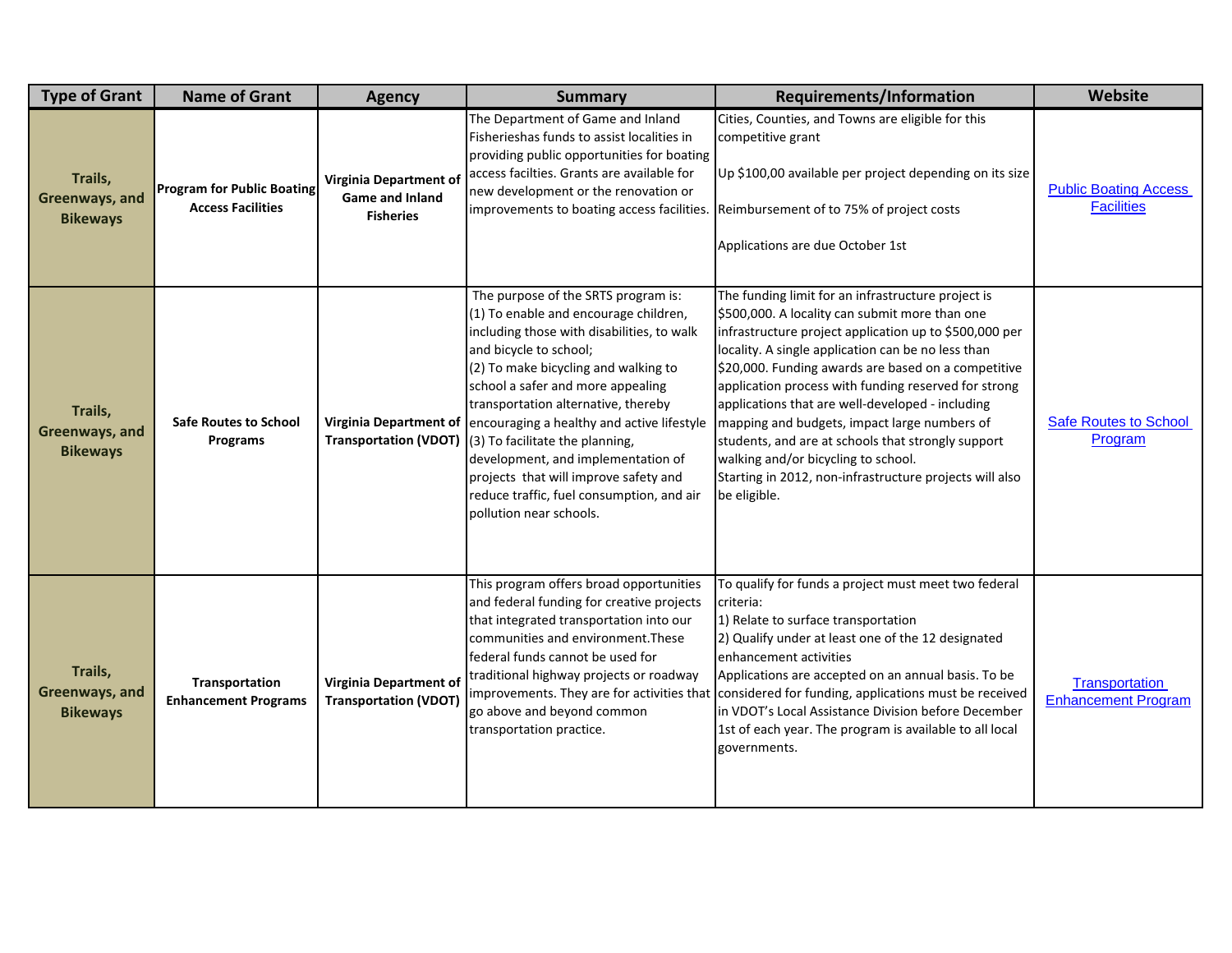| <b>Type of Grant</b>                         | <b>Name of Grant</b>                                            | <b>Agency</b>                                                                | <b>Summary</b>                                                                                                                                                                                                                                                                                                                                                                       | <b>Requirements/Information</b>                                                                                                                                                                                                                                                                                                                                                                                                                                | Website                                   |
|----------------------------------------------|-----------------------------------------------------------------|------------------------------------------------------------------------------|--------------------------------------------------------------------------------------------------------------------------------------------------------------------------------------------------------------------------------------------------------------------------------------------------------------------------------------------------------------------------------------|----------------------------------------------------------------------------------------------------------------------------------------------------------------------------------------------------------------------------------------------------------------------------------------------------------------------------------------------------------------------------------------------------------------------------------------------------------------|-------------------------------------------|
| Trails,<br>Greenways, and<br><b>Bikeways</b> | <b>Urban and Community</b><br><b>Forestry Assistance Grants</b> | <b>United States Forest</b><br><b>Service</b>                                | The purpose of this grant is to improve<br>community forestry planning, enhance<br>skills and maintenance, promote<br>development of sustainable urban<br>forestry programs.                                                                                                                                                                                                         | Trails and Greenways are a key part of the program.<br>Approximately \$150,000 is available to fund new<br>projects during the current grant cycle with typical<br>volunteerism, promote education and the proposals in the \$5,000-\$10,000 range. This program<br>requires a 50% match from the applicant.                                                                                                                                                   | <b>Department of Forestry</b><br>Grants   |
| Trails,<br>Greenways, and<br><b>Bikeways</b> | <b>Virginia Land Conservation</b><br><b>Foundation</b>          | Department of<br><b>Conservation and</b><br><b>Recreation (DCR)</b>          | The purpose of the foundation is to<br>provide state funding used to conserve<br>certain categories of special land. Those<br>categories are open spaces and parks,<br>and forest preservation, which is<br>managed by the foundation. A portion of<br>the fund may be used for developing<br>properties for public use.                                                             | Categories: There are four application categories, and<br>each has a particular set of criteria: Open Spaces and<br>Parks, Natural Area Protection, Historic Area<br>Preservation, Farmlands and Forest Preservation<br>natural areas, historic areas, and farmland Eligibility: Applications can be submitted by agencies,<br>localities, public bodies, and registered (tax-exempt)<br>nonprofit organizations in accordance with application<br>procedures. | <b>DCRLCF Information</b>                 |
| Trails,<br>Greenways, and<br><b>Bikeways</b> | <b>Virginia Recreational Trails</b><br>Program                  | Virginia Department of<br><b>Conservation and</b><br><b>Recreation (DCR)</b> | The Recreational Trails Program (RTP) is a<br>federal reimbursement grant program<br>established to provide and maintain<br>recreational trails and trails-related<br>facilities. Recreational trail grants ranging<br>nonprofit organizations and government<br>entities. DCR has approximately<br>\$1,400,000 to award in trail grants<br>through the Recreational Trails Program. | The grant program provides funding for trail efforts<br>that would not otherwise be possible. The program<br>mandates that 30 percent of the total funds be used<br>for motorized recreational trails, and 30 percent be<br>used for non-motorized recreational trails. The<br>from \$25,000 to \$100,000 are available to remaining 40 percent is for multiple- use trails,<br>including hiking, biking and equestrian use.                                   | <b>DCR Recreational Trails</b><br>Program |
| Trails,<br>Greenways, and<br><b>Bikeways</b> | <b>Recreational Access</b><br>Program                           | Virginia Department of<br><b>Transportation (VDOT</b>                        | The Recreational Access Program was<br>developed to provide adequate access to<br>public recreational facilities or historic<br>sites operated by a state agency, a locality facilities.<br>or a local authority. "Access" can either<br>facility.                                                                                                                                   | Eligible projects include: construction, reconstruction,<br>maintenance, and improvement of roads and<br>bikeways to local and state-run recreational or historic<br>Up to \$60,000 in funds per project are available year-<br>be provided by an access road or a bicycle round with an additional \$15,000 in funds available if<br>matched.                                                                                                                 | <b>Recreational Access</b><br>Program     |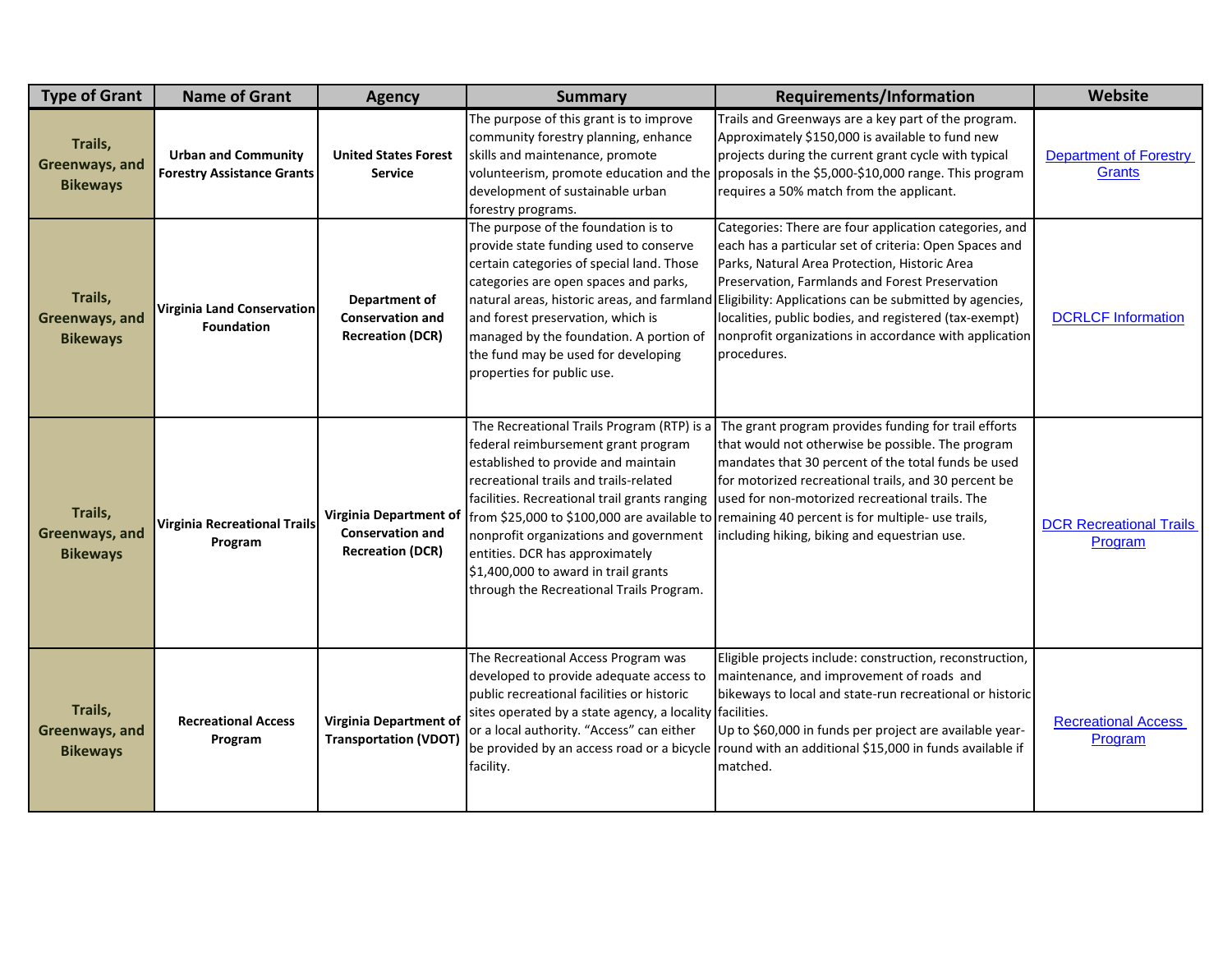| <b>Type of Grant</b>                         | <b>Name of Grant</b>                         | <b>Agency</b>                                                                | Summary                                                                                                                                                                                                                                 | <b>Requirements/Information</b>                                                                                                                                                                                                                                                 | Website                                           |
|----------------------------------------------|----------------------------------------------|------------------------------------------------------------------------------|-----------------------------------------------------------------------------------------------------------------------------------------------------------------------------------------------------------------------------------------|---------------------------------------------------------------------------------------------------------------------------------------------------------------------------------------------------------------------------------------------------------------------------------|---------------------------------------------------|
| Trails,<br>Greenways, and<br><b>Bikeways</b> | Paul S. Sarbanes Transit in<br>Parks Program | <b>Federal Transit</b><br>Administration                                     | This program provides funding for<br>shuttle buses, bicycle lanes and footpaths match is required.<br>to improve access to federal lands.                                                                                               | Several million in funds is available each year. No<br>alternative transportation systems such as more than 25% can be provided to one project. No                                                                                                                              | <b>Transit in Parks Program</b>                   |
| Trails,<br>Greenways, and<br><b>Bikeways</b> | <b>Recreation Trails Program</b><br>(RTP)    | Virginia Department of<br><b>Conservation and</b><br><b>Recreation (DCR)</b> | A matching reimbursement grant<br>program that provides for the creation<br>and maintenance of trails and trail<br>facilities. The Federal Highway<br>Administration (FHWA) funds the<br>program, which DCR administers in<br>Virginia. | Program criteria requires that 30% of the available<br>funding be used on motorized trails, 30% on non-<br>motorized trails and 40% on diversified/multi-use<br>trails. Approxamitely \$1,400,000 available.<br>Application deadline is 4:00 PM, Thursday, December<br>5, 2013. | 2013-2014 Recreation<br><b>Trails Grant Cycle</b> |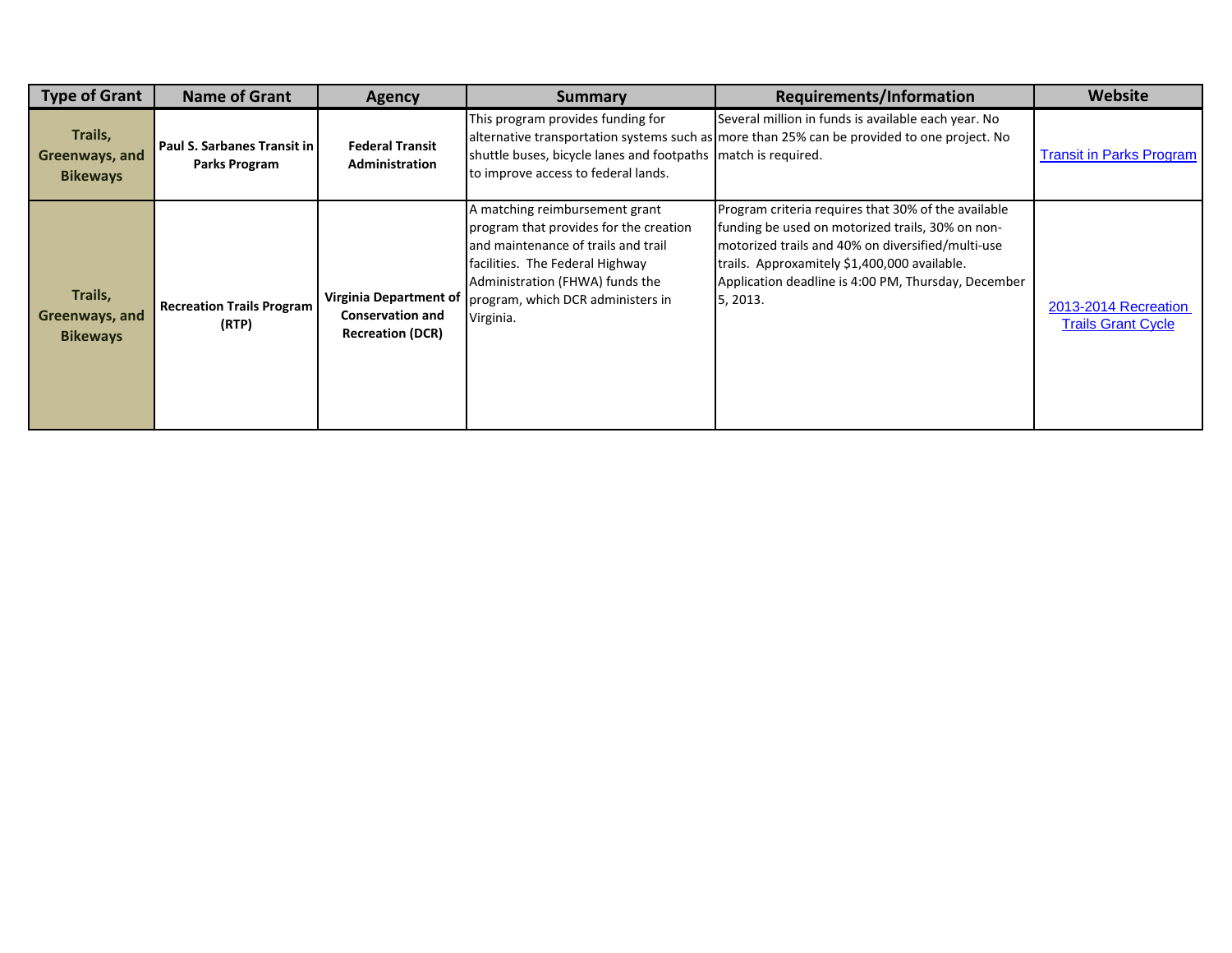| <b>Type of Grant</b>  | <b>Name of Grant</b>                                                                                                   | <b>Agency</b>                                                             | <b>Summary</b>                                                                                                                                                                                                                                                                                                                                                                                                                                                                                                               | <b>Requirements/Information</b>                                                                                                                                                                                                                                                                                                                                                                                                                                                                                                                                                                                                  | <b>Website</b>                                                      |
|-----------------------|------------------------------------------------------------------------------------------------------------------------|---------------------------------------------------------------------------|------------------------------------------------------------------------------------------------------------------------------------------------------------------------------------------------------------------------------------------------------------------------------------------------------------------------------------------------------------------------------------------------------------------------------------------------------------------------------------------------------------------------------|----------------------------------------------------------------------------------------------------------------------------------------------------------------------------------------------------------------------------------------------------------------------------------------------------------------------------------------------------------------------------------------------------------------------------------------------------------------------------------------------------------------------------------------------------------------------------------------------------------------------------------|---------------------------------------------------------------------|
| <b>Transportation</b> | <b>Safe Routes to School:</b><br><b>Quick Start Mini-Grants</b>                                                        |                                                                           | Who can apply? All elementary and<br>middle schools in Virginia are eligible to<br>VDOT SRTS grant. Quick Start Mini-<br>Grants can be used to fund a range of<br>activities that encourage and enable<br>children to safely walk and bicycle to<br>Virginia Department of   school, inclding activities that:<br>Transportation (VDOT)   Encourage safe walking, bicycling,<br>and driving habits.<br>• Increase the number of students<br>walking and bicycling to school.<br>• Emphasize physical activity and<br>health. | Funding limit is \$1,000.<br>Eligible applicants include:<br>apply, regardless of past participation in a 1. Adult-supervised elementary or middle school<br>groups or clubs.<br>2. Adult-supervised high school groups/clubs that<br>wish to partner with a nearby elementary or middle<br>school.<br>3. Faculty, staff, or parent volunteers at elementary<br>or middle schools.<br>4. Local governments and Tribal governments.<br>5. Community-based or private nonprofit<br>organizations that will work with a school to improve<br>safety and/or increase the number of children who<br>safely walk or bicycle to school. | <b>Safe Routes to School</b><br>Program                             |
| <b>Transportation</b> | <b>Safe Routes to School</b><br><b>Programs (part of the</b><br>Transportation<br><b>Alternatives Program</b><br>(TAP) | <b>Virginia Department of</b><br><b>Transportation (VDOT)</b>             | <b>SRTS</b> seeks to:<br>(1) Enable and encourage children,<br>including those with disabilities, to walk<br>and bicycle to school;<br>a safer and more appealing<br>transportation alternative, thereby<br>from an early age; and<br>(3) Facilitate the planning, development,<br>and implementation of projects and<br>activities that will improve safety and<br>reduce traffic, fuel consumption, and air<br>pollution in the vicinity of schools.                                                                       | See details below for the TAP Program. Requires a<br>20% non-federal match. Funding awards are based<br>on a competitive application process with funding<br>reserved for strong applications that are well-<br>(2) Make bicycling and walking to school developed - including mapping and budgets, impact<br>large numbers of students, and are at schools that<br>strongly support walking and/or bicycling to school.<br>encouraging a healthy and active lifestyle Non-infrastructure projects are eligible through their<br>lown application process.                                                                       | <b>Safe Routes to School</b><br><b>Program</b>                      |
| <b>Transportation</b> | <b>Air Service Grants</b>                                                                                              | Transportation<br><b>Department Office of</b><br><b>Aviation Analysis</b> | The program is designed to provide<br>to help them enhance their air service.<br>Funding is available up to \$8 million for<br>40 awards.                                                                                                                                                                                                                                                                                                                                                                                    | Small communities with insufficient air service are<br>financial assistance to small communities eligibile. An objective of the program is to help<br>communities secure enhancements that will be<br>responsive to their air transportation/air fare needs<br>on a long-term basis after the financial support of the<br>grant has ended.                                                                                                                                                                                                                                                                                       | <b>Small Community Air</b><br><b>Service Development</b><br>Program |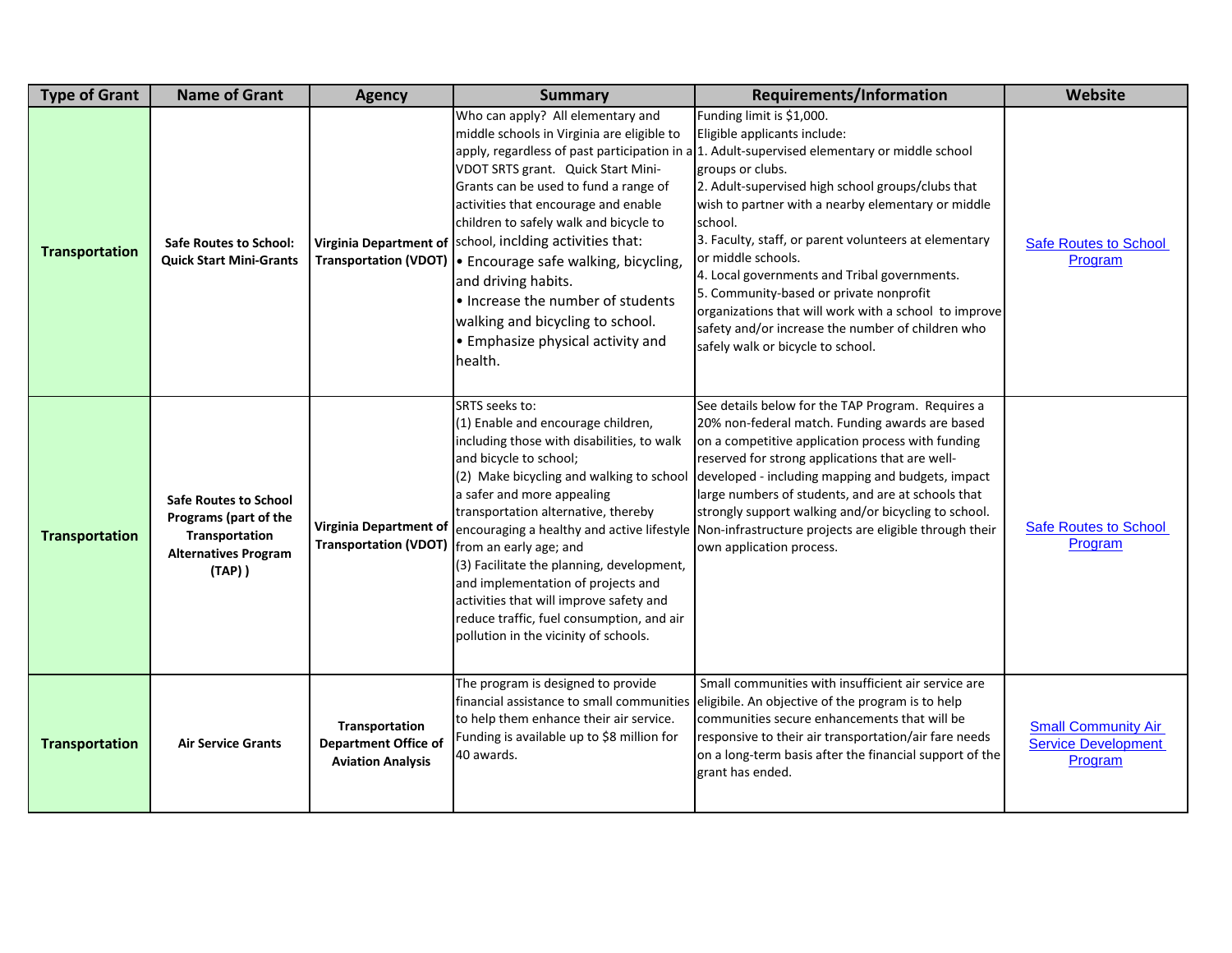| <b>Type of Grant</b>  | <b>Name of Grant</b>                                        | <b>Agency</b>                                                       | <b>Summary</b>                                                                                                                                                                                                                                                                                                                                                                                                                                                                                                                         | Requirements/Information                                                                                                                                                                                                                                                                                                                                                                                                                                                                                                                                                                                                           | <b>Website</b>                                              |
|-----------------------|-------------------------------------------------------------|---------------------------------------------------------------------|----------------------------------------------------------------------------------------------------------------------------------------------------------------------------------------------------------------------------------------------------------------------------------------------------------------------------------------------------------------------------------------------------------------------------------------------------------------------------------------------------------------------------------------|------------------------------------------------------------------------------------------------------------------------------------------------------------------------------------------------------------------------------------------------------------------------------------------------------------------------------------------------------------------------------------------------------------------------------------------------------------------------------------------------------------------------------------------------------------------------------------------------------------------------------------|-------------------------------------------------------------|
| <b>Transportation</b> | Transportation<br><b>Alternatives Programs</b>              | <b>Virginia Department of</b>                                       | The recently enacted Moving Ahead for<br>Progress in the 21st Century includes a<br>number of<br>enhancement (TE) program. The<br>activities are now termed "transportation [3] Have a 20% local match<br>are nine eligible TAs. Four previously<br>Transportation (VDOT) 21: pedestrian and bicycle safety and<br>educational programs; acquisition of<br>scenic or historic easements and sites;<br>scenic or historic highway programs<br>including tourist and welcome centers;<br>and establishment of transportation<br>museums. | To qualify for funds a project must meet threeo<br><b>Ifederal criteria:</b><br>1) Relate to surface transportation<br>substantial changes to the transportation (2) Qualify under at least one of the 9 designated<br>alternatives activities<br>Applications<br>alternatives," (TAs). Under MAP-21 there are accepted on an annual basis. To be considered<br>for funding, applications must be received in VDOT's<br>eligible activities are not included in MAP-Local Assistance Division before Novemberr 1st,<br>[2013. The program is available to all local<br>governments. Non-profits, MPOs and VDOt are<br>lineligible. | <b>TransportationAlternatives</b><br>Program                |
| <b>Transportation</b> | <b>Transportation for People</b><br><b>Who Cannot Drive</b> | <b>Department of Aging</b><br>and Rehabilitative<br><b>Services</b> | or expand coordinated transportation<br>service to those who cannot drive and do<br>not have alternative transporation<br>available.                                                                                                                                                                                                                                                                                                                                                                                                   | The Deparment of Aging and Rehabalitive   \$400,000 in funds are available to state and local<br>Services is seeking proposals to improve lagencies. Awards shall be no less than \$5,000 and no<br>more than \$20,000. Proposals are due July 20th.                                                                                                                                                                                                                                                                                                                                                                               | <b>Transportation for People</b><br><b>Who Cannot Drive</b> |
| <b>Transportation</b> | <b>Highway Safety</b><br><b>Improvement Program</b>         |                                                                     | VDOT provides funding to improve areas<br>with an abnormally high incidence of<br>crashes, including railroad crossings and<br>Virginia Department of bike-ped safety. Potential projects are<br><b>Transportation (VDOT)</b> analyzed on a n economic benefit/cost<br>ratio.                                                                                                                                                                                                                                                          | Up to \$1 million in funds are available per project<br>with a 10% match for local governments and<br>planning commissions. Applications are typically due<br>in January.                                                                                                                                                                                                                                                                                                                                                                                                                                                          | <b>Highway Safety</b><br><b>Improvement Program</b>         |
| <b>Transportation</b> | <b>Highway Safety Program</b>                               | <b>Motor Vehicles</b>                                               | The Virginia Department of Motor<br>Vehicles provides money for projects or<br>programs designed to reduce crashes,<br>Virginia Department of linjuries, and fatalities. A wide range of<br>transportation safety related activies are<br>eligible for funding.                                                                                                                                                                                                                                                                        | Approximatley \$4 million is available annually.<br>Applications are due in April.                                                                                                                                                                                                                                                                                                                                                                                                                                                                                                                                                 | <b>Highway Safety Program</b>                               |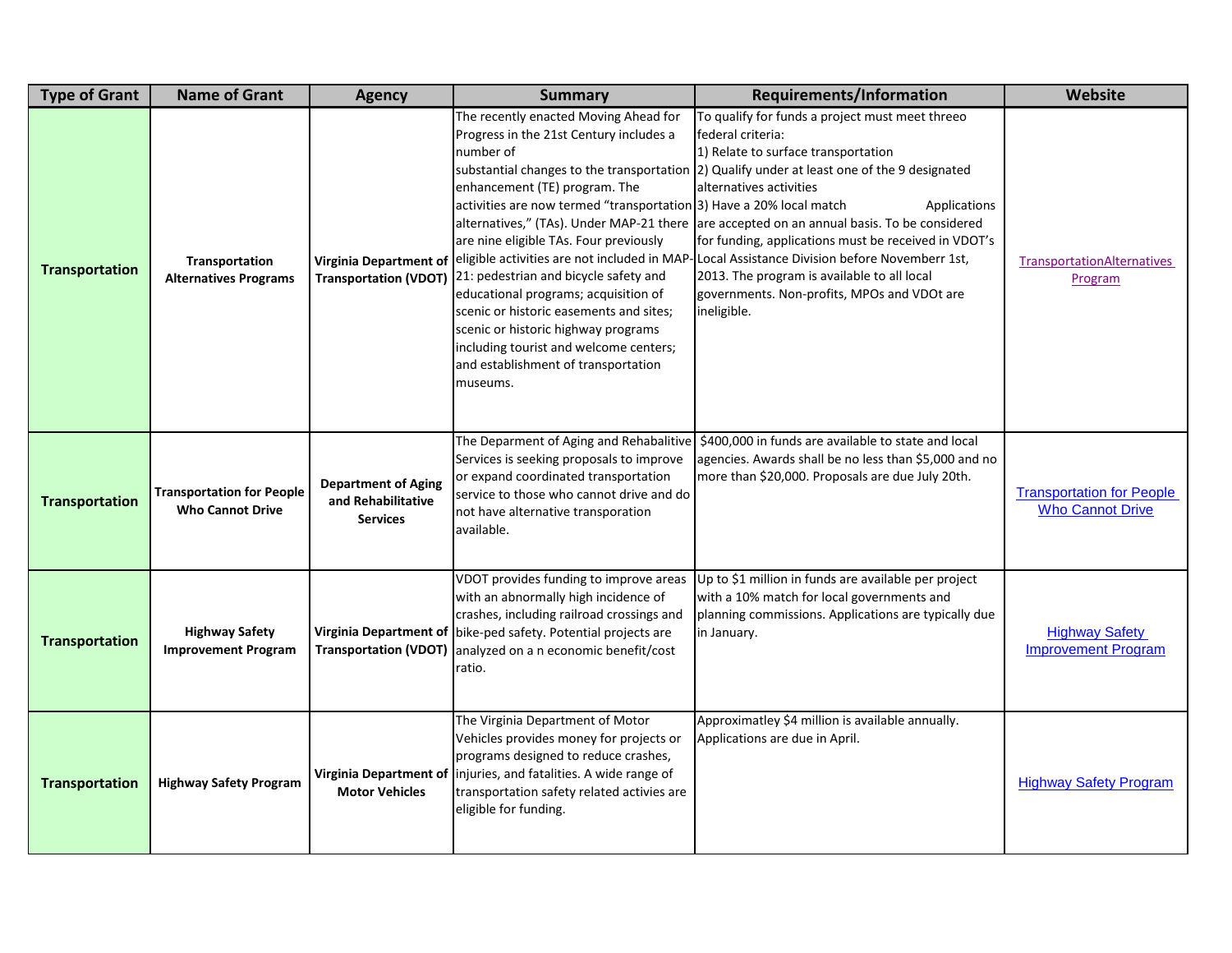| <b>Type of Grant</b>  | <b>Name of Grant</b>                                       | <b>Agency</b>                                                             | <b>Summary</b>                                                                                                                                                                               | <b>Requirements/Information</b>                                                                                                                                                                                                                                                                                                                                                                       | <b>Website</b>                           |
|-----------------------|------------------------------------------------------------|---------------------------------------------------------------------------|----------------------------------------------------------------------------------------------------------------------------------------------------------------------------------------------|-------------------------------------------------------------------------------------------------------------------------------------------------------------------------------------------------------------------------------------------------------------------------------------------------------------------------------------------------------------------------------------------------------|------------------------------------------|
| <b>Transportation</b> | <b>Rail Industrial Access</b><br>Program                   | <b>Virginia Department of</b><br><b>Rail and Public</b><br>Transportation | The Rail Industrial Access Program is<br>intended to encourage economic<br>development by constructing or repairing<br>tracks and related facilites to provide rail<br>access for industry.  | \$300,000 is available per project in unmatched funds.<br>Funds in excess of \$300,000 must be matched.                                                                                                                                                                                                                                                                                               | <b>Rail Industrial Access</b><br>Program |
| <b>Transportation</b> | <b>Recreational Access</b><br>Program                      | <b>Virginia Department of</b><br><b>Transportation (VDOT)</b>             | The Recreational Access Program was<br>public recreational facilities or historic<br>sites operated by a state agency, a<br>locality or a local authority. "Access" can<br>bicycle facility. | Eligible projects include: construction,<br>developed to provide adequate access to reconstruction, maintenance, and improvement of<br>roads and bikeways to local and state-run<br>recreational or historic facilities.<br>Up to \$60,000 in funds per project are available year-<br>either be provided by an access road or a round with an additional \$15,000 in funds available if<br>Imatched. | <b>Recreational Access</b><br>Program    |
| <b>Transportation</b> | <b>Paul S. Sarbanes Transit in</b><br><b>Parks Program</b> | <b>Federal Transit</b><br><b>Administration</b>                           | This program provides funding for<br>alternative transportation systems such<br>as shuttle buses, bicycle lanes and<br>footpaths to improve access to federal<br>llands.                     | Several million in funds is available each year. No<br>more than 25% can be provided to one project. No<br>match is required.                                                                                                                                                                                                                                                                         | <b>Transit in Parks Program</b>          |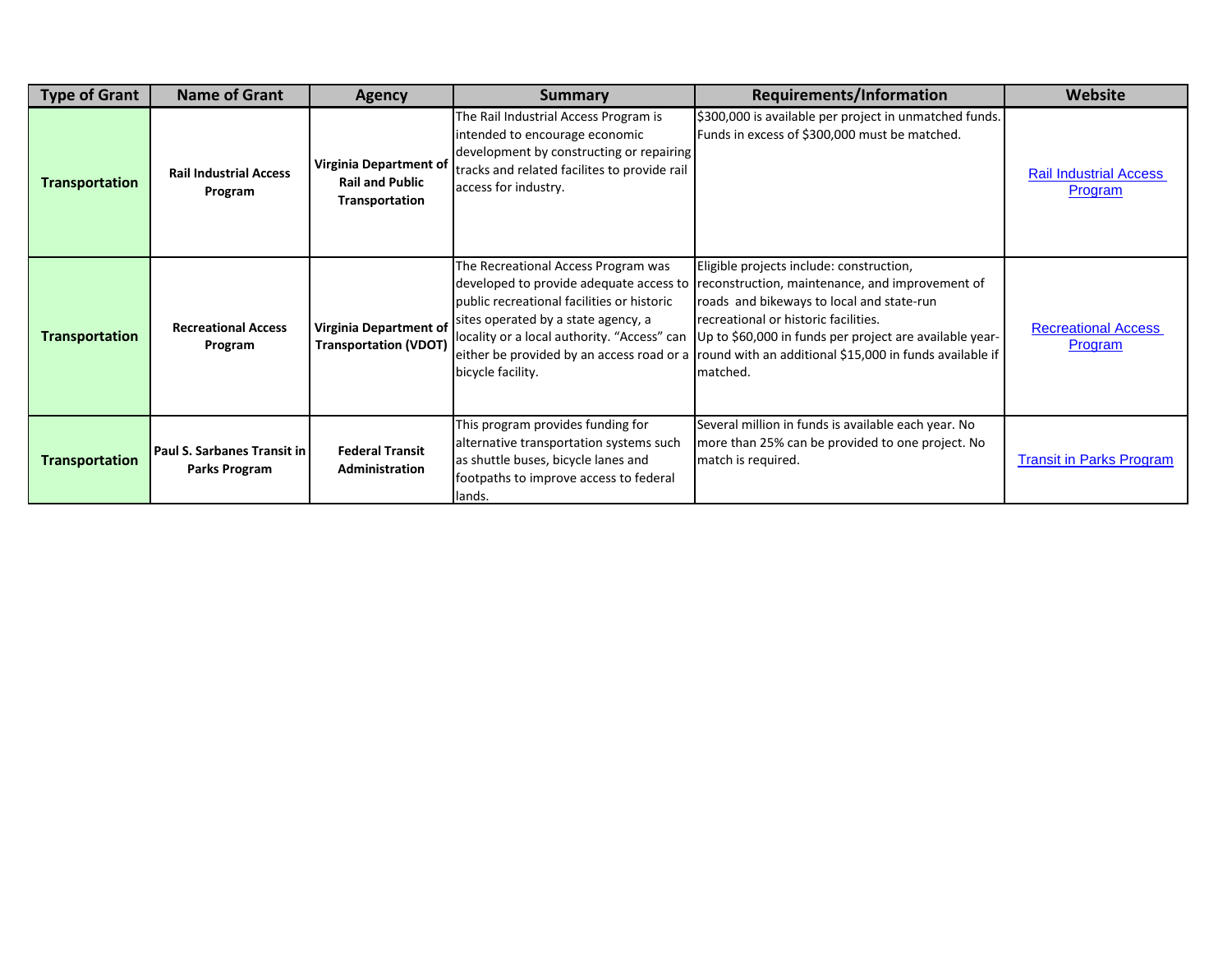| <b>Type of Grant</b> | <b>Name of Grant</b>                                                                          | <b>Agency</b>                                                                   | <b>Summary</b>                                                                                                                                                                                                                                                                                                                                                                                                                                                                                                                                                                                        | Requirements/Information                                                                                                                                                                                                                                                                                                                                                                                                                                                                                                                     | Website                        |
|----------------------|-----------------------------------------------------------------------------------------------|---------------------------------------------------------------------------------|-------------------------------------------------------------------------------------------------------------------------------------------------------------------------------------------------------------------------------------------------------------------------------------------------------------------------------------------------------------------------------------------------------------------------------------------------------------------------------------------------------------------------------------------------------------------------------------------------------|----------------------------------------------------------------------------------------------------------------------------------------------------------------------------------------------------------------------------------------------------------------------------------------------------------------------------------------------------------------------------------------------------------------------------------------------------------------------------------------------------------------------------------------------|--------------------------------|
| <b>Utilities</b>     | <b>Construction Ready Water</b><br>and Sewer, CDBG                                            | Virginia Department of<br><b>Housing and</b><br>Community<br>Development        | \$1,000,000 reserved for construction of<br>community facility projects providing<br>public water or sewer service to<br>is to assist localities that find themselves<br>to provide service to an LMI community<br>except for all or a portion of the<br>construction funds. It is anticipated that<br>these funds will be used in conjunction<br>with other resources.                                                                                                                                                                                                                               | . Available to provide new water/sewer service<br>• Project area must be comprised of at least 60% low-<br>moderate - income households<br>communities. The intent of these projects • For projects that are ready and just need additional<br>construction funds.<br>in an "except for" position, i.e., fully ready How to Apply: Open submission basis, from January 1-<br>September 30.<br>At the time of application-<br>. Income surveys and user agreements one year old<br>or less must document eligibility and community<br>demand; | <b>CDBG Guide</b>              |
| <b>Utilities</b>     | <b>Appalachian Regional</b><br><b>Commission - Community</b><br><b>Infrastructure Program</b> | <b>Virginia Department of</b><br><b>Housing and</b><br>Community<br>Development | ARC's community infrastructure work<br>focuses primarily on the provision of<br>water and wastewater services.<br>ARC also supports infrastructure<br>investments that promote economic and<br>employment opportunities. The provision projects.<br>of water, sewer, gas, fiber, and access<br>roads are critical to attracting new<br>development and supporting the<br>expansion and economic health of the<br>Region's existing business sector. ARC<br>uses grant funds to leverage other public<br>dollars and private-sector investment to<br>attract commercial and industrial<br>development. | Appalachian Regional Commission communities;<br>Highland, Bath, Rockbridge, Buena Vista, and<br>Lexington, are eligible for this grant.<br>ARC grants provide up to \$500,000 for construction<br>projects and up to \$100,000 for non-construction<br>Generally, ARC grants are limited to 50% of project<br>costs.                                                                                                                                                                                                                         | <b>ARC</b> Program             |
| <b>Utilities</b>     | <b>Rural Utilities Program</b>                                                                | <b>USDA (United States</b><br>Department of<br>Agriculture)                     | The Rural Utilities Programs help to<br>through a variety of loan and grant<br>programs for electric energy,<br>disposal projects.                                                                                                                                                                                                                                                                                                                                                                                                                                                                    | USDA electric and telecommunications programs<br>improve the quality of life in rural America provide financial aid through direct and guaranteed<br>loans and through grants for distance learning and<br>telemedicine programs. This grant includes the<br>telecommunications and water and waste Distance Learning and Telemedicine Program as well<br>as the Rural Broadband Access Program.                                                                                                                                             | <b>Rural Utilities Service</b> |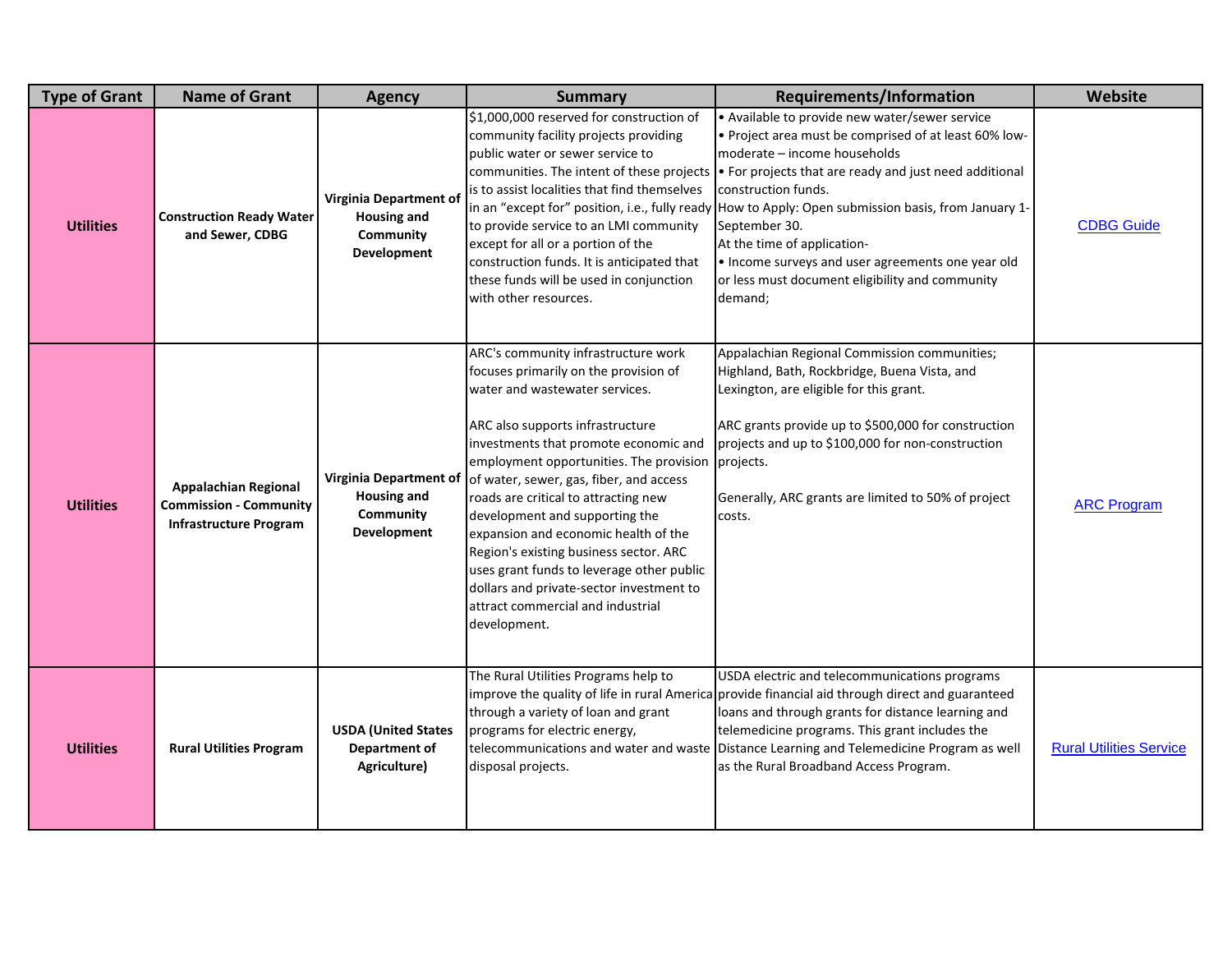| <b>Type of Grant</b> | <b>Name of Grant</b>          | <b>Agency</b>                                                            | <b>Summary</b>                                                                                                                                                                                                                                                                                                                                                                                                                                                                                                                                                 | Requirements/Information                                                                                                                                                                                                                                                                                                                                                                                                                                                                                                                                                                                                       | Website                                                             |
|----------------------|-------------------------------|--------------------------------------------------------------------------|----------------------------------------------------------------------------------------------------------------------------------------------------------------------------------------------------------------------------------------------------------------------------------------------------------------------------------------------------------------------------------------------------------------------------------------------------------------------------------------------------------------------------------------------------------------|--------------------------------------------------------------------------------------------------------------------------------------------------------------------------------------------------------------------------------------------------------------------------------------------------------------------------------------------------------------------------------------------------------------------------------------------------------------------------------------------------------------------------------------------------------------------------------------------------------------------------------|---------------------------------------------------------------------|
| <b>Utilities</b>     | <b>Electric Program</b>       | <b>USDA (United States</b><br><b>Department of</b><br>Agriculture)       | <b>USDA Rural Development's Electric</b><br>Program makes loans and loan<br>guarantees to finance the construction of<br>electric distribution, transmission and<br>generation facilities, including system<br>improvements and replacements<br>required to furnish and improve electric<br>service in rural areas, and for demand-<br>side management, energy conservation<br>programs, and on-grid and off-grid<br>renewable energy systems.                                                                                                                 | Electric Program makes loans to corporation, states,<br>territories, and subdivision of agencies such as<br>municipalities, people's utility districts, and<br>cooperative, nonprofit, limited-dividend, or mutual<br>associations that supply retail electric service to rural<br>areas or that provide for the power supply needs of<br>rural distribution borrowers. The Electric Program<br>offers a variety of financial assistance including:<br>• Hardship Loans<br>• Municipal Rate Loans<br>• Treasury Rate Loans<br><b>Guaranteed Loans</b><br>· Renewable Energy Projects<br><b>Assistance to Rural Communities</b> | <b>USDA Rural</b><br><b>Development Electric</b><br><b>Programs</b> |
| <b>Utilities</b>     | <b>Weatherization Program</b> | Virginia Department of<br><b>Housing and</b><br>Community<br>Development | The Weatherization Assistance program<br>provides funds<br>to reduce the heating and cooling costs<br>for low-income<br>families, and to ensure their health and<br>safety.<br>Assistance services are available for low-<br>income households, particularly for the<br>elderly, individuals<br>with disabilities, and families with<br>children.<br>The program provides direct installation<br>of energysaving measures such as:<br>Sealing air-leaks with insulation, caulking,<br>and weatherstripping;<br>Repairing leaky duct systems, and much<br>more. | The Weatherization Assistance Program is<br>funded by the U.S. Department of Energy<br>through grants to the Virginia Department of<br>Housing and Community Development (DHCD),<br>as well as from funds from the Virginia<br>Department of Social Services' Low-Income<br>Home Energy Assistance Program (LIHEAP)<br>Weatherization Component. Assistance is available<br>throughout the entire state from local community<br>action agencies and noprofit housing organizations.                                                                                                                                            | <b>Weatherization</b><br><b>Assistance</b>                          |